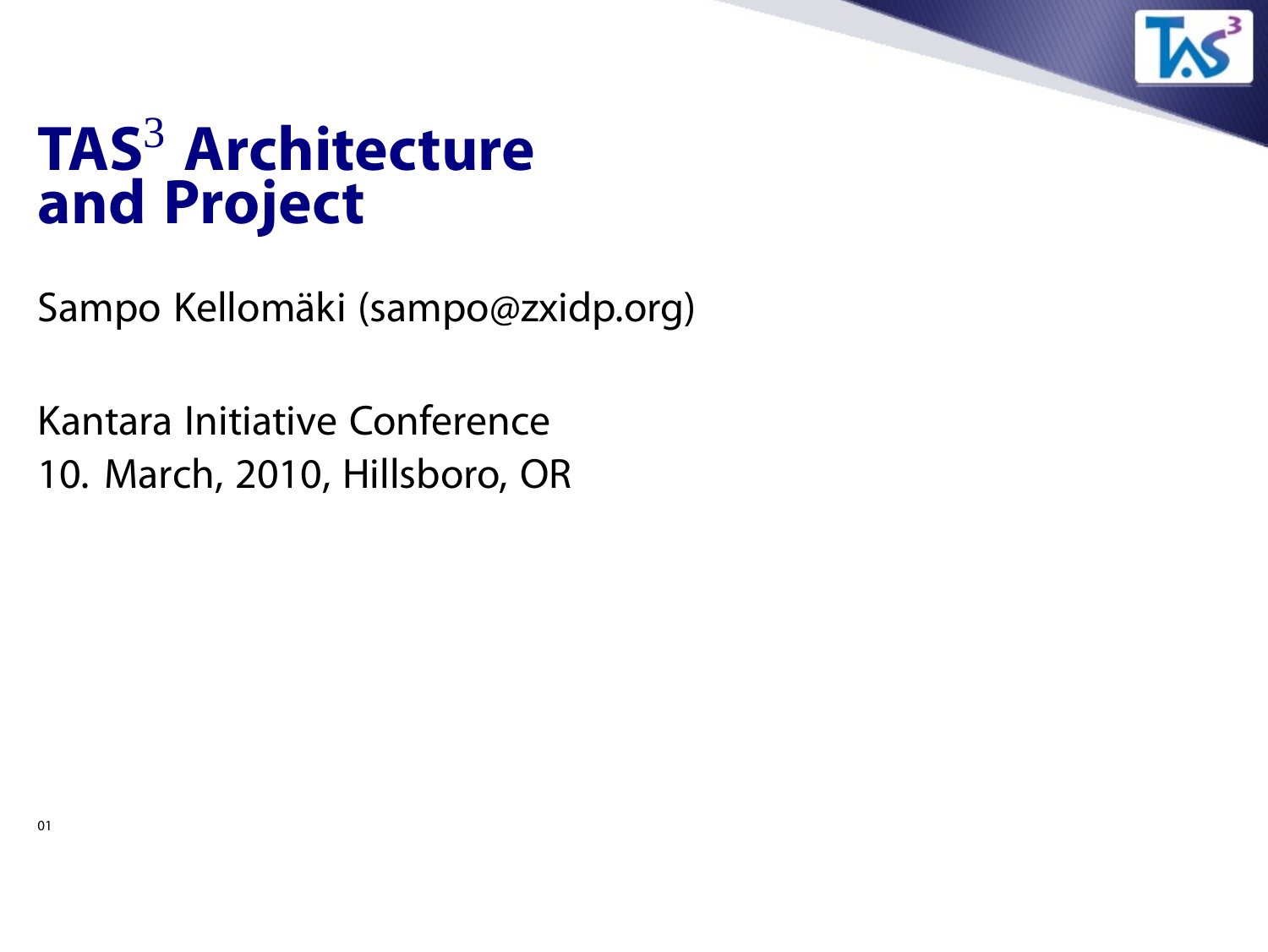

### **Trusted Architecture for Securely Shareable Services Outline**

- 1. Business Case
- 2. Architecture at Glance
- 3. Context and Prior Art
- 4. Novelty of the Architecture
- 5. Wire interoperability, many software implementations possible
- 6. Trustworthy and Secure
- 7. Technology Demo
- 8. TAS $3$  and Kantara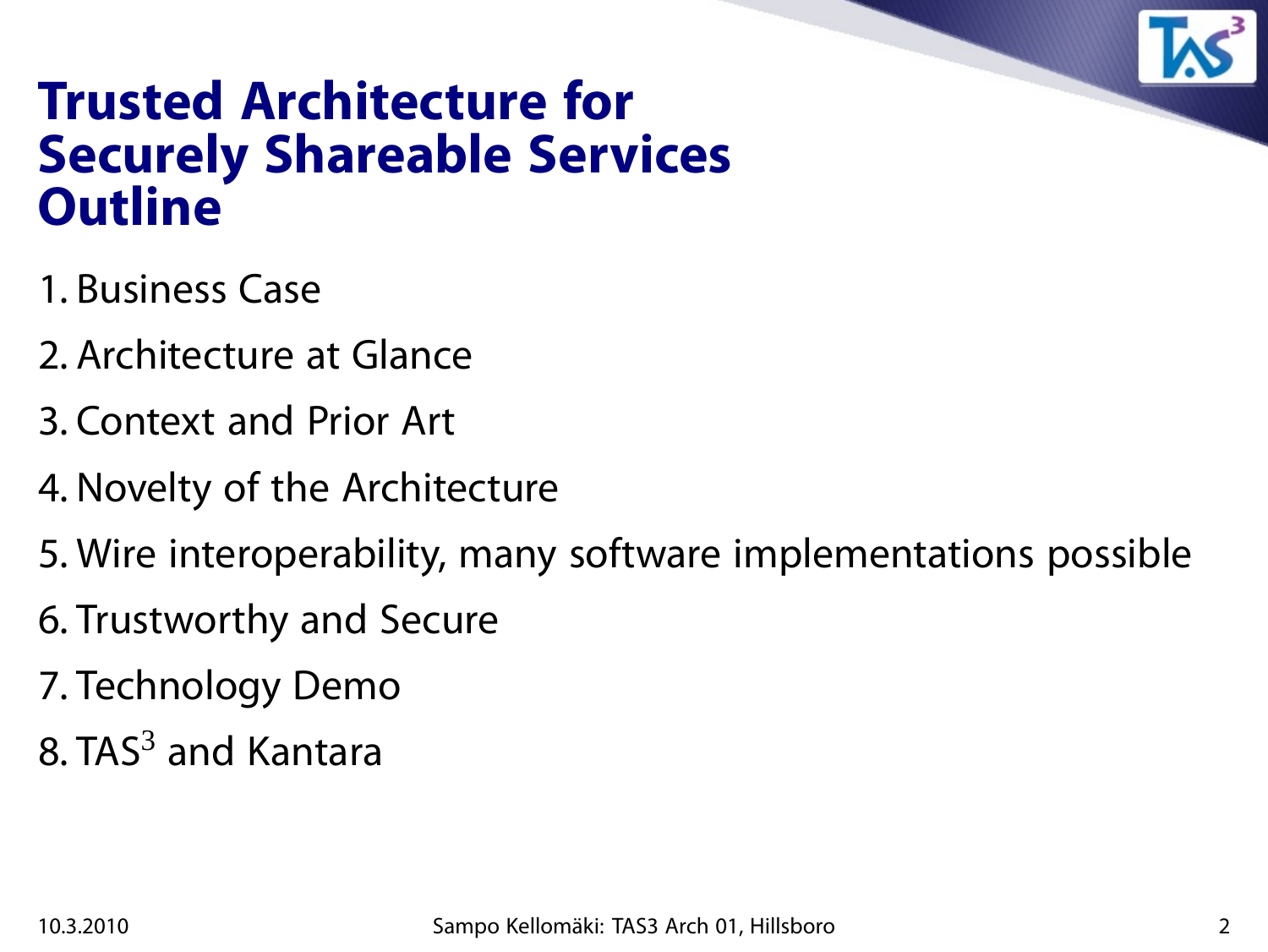

### **Trusted Architecture for Securely Shareable Services Who are we?**

- EU FP7 financed research program
	- 2 plus years into the project, ending end of 2011
- KU Leuven / Bart Preneel, Brendan Van Alsenoy
- SAP Sophia Antipolis (coordination)
- Oracle / Joseph Alhadeff (legal)
- Synergetics / Luk Vervenne (Commercial)
- Symlabs / Sampo Kellomäki (Architecture)
- Kent / David Chadwick (Authorization)
- CNR Pisa / Antonietta Bertolini (Online Compliance Testing)
- TU Eindhoven / Jerry Den Hartog (Trust scoring, feedback)
- Karlsruhe / Jutta Mülle (Business Processes)
- Koblenz (Dashboard, data layer)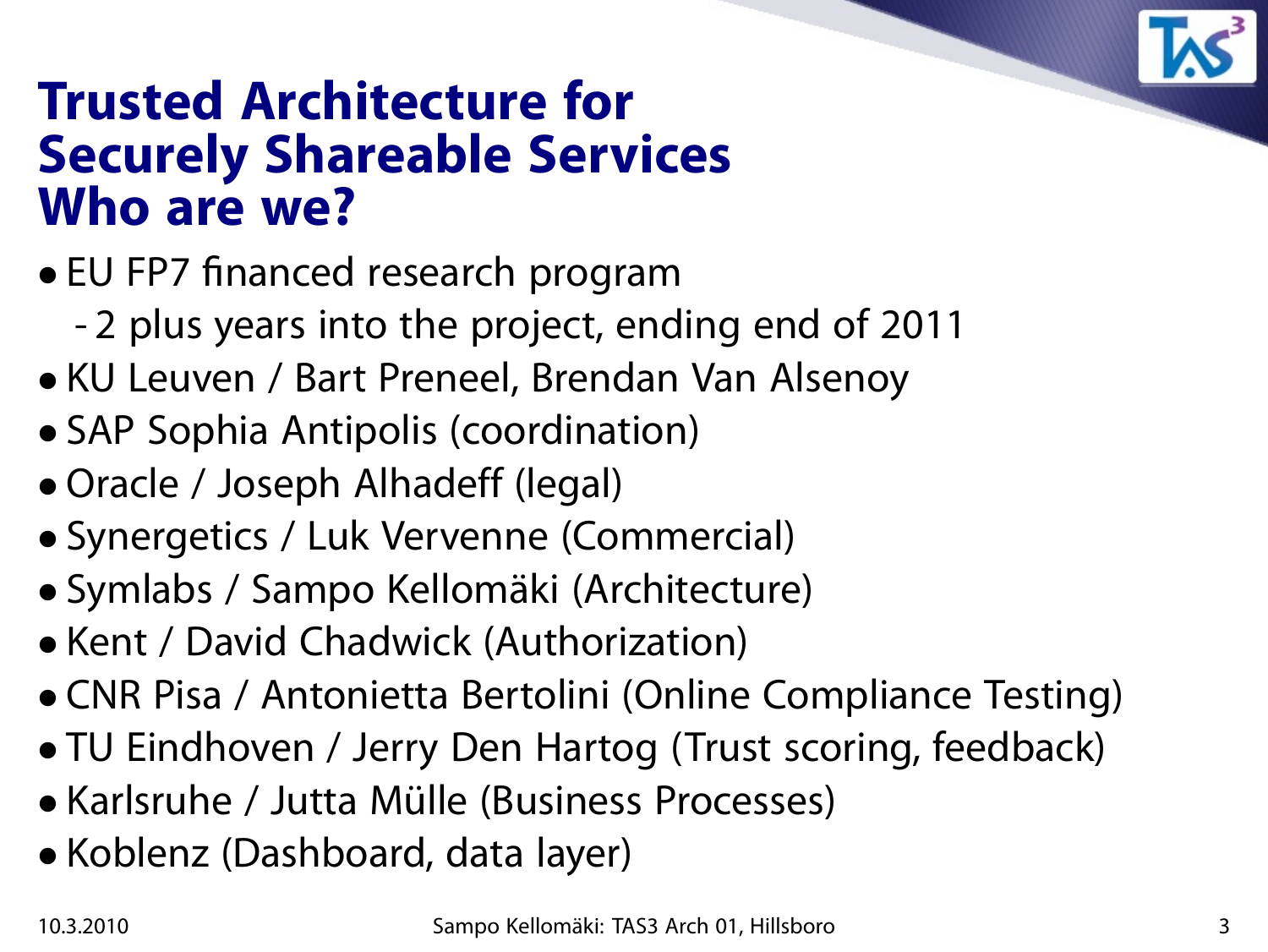

- VUB (Ontologies)
- Nottingham (Employability pilot)
- Custodix (Healthcare pilot, Commercial)
- Risaris (Pilot, Commercial)
- Zaragoza (Usability, Preception)

http://www.tas3.eu/

http://zxid.org/tas3/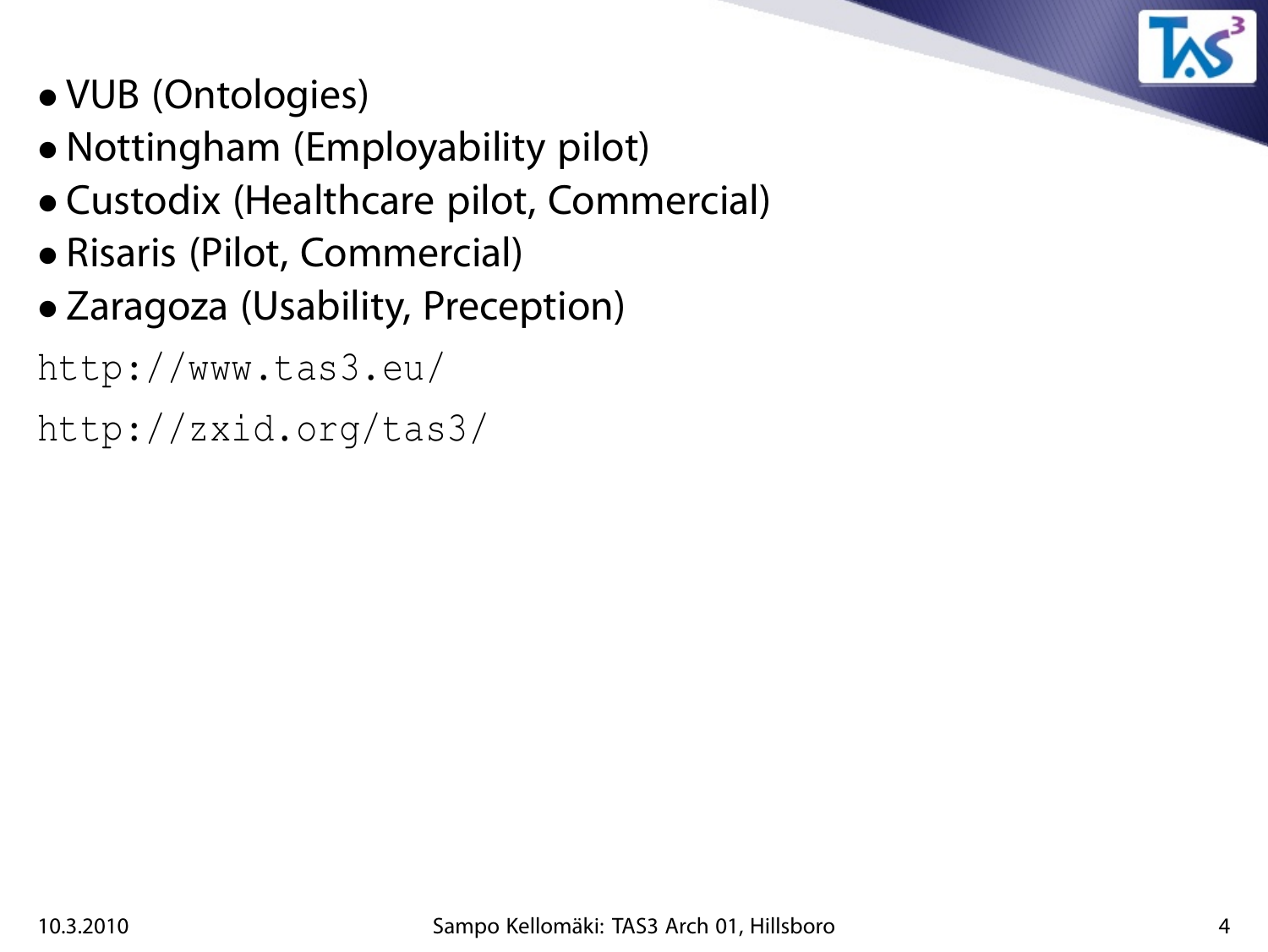

### **Goal**

- General architecture with prospect of becoming endorsed and adopted in Europe
- Model for setting up trust networks
- Security layer for building sector specific applications ecosystems
- Grow from sector specific to multipurpose Trust Networks
- Initial aim at employability and health care
- First commercial PoC: Province of Limburg (Maastricht)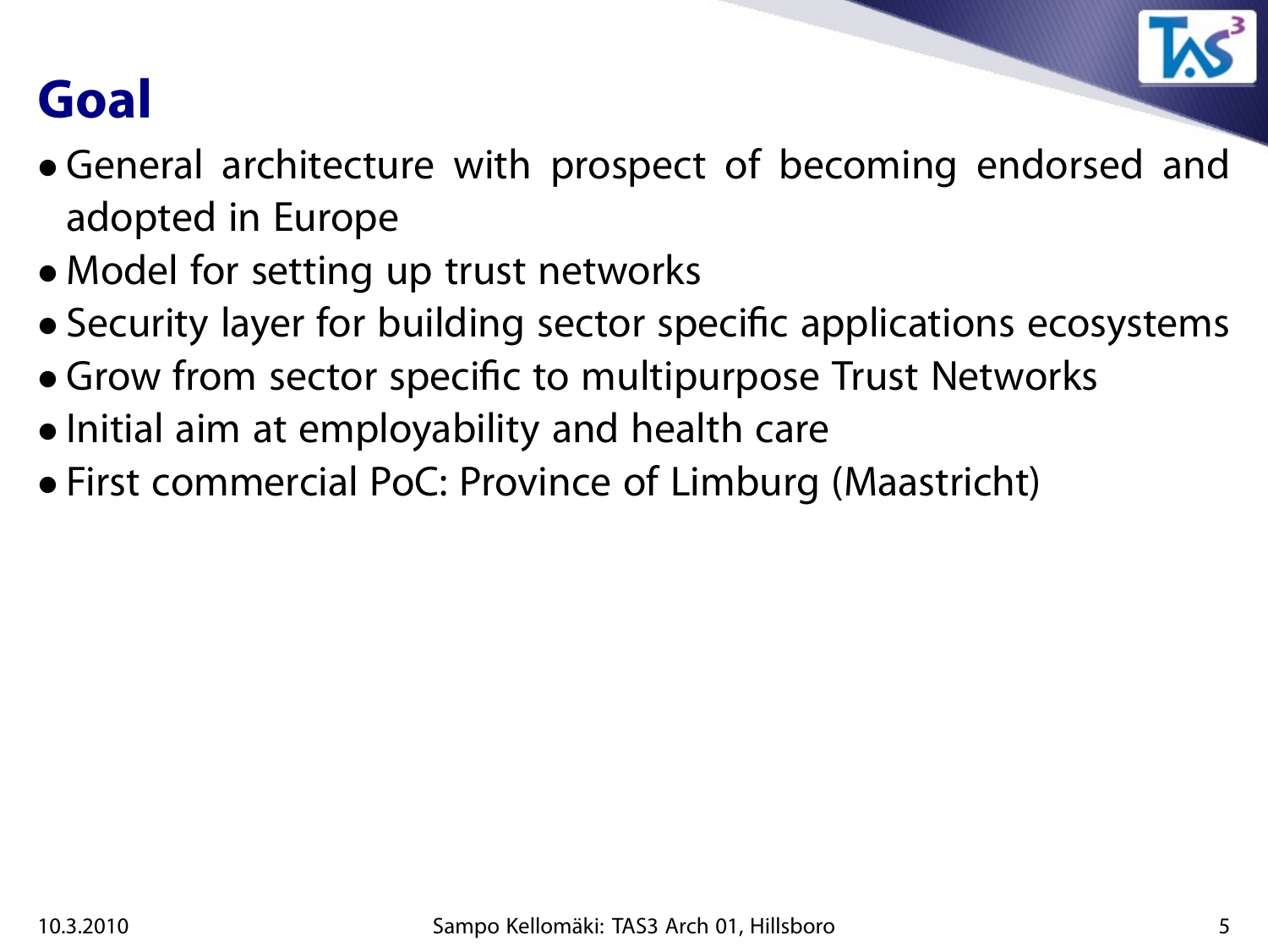

# **Privacy Protection**

- 1. Awareness
	- Self audit (dashboard)
	- Identity mirrors
- 2. Confidentiality
	- Consent to release
	- Reputation and trust based screening
	- Trust and Privacy Negotiation
- 3. Control
	- Intended purpose
	- Sticky policies
- 4. Practise
	- Right to correct or delete, Right to response
	- Trust feedback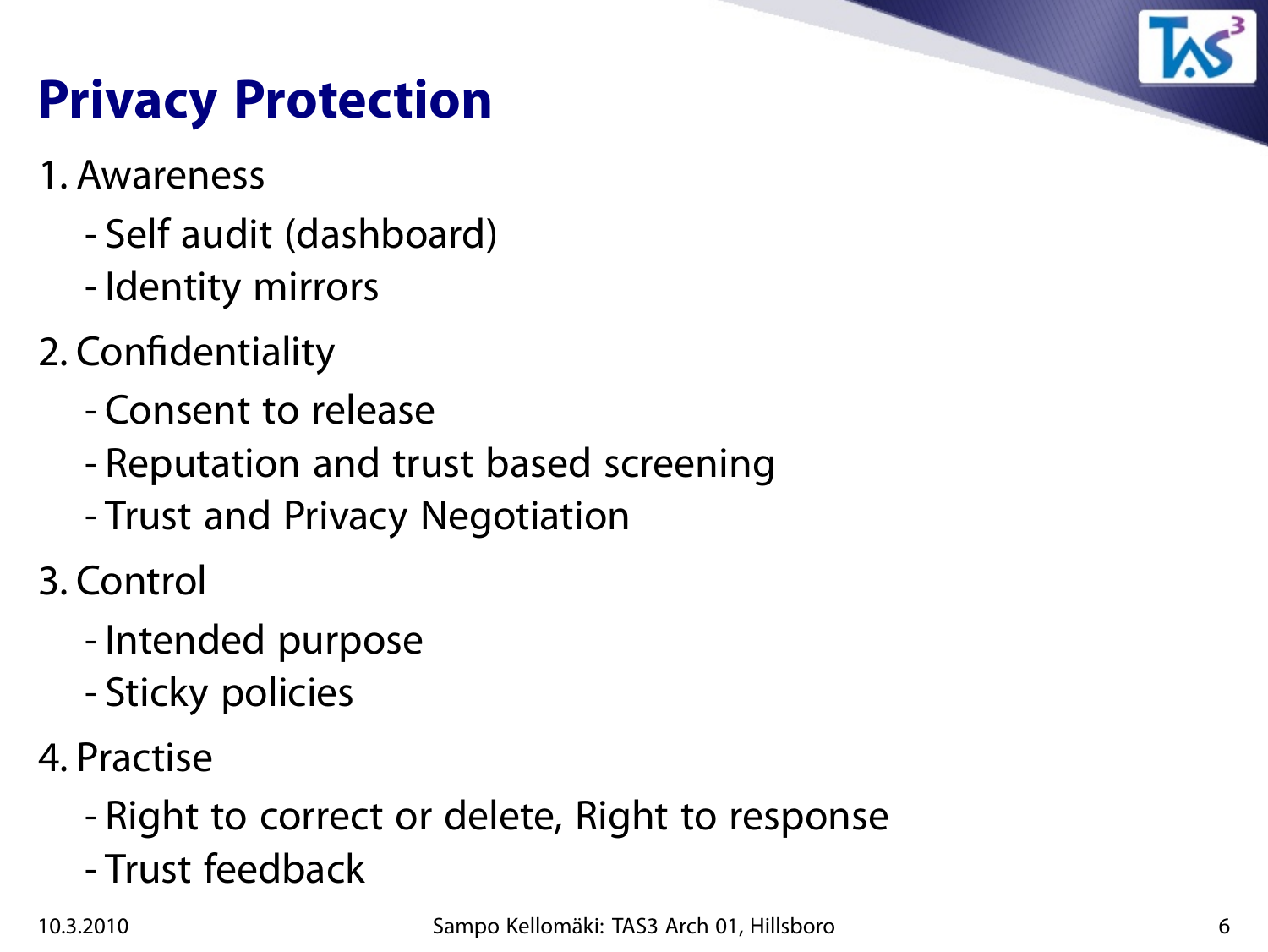

# **Combined approach is needed!**

- SSO and Web Services identity plumbing
- Authorization
- Audit
- Credentials issuance, management, and validation
- Trust estabilshment
- Governance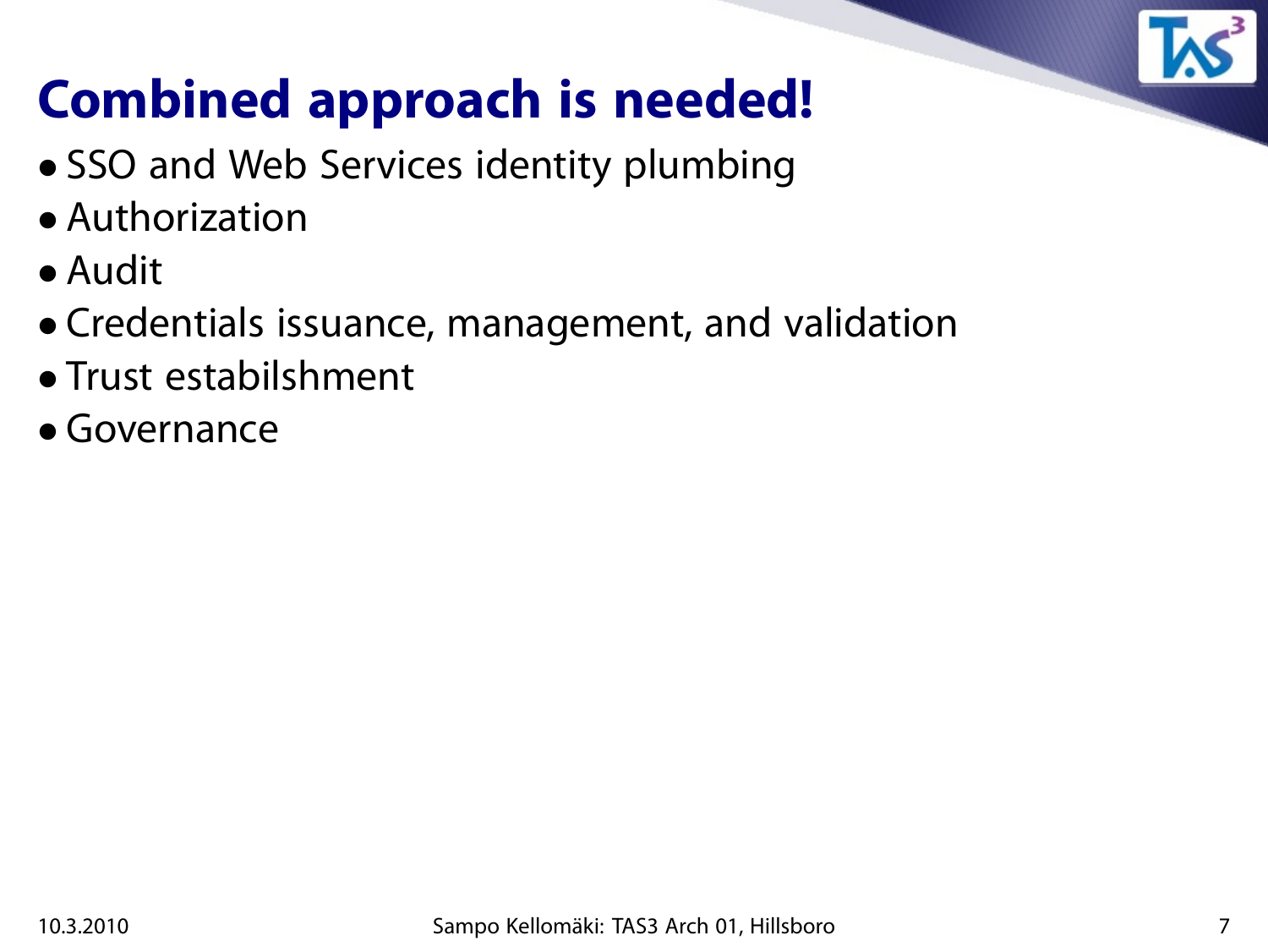# **Trust, Security, Privacy**

- Single Sign-On and Identity Web Services
- Enable loosely coupled collaboration
- Ecosystem of providers
- Federation
- Separation of data from applications
	- Controlled reuse of data
- Earn user's trust, gain adoption
- User centricity
- Privacy protection
- Comply with legal requirements
- User management by home organization
- Convenience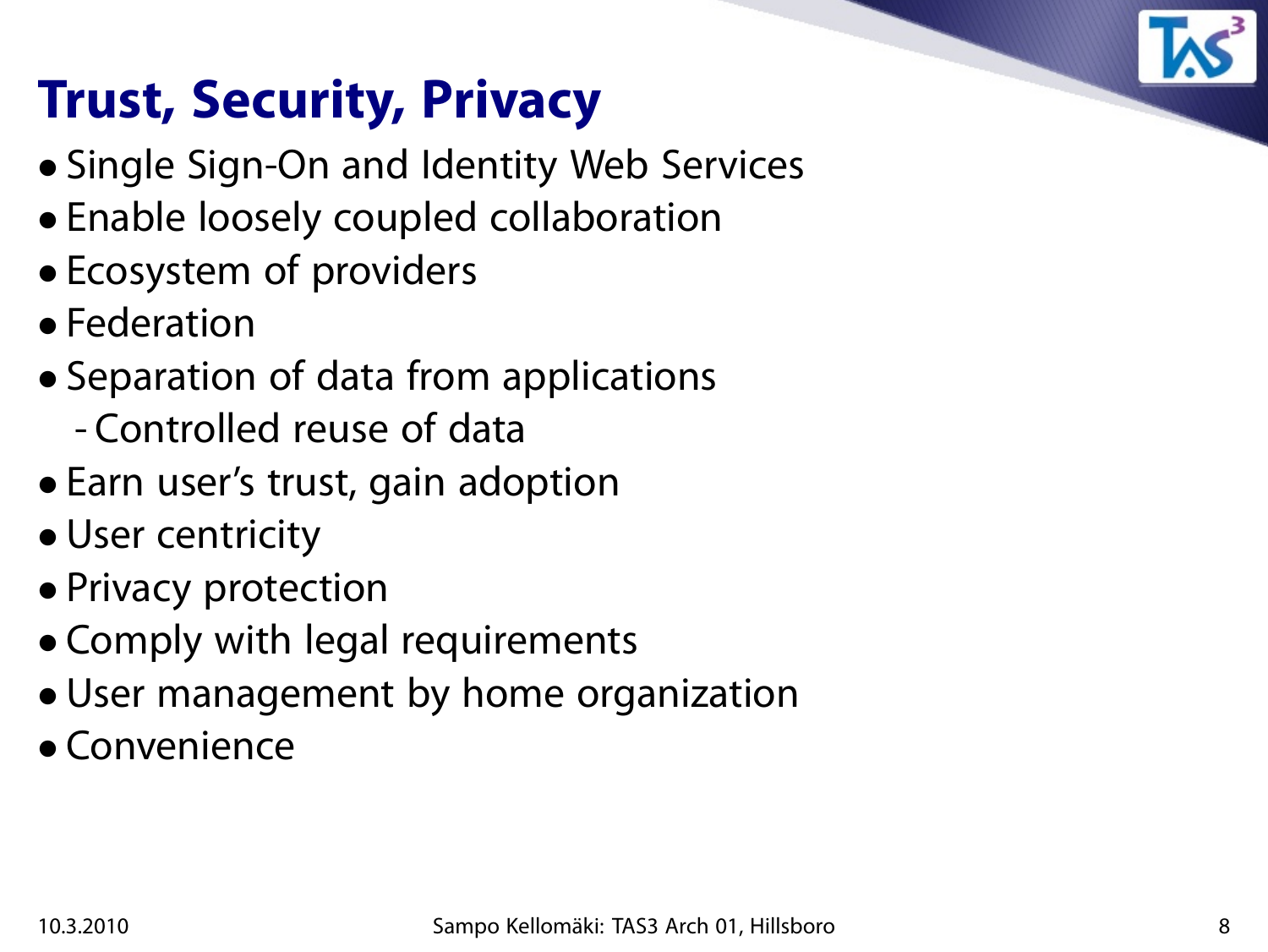

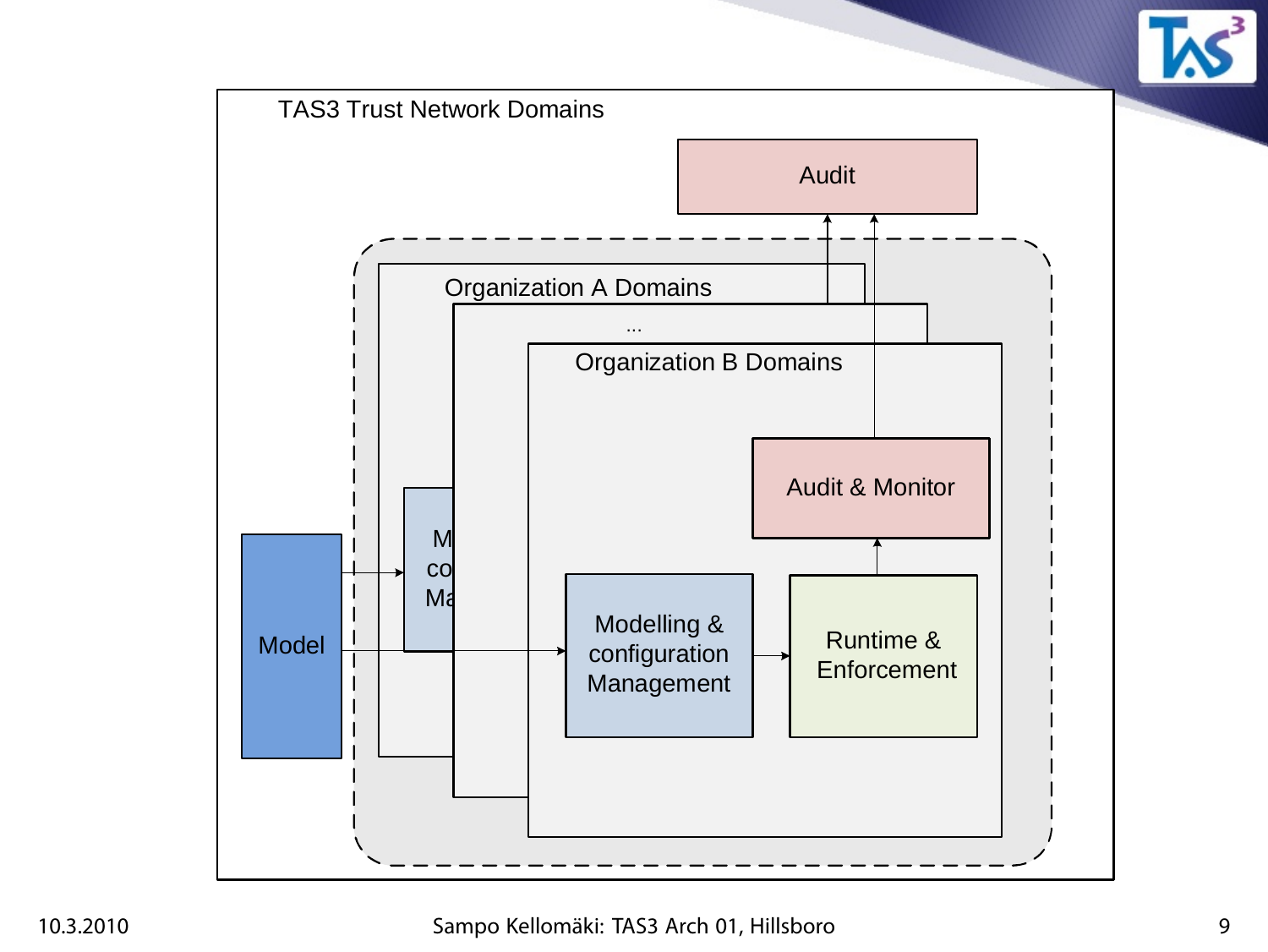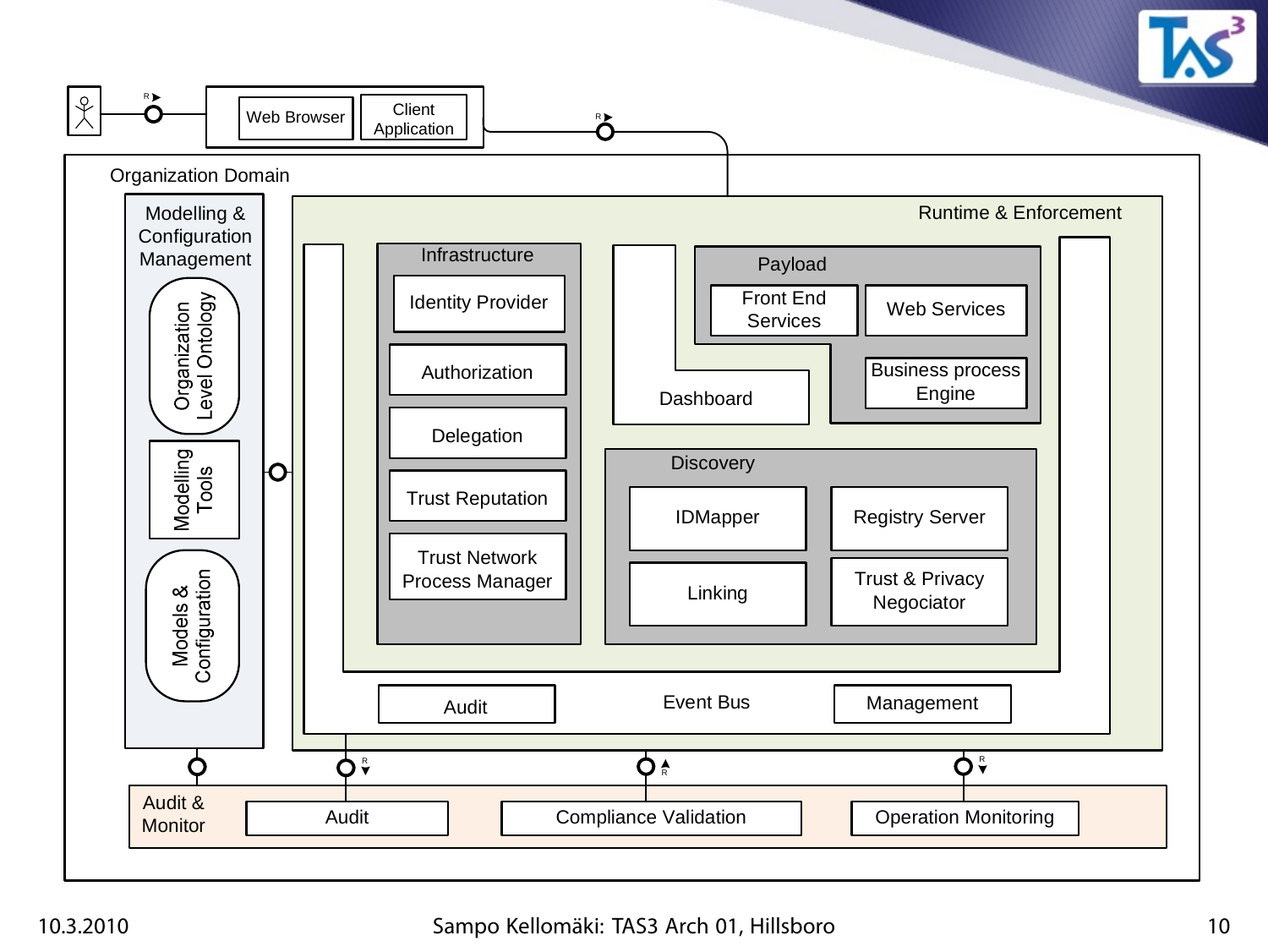

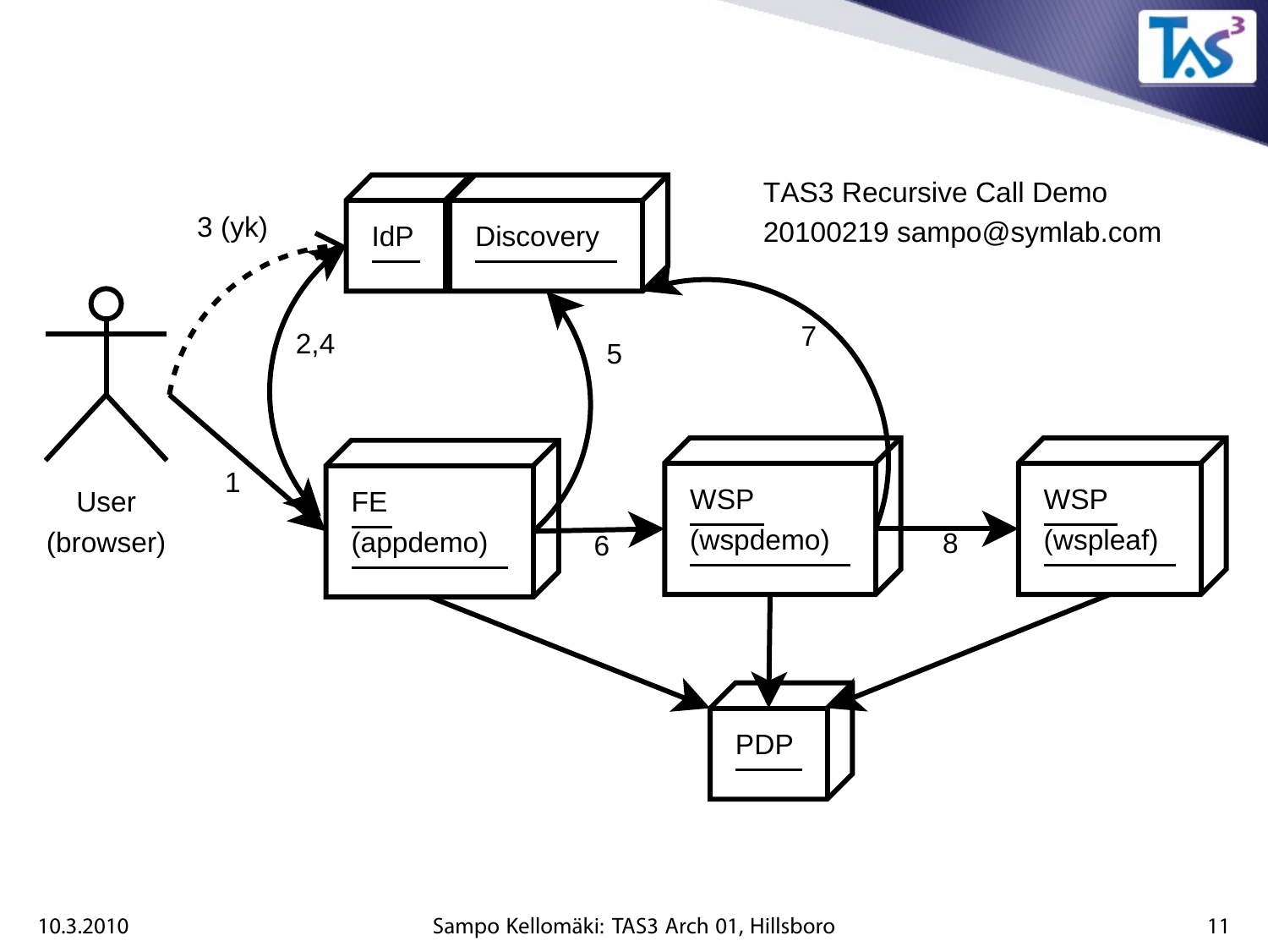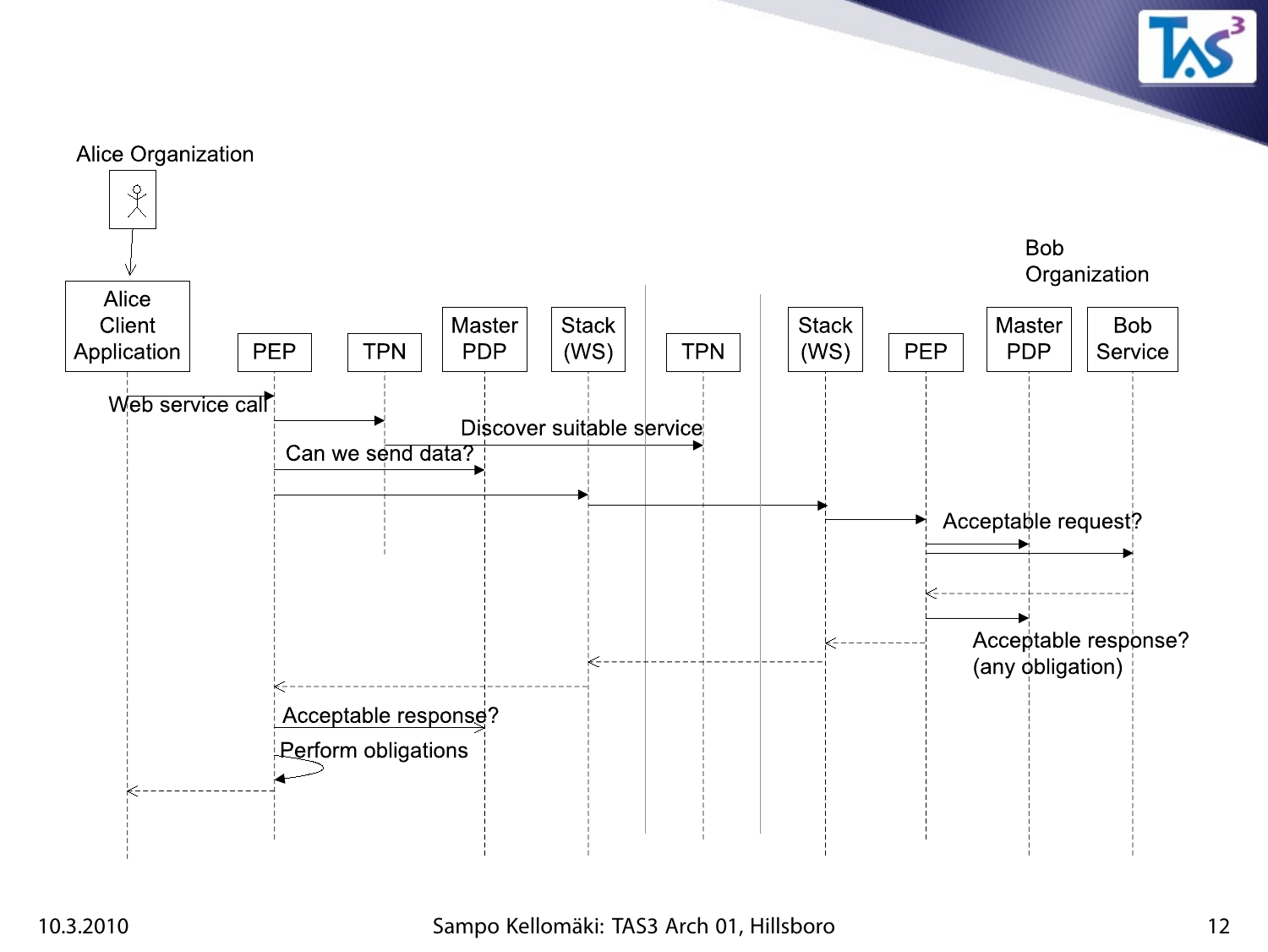

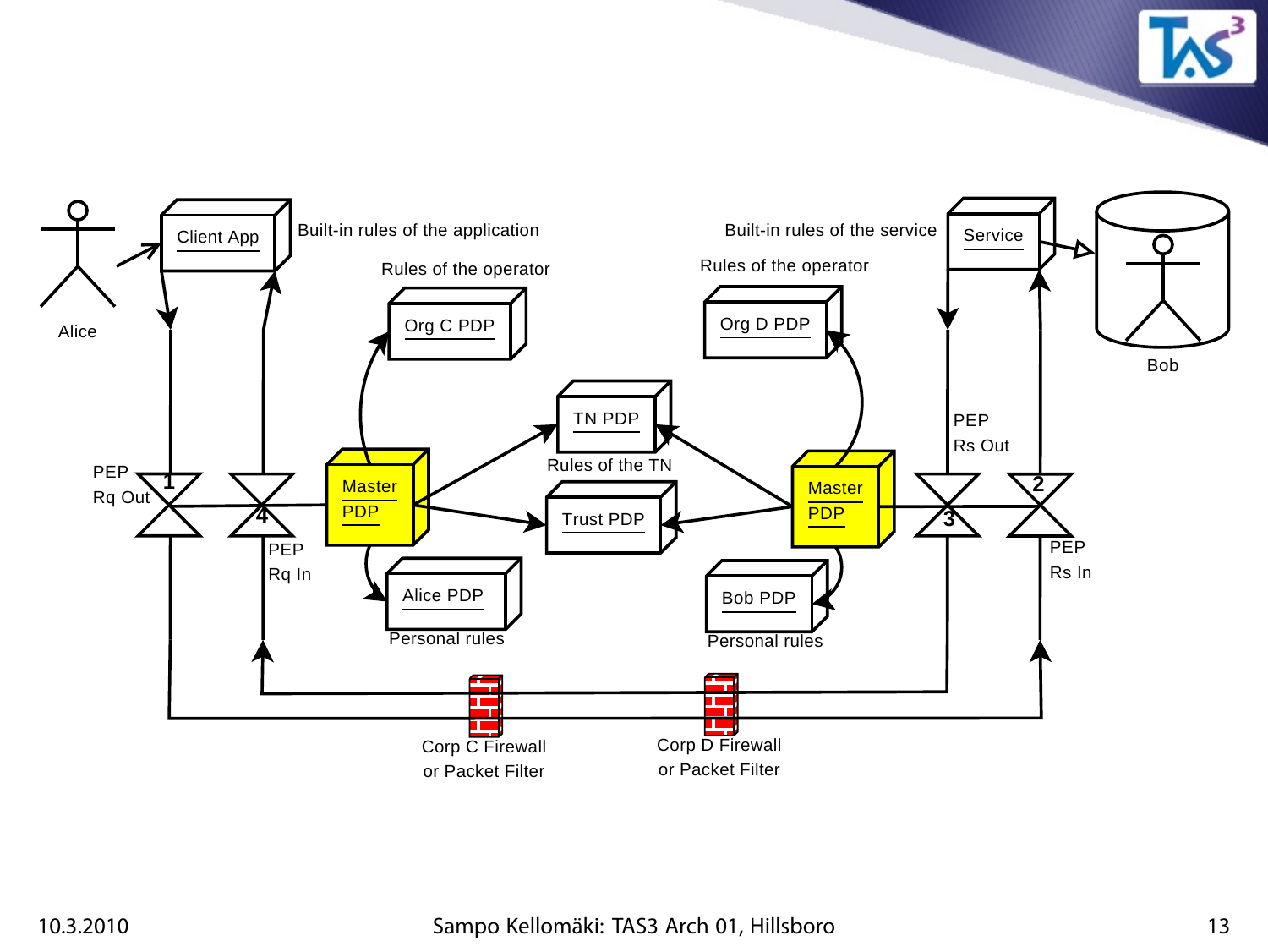

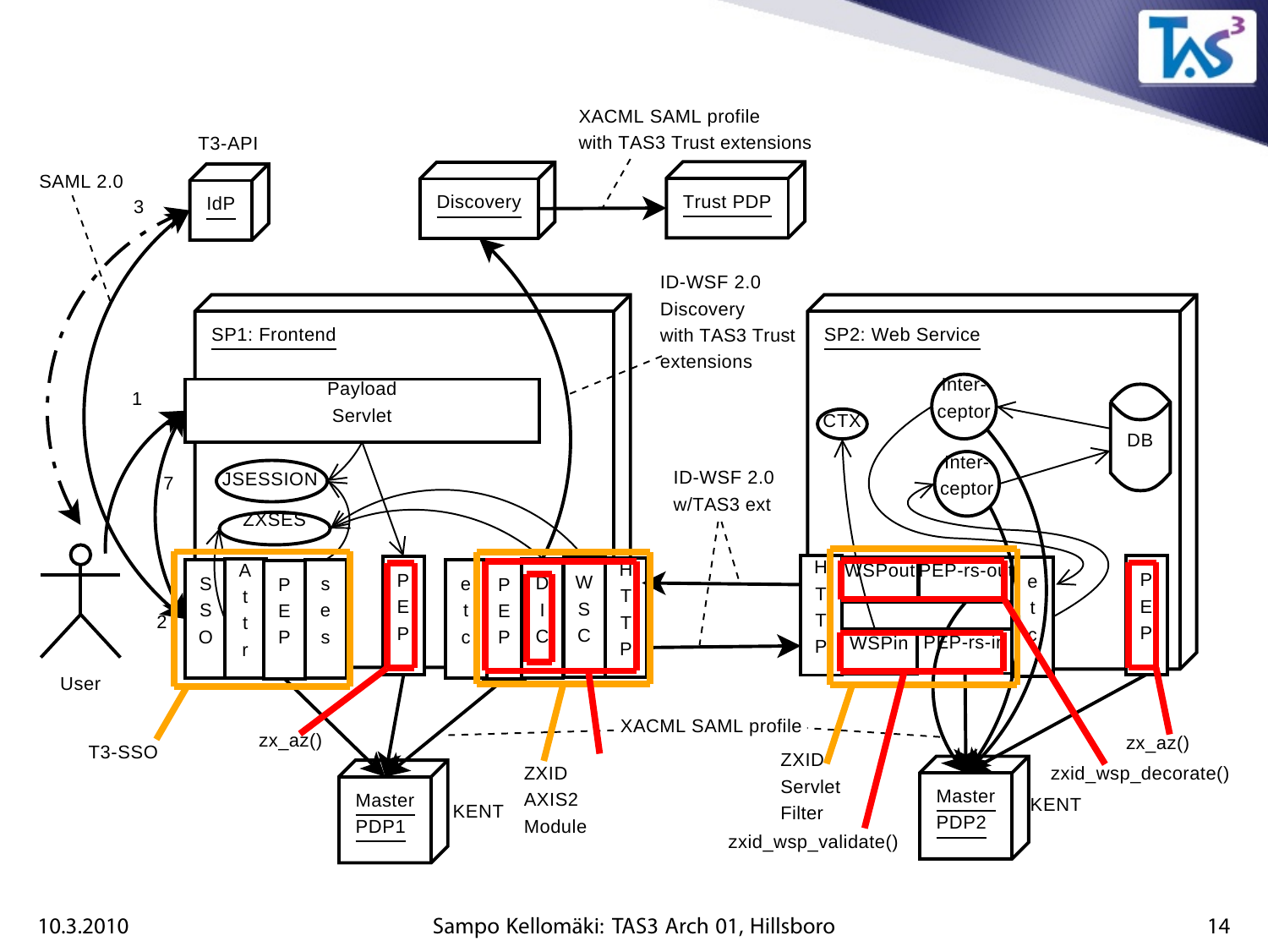

### **Prior Art and Reference Architectures**

- Standards compliant
- Leverage existing art where available, adapt it for our novelty
- $\bullet$  TAS<sup>3</sup> Architecture draws from and is compatible with
	- OASIS SAML 2.0
	- Nessi's NexofRA
	- Access-eGov Platform Architecture
	- Liberty Alliance's ID Web Services Framework (ID-WSF 2.0) - OASIS XACML 2.0
- $\bullet$  TAS<sup>3</sup> Architecture is not as abstract as a reference architecture - Goal is to drive real, wire interoperable, implementations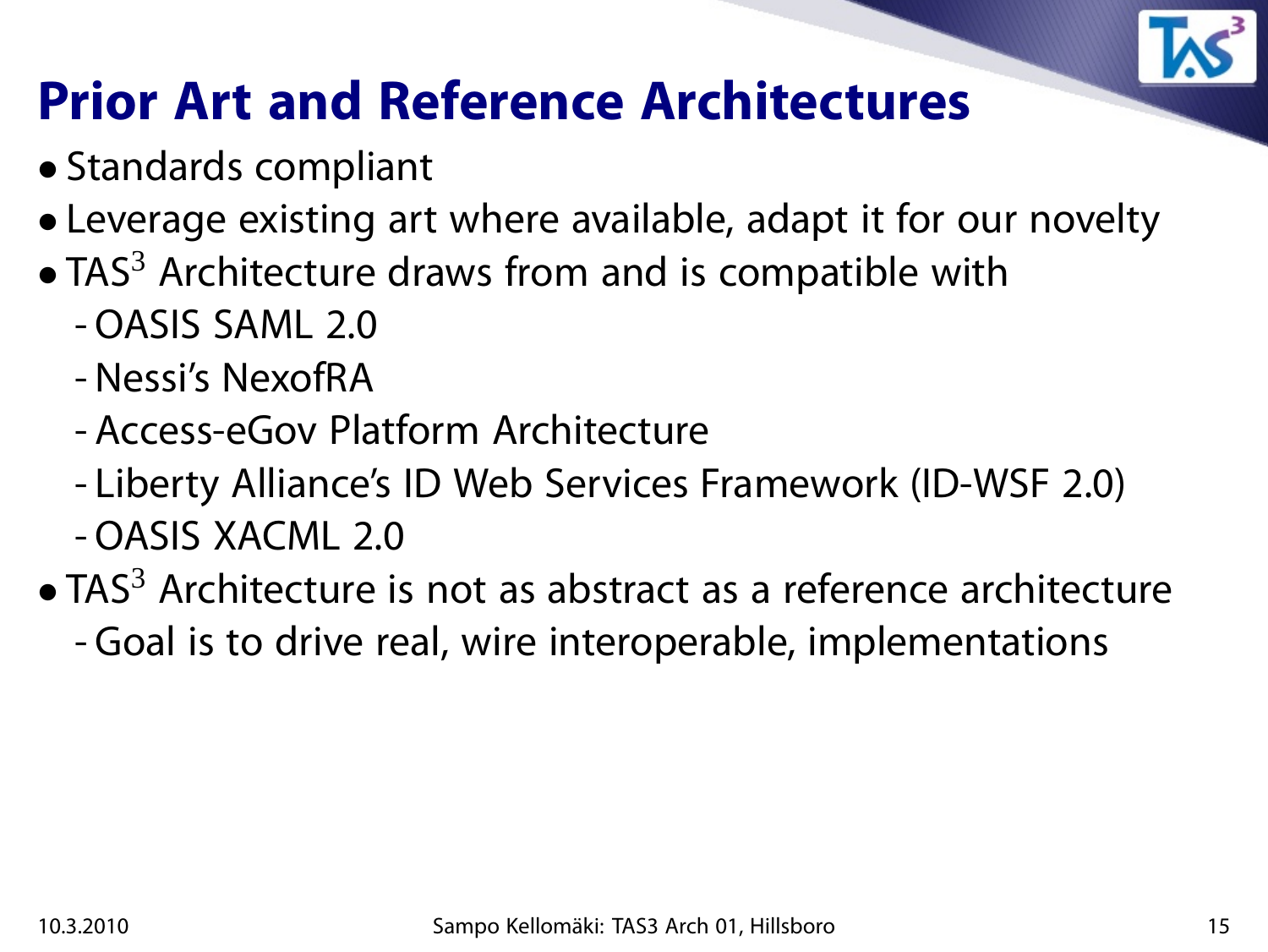

# **Novelty of the Architecture (1/2)**

- $\bullet$  TAS<sup>3</sup> Architecture is novel as a blueprint that brings together
	- Identity Management (IdM)
	- Attribute based access control
	- Business process modelling
	- Ontology
	- Dynamic trust
	- Distributed auditing
	- Legal & Policy
	- Support for multiple policies in different languages
- User transparency features
	- Dashboard
	- User accessible audit trail
	- Automated compliance validation
	- Consent and control of policies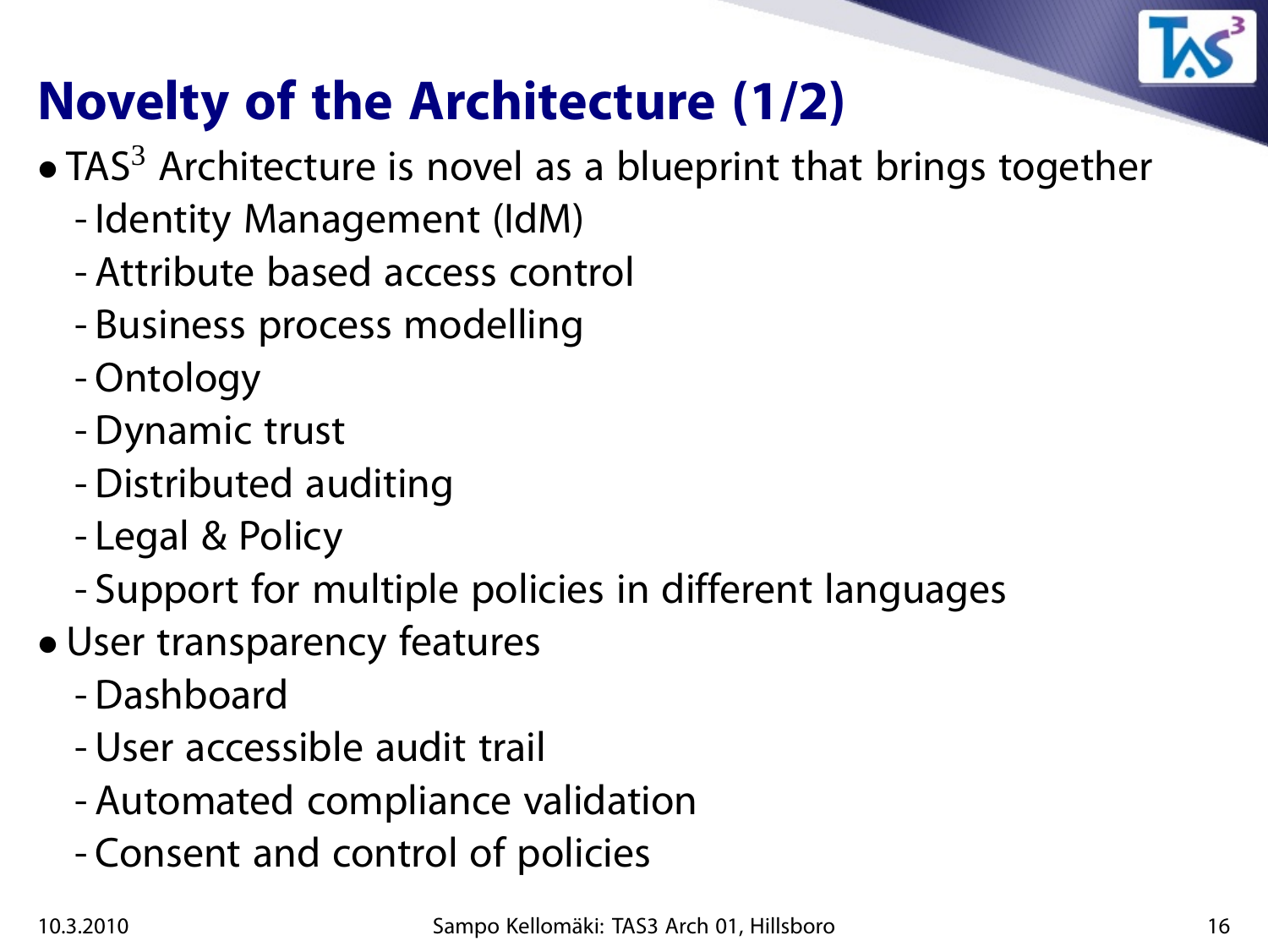

## **Novelty of the Architecture (2/2)**

- Separation of data and processing
- Privacy protection using sticky policies
- Marriage of Trust and Privacy Negotiation with discovery and trust scoring
- Secure dynamic business processes
- Built-in first class support for delegation
- Architecture needs to be instantiated in context of a business model and legal / contractual framework
	- Leave many decisions to be decided in that context
	- Many business models are possible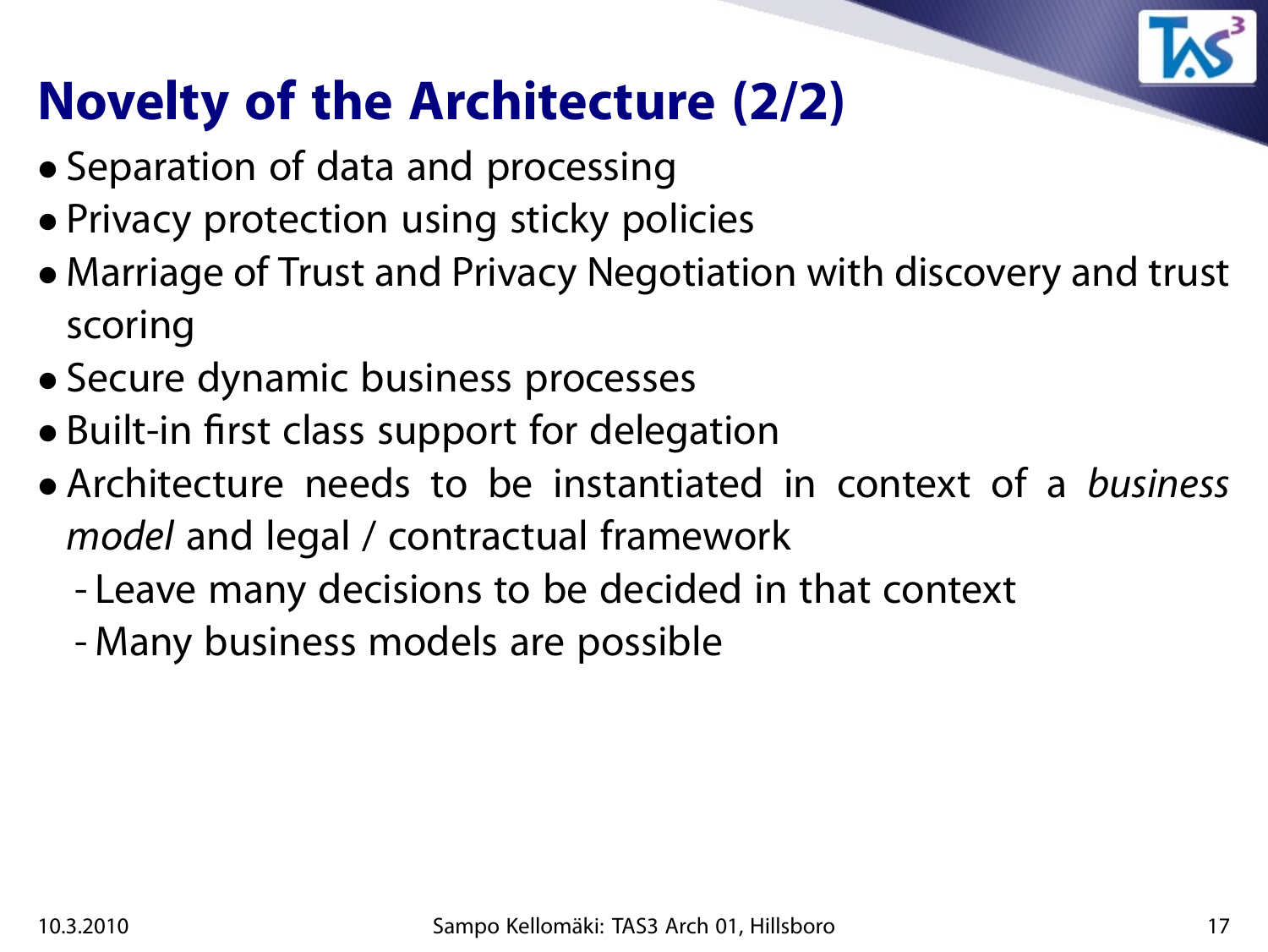

### **Trustworthy and Secure (1/2)**

- Operational, legal, and business model to ensure trustworthiness
	- Responsible entity, Trust Guarantor, ensures "buck stops here"
	- Legal framework developed hand-in-hand with architecture
	- Certification of software and deployments
	- Automated Compliance Validation keeps SPs in line
	- Manual audits complement automated approaches
	- Modeling network and its members provide consistent security configuration
- Legal concerns are built-in from the ground up
- Threat analysis to understand what we are defending against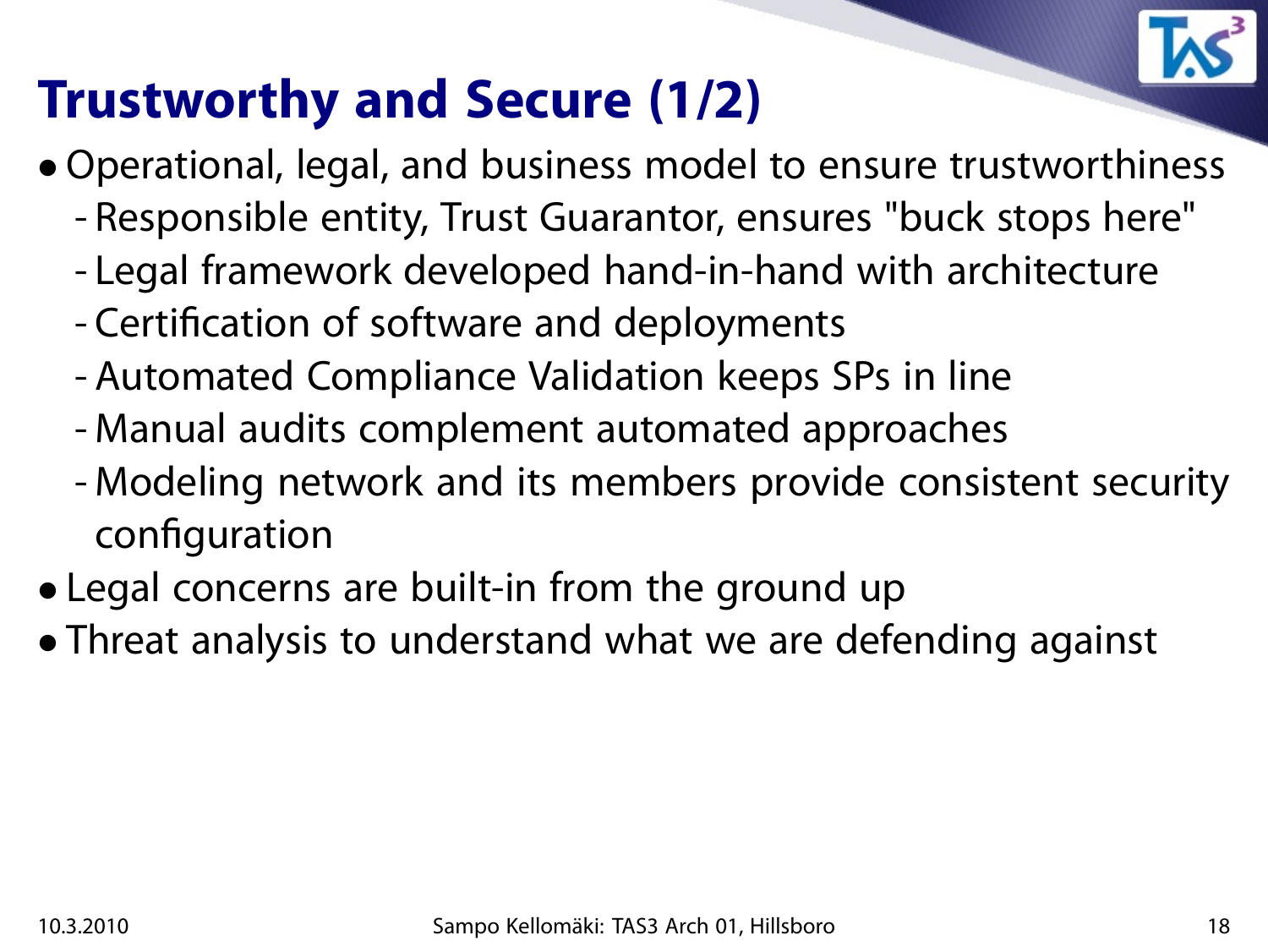

### **Trustworthy and Secure (2/2)**

- Technical
	- Fully encrypted, fully digitally signed
	- Fully pseudonymous design ensures maximum privacy
	- Fully cross organizational federation model
	- Explicit tokens based audit trail at all layers
	- Explicit authorization at all layers
	- Advanced trust and reputation management
	- Model and ontology driven to ensure accurate implementation
- End-to-End
	- Policies carried along the data
	- Comprehensive solution with all aspects addressed: no gaps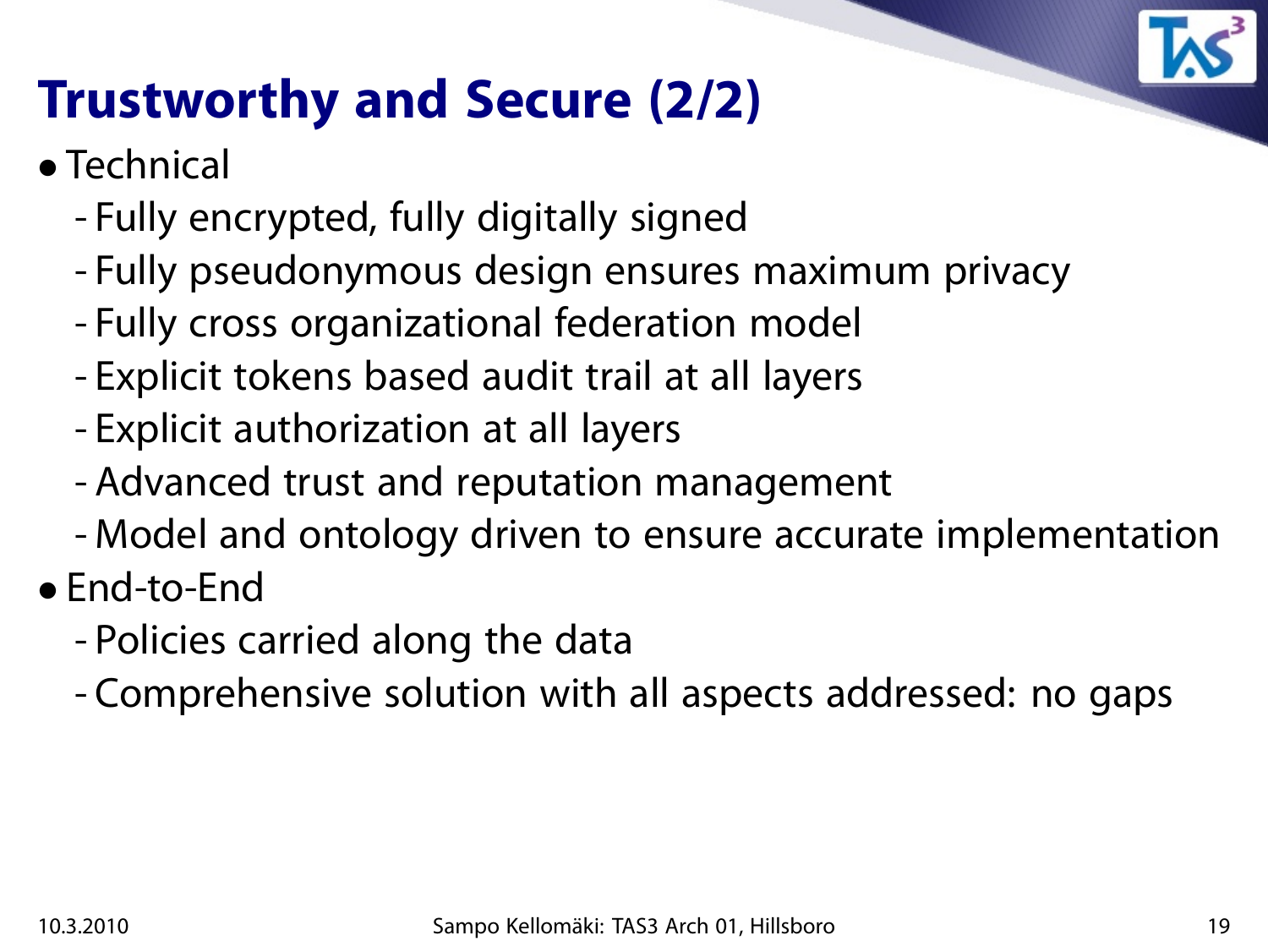

# **TAS**<sup>3</sup> **Technology Demo**

- Multi-tier, recursive / deep, call capability
- Fully dynamic using discovery
- Fully pseudonymous at all layers: no privacy compromise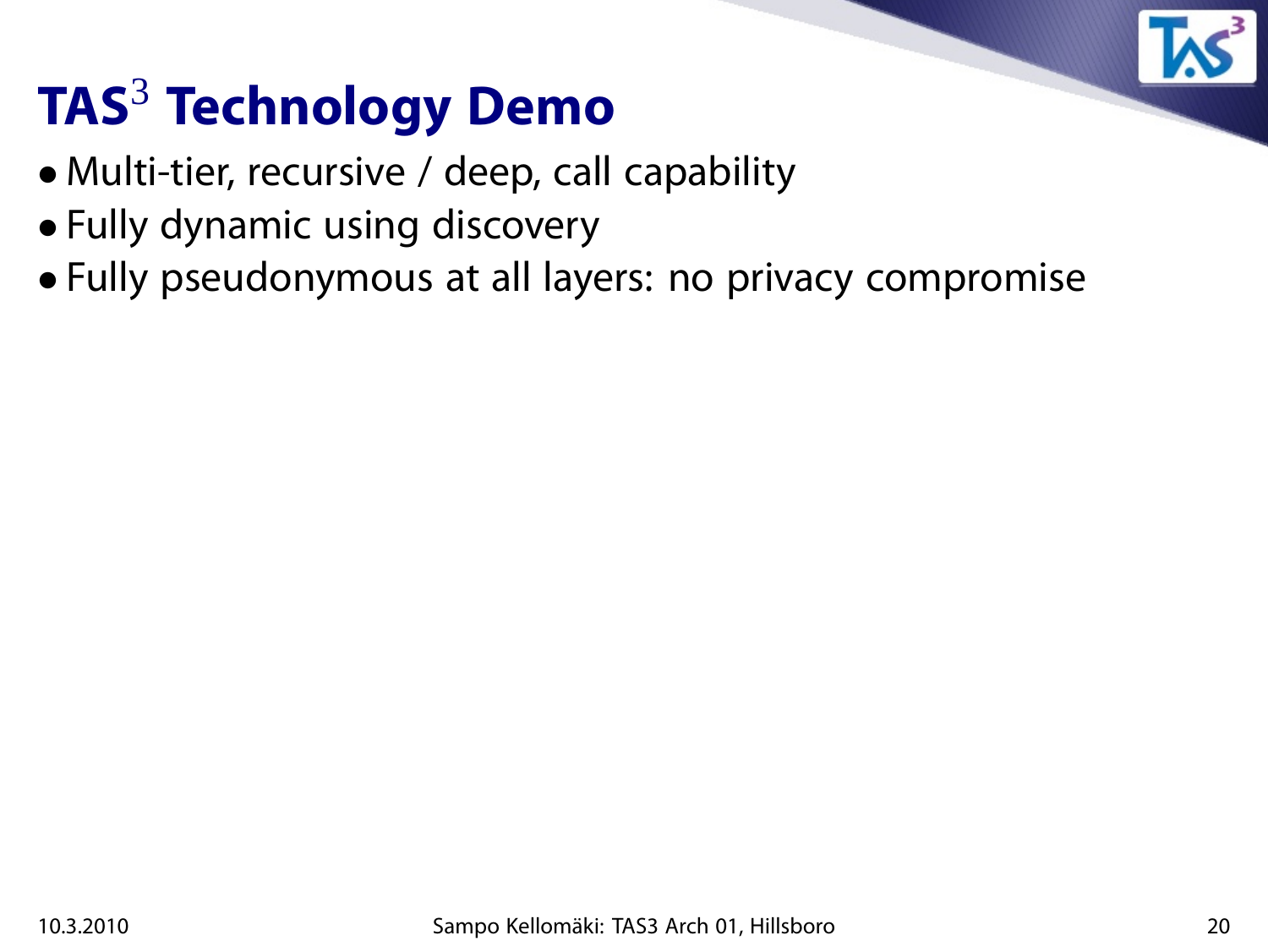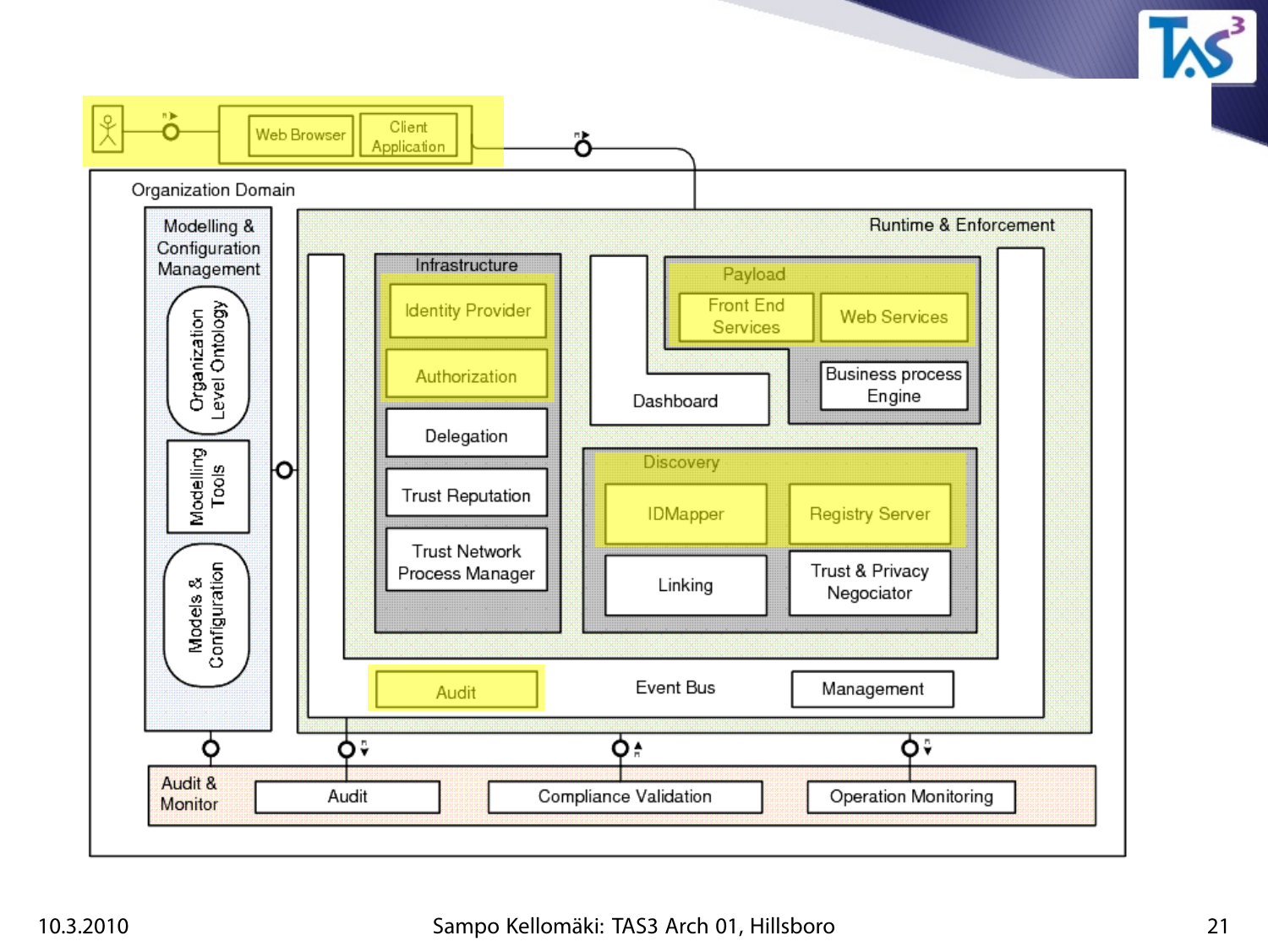

**TAS**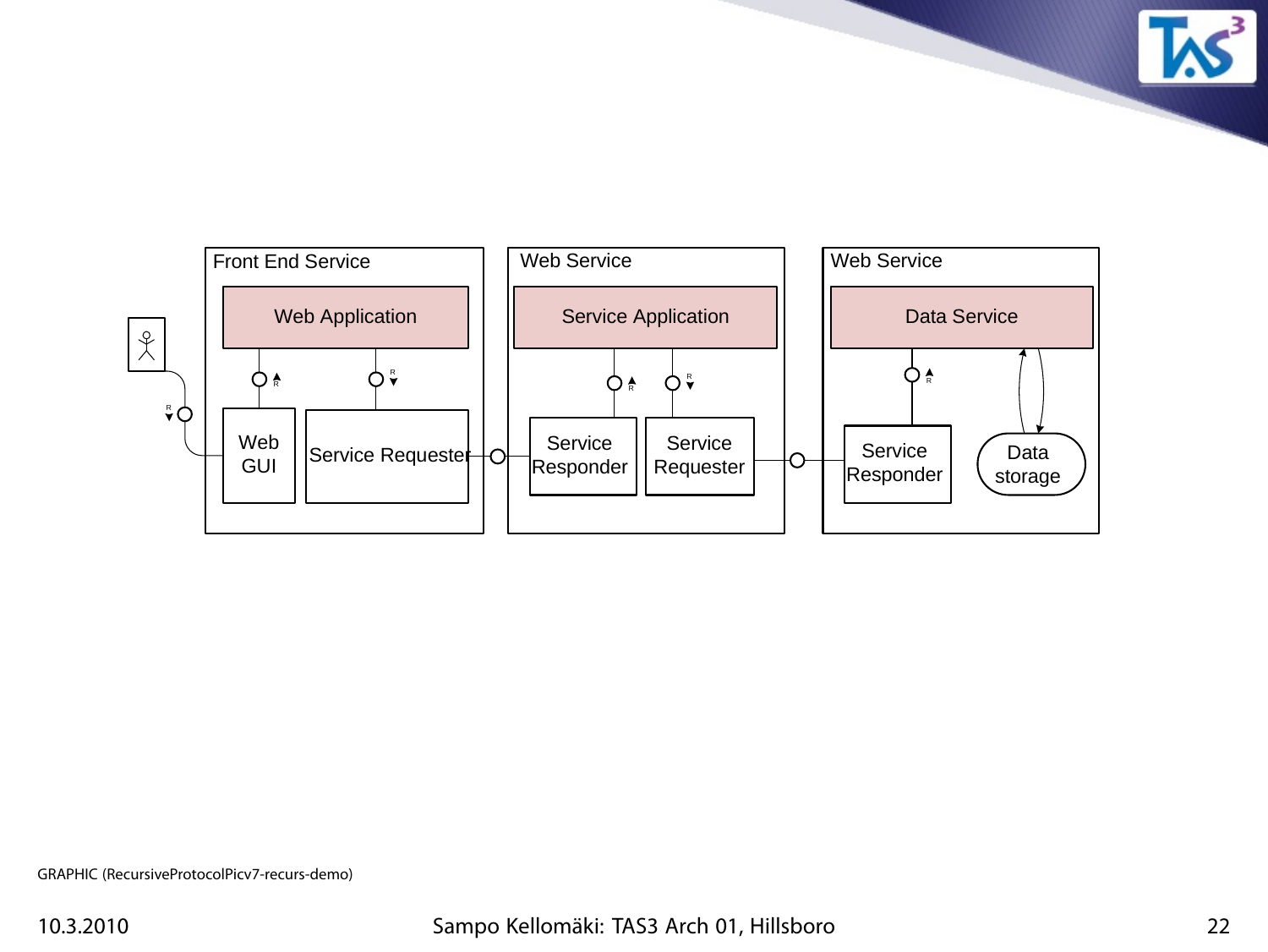# **Implementing TAS**<sup>3</sup>

- Set up legal and governance framework
	- Public Private Partnership
- Standalone server products or SaaS
	- Identity Provider (IdP), Trusted Third Party (TTP)
	- Disovery Server
	- Delegation Server
	- Policy Decision Point (PDP)
	- Dashboard
	- Online Compliance Testing
- Integration tools for enabling applications
	- Apache integration
	- -Java Servlet integration
	- SDKs for various languages
	- Integrated to SOA Gateway and Capitain Casa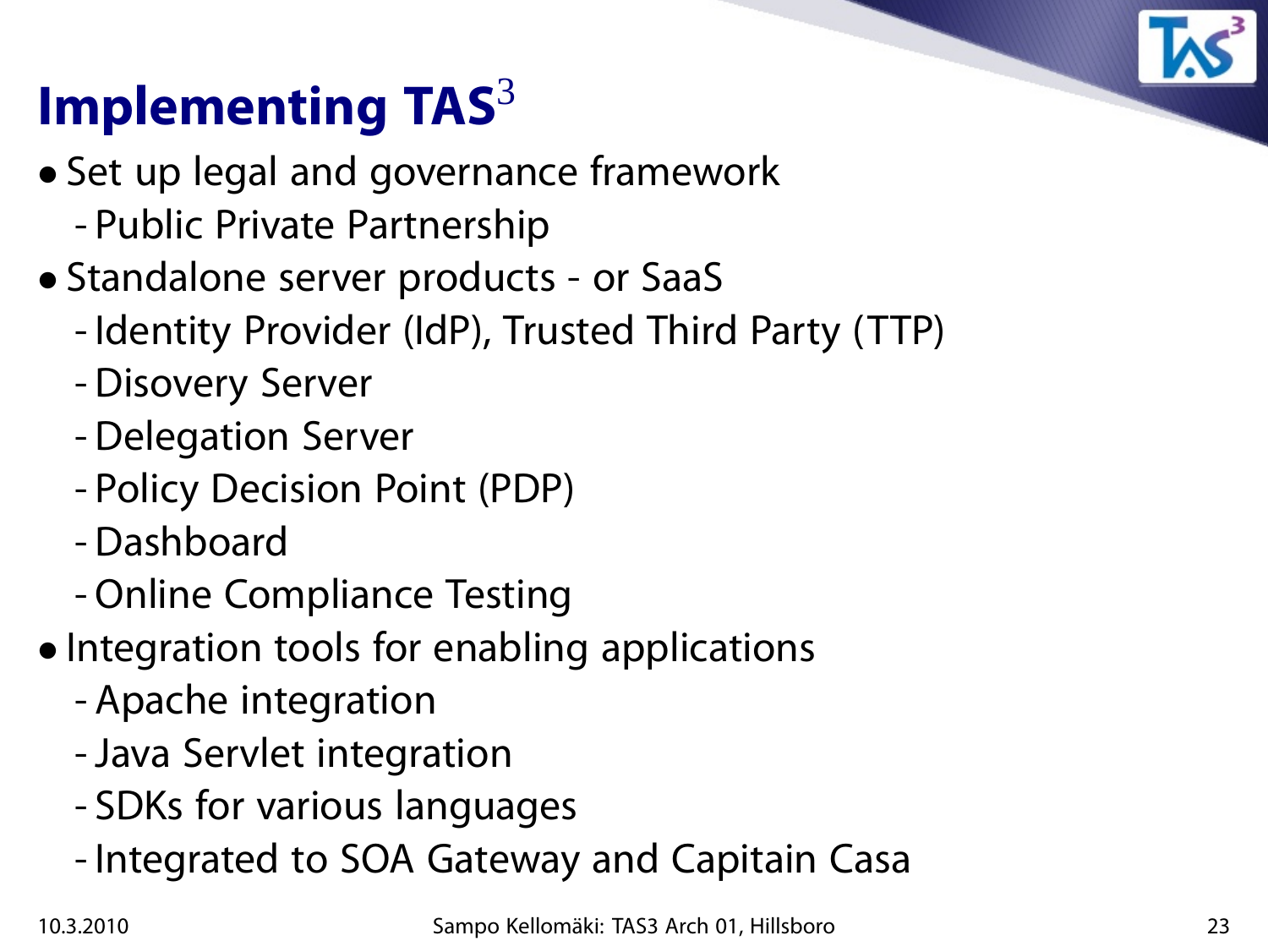

### • Services

- Trust Network Management
- Installation and configuration help
- Audit services
- SaaS: IdP, TTP, Discovery, ...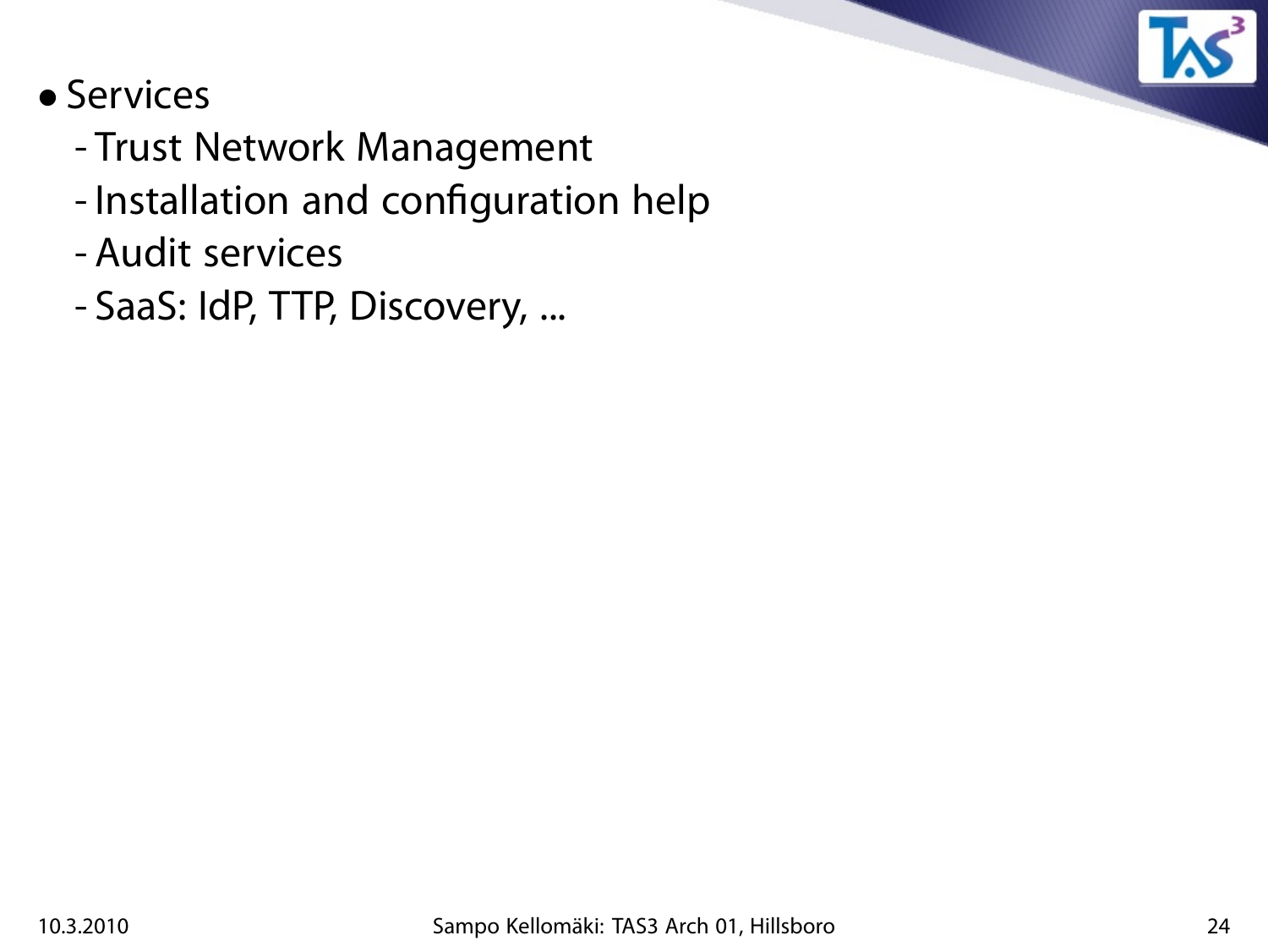

### **Architecture Drilldown**

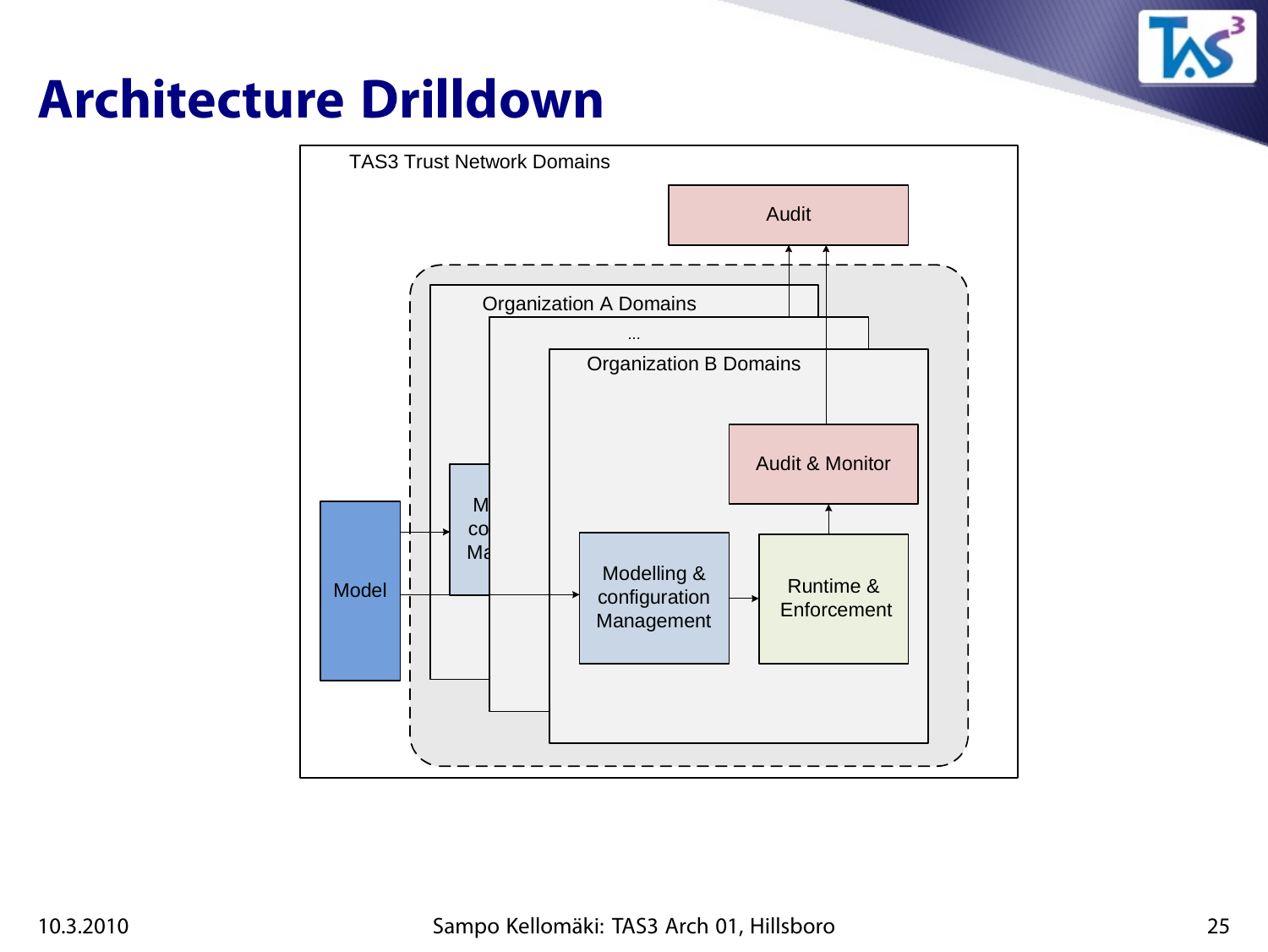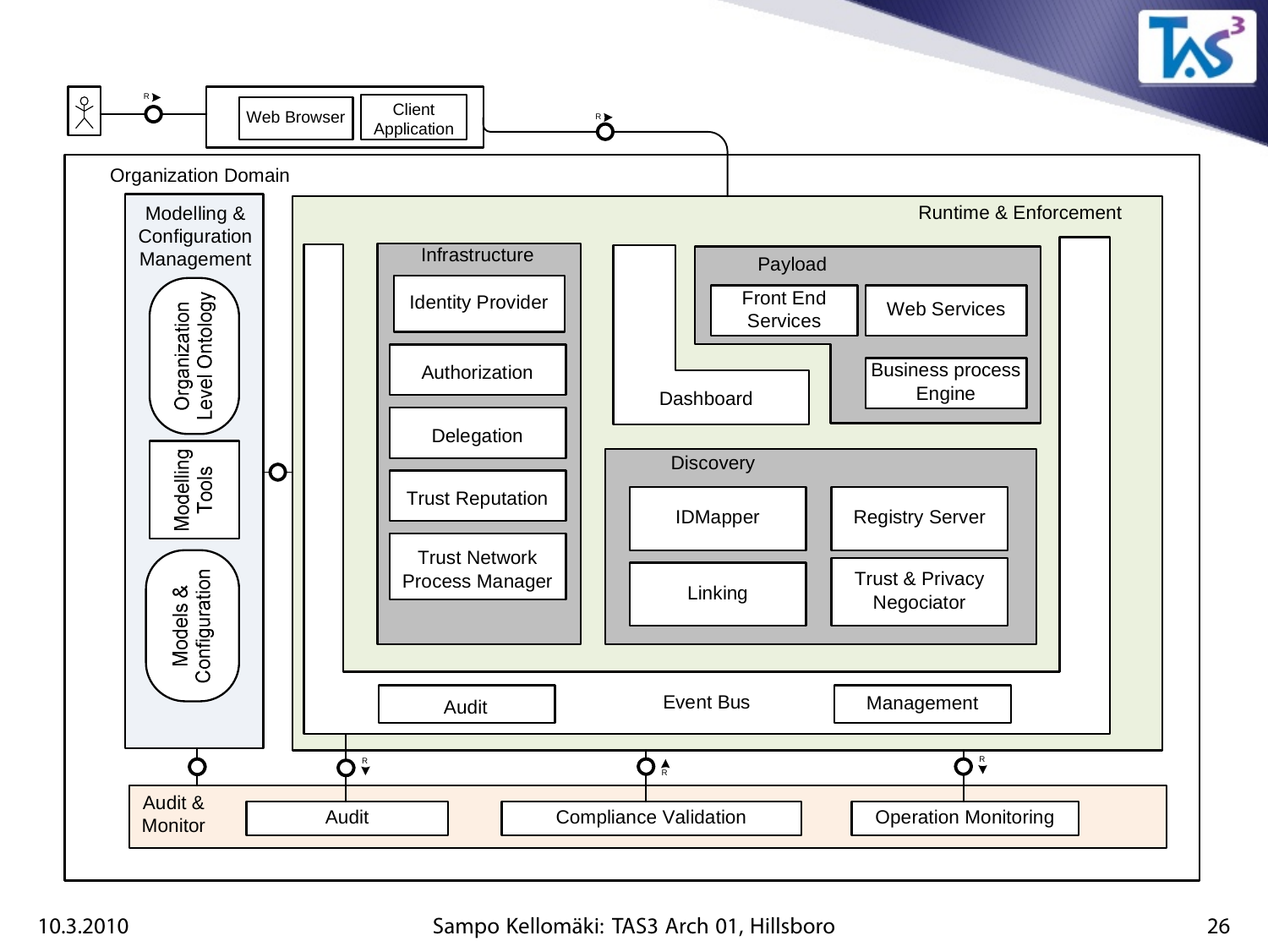

### **Web Service Authorization**

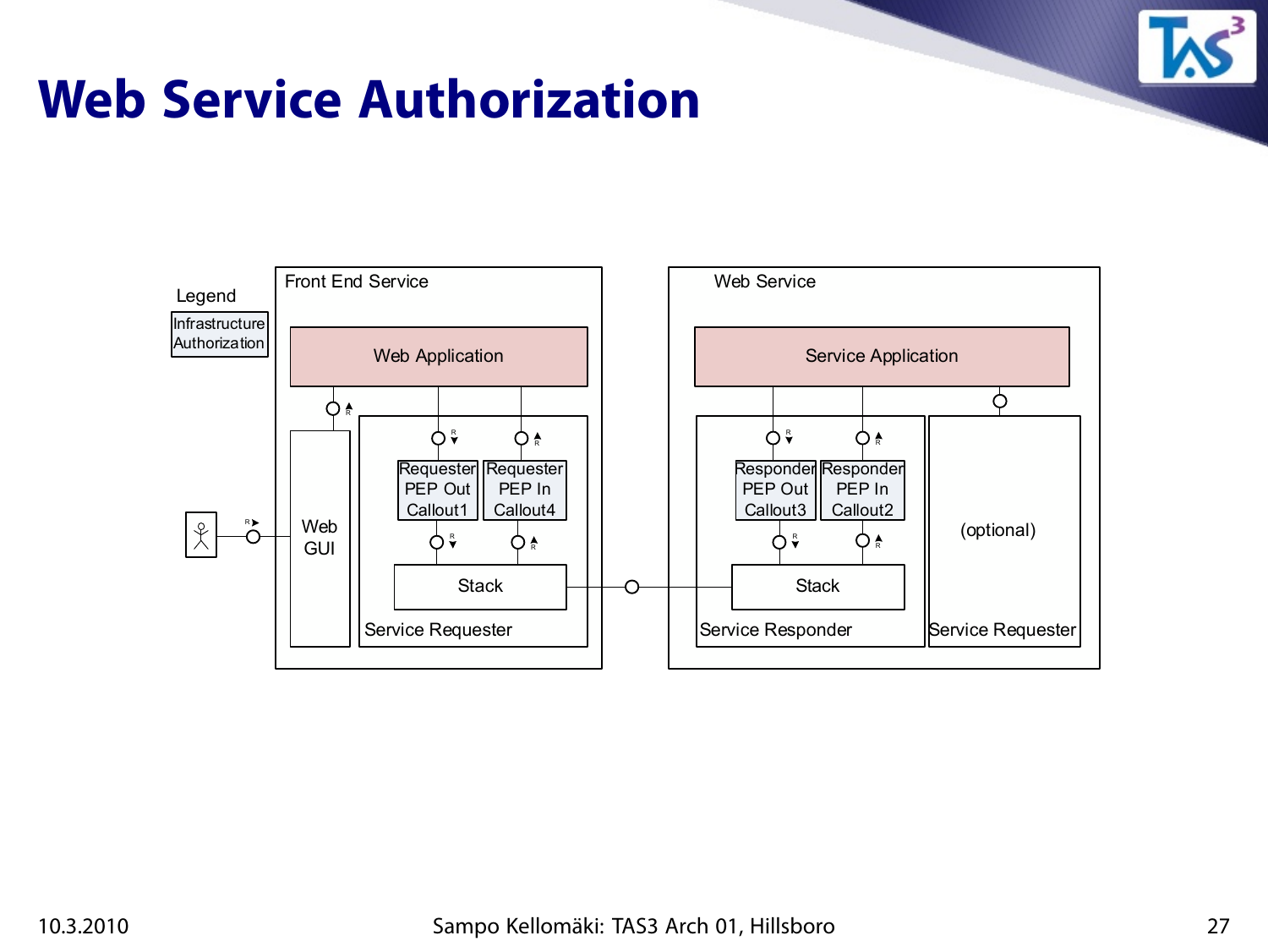

### **Multi-tier Web Service Call**

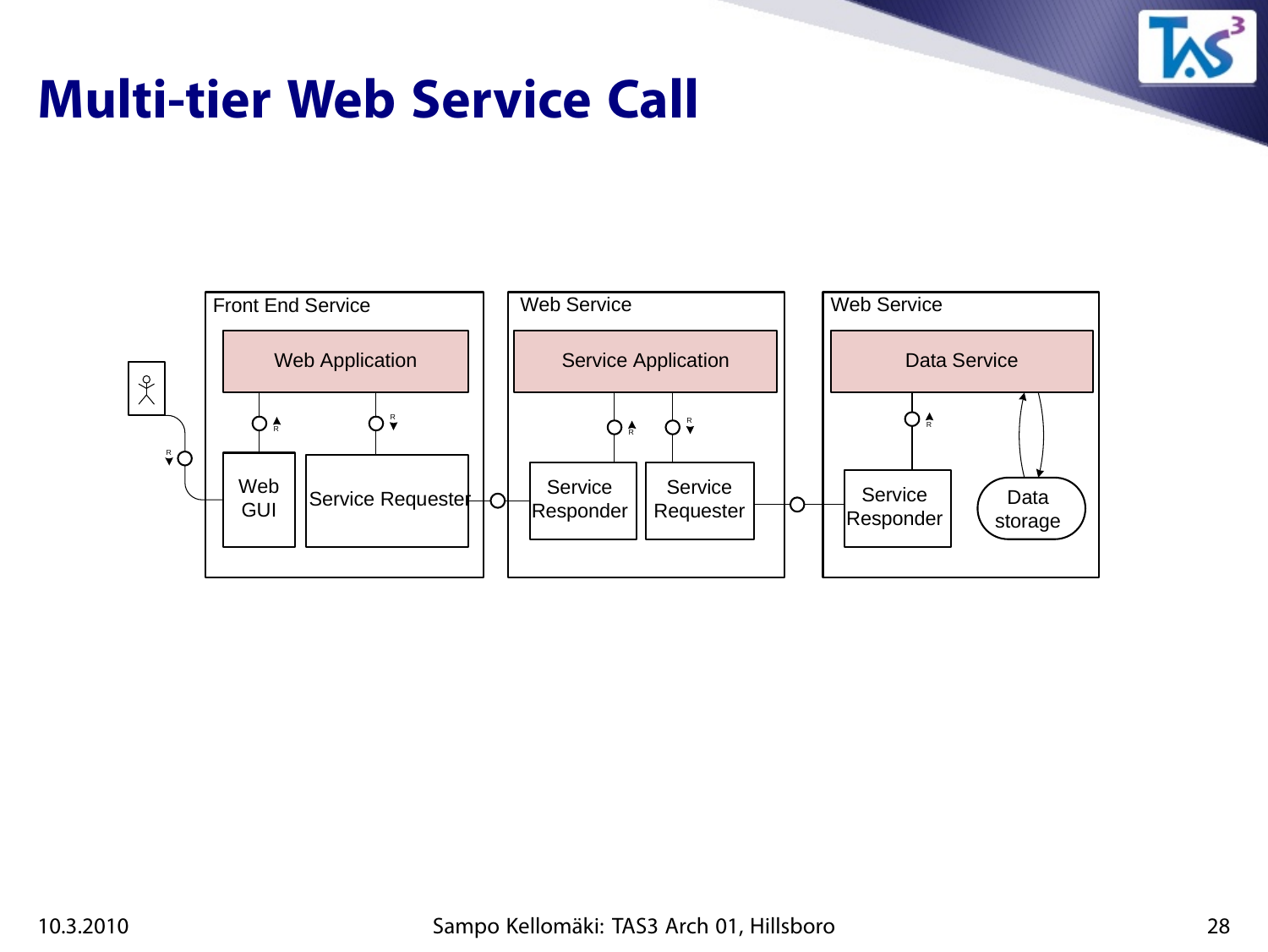

### **Details of Authorization**

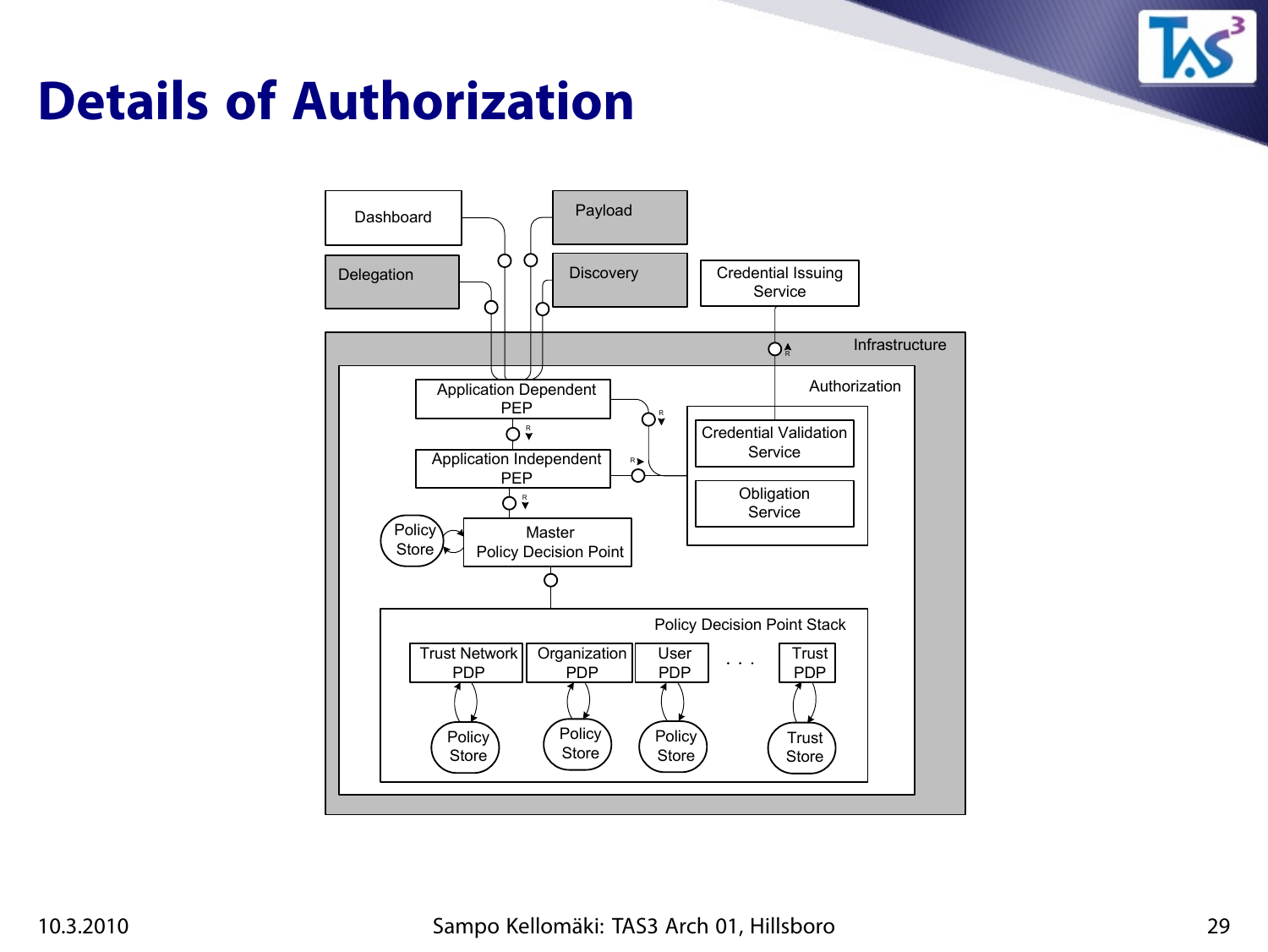

### **Steps of a Web Service Call**

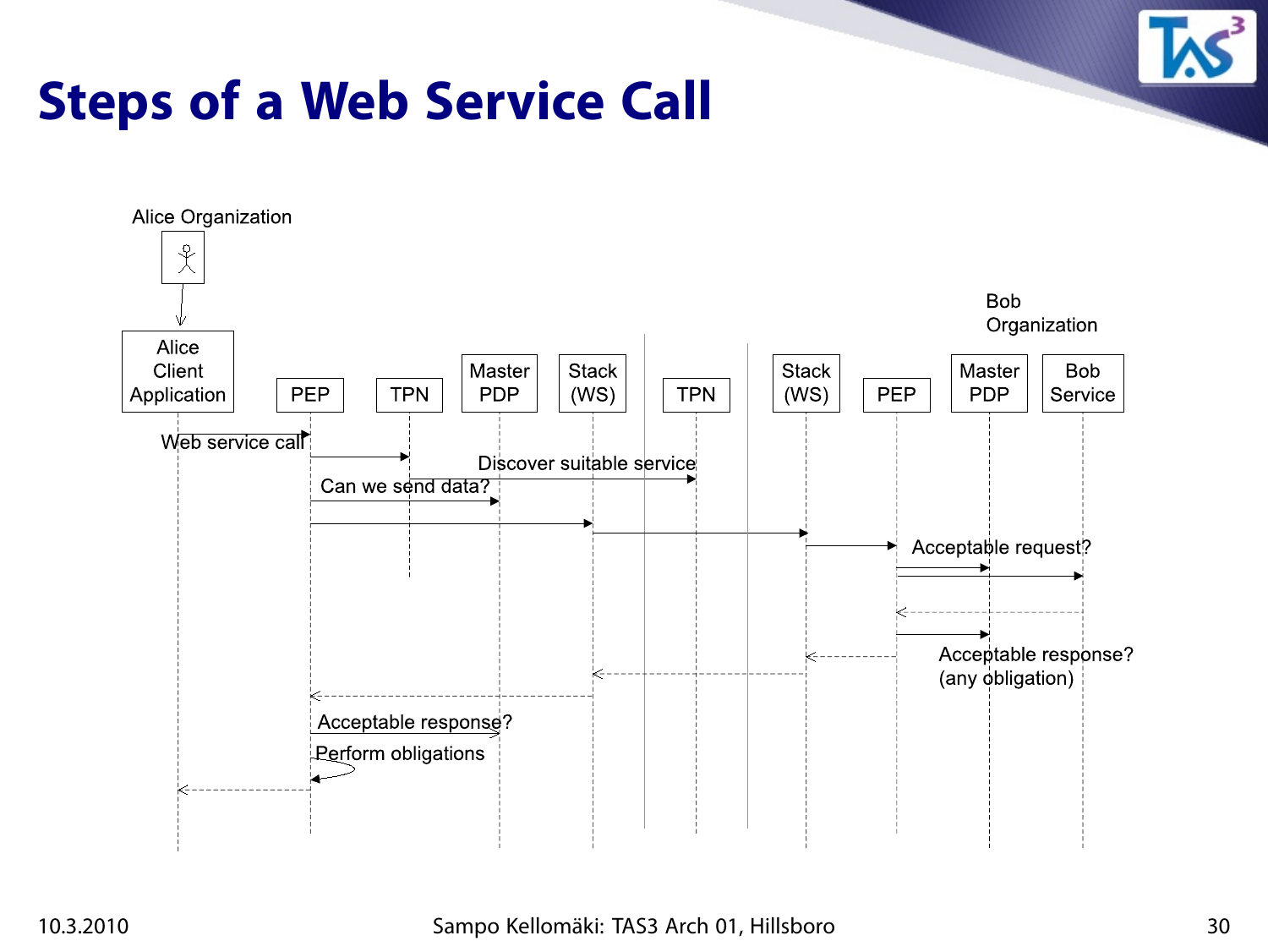

### **Integration**

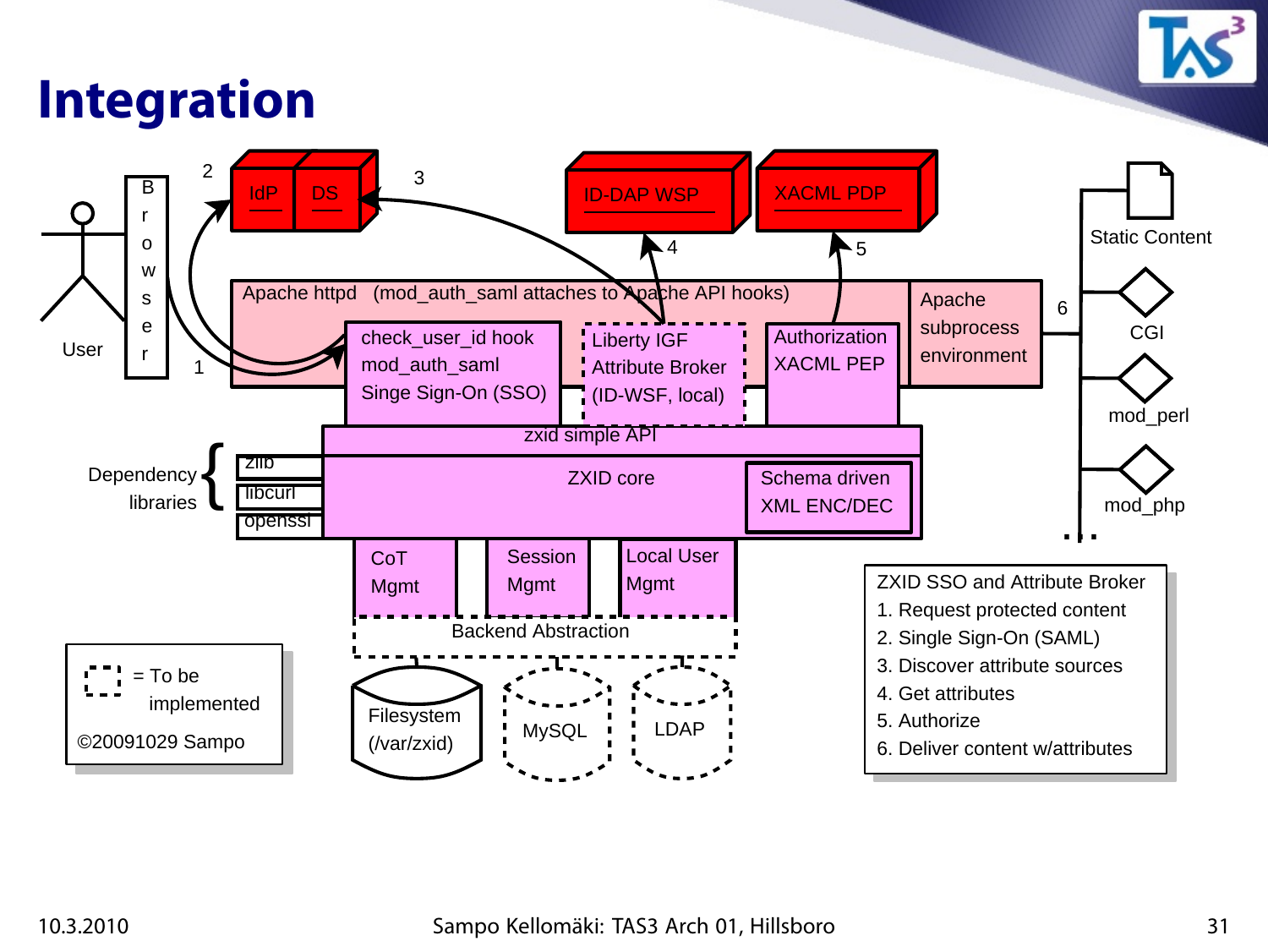

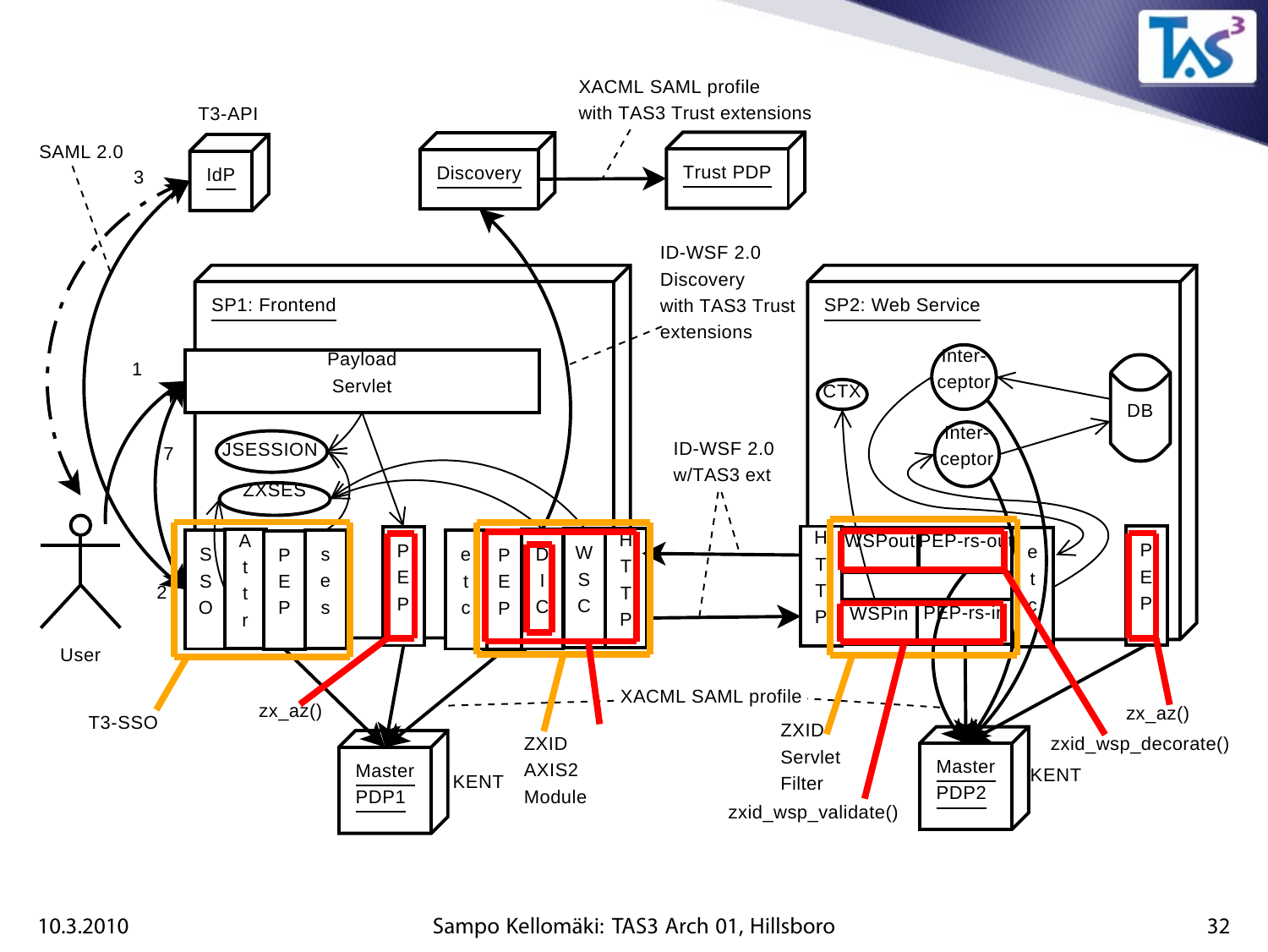Service Responder TAS3 SOAP **Stack** Master PDP XACML (in SOAP envelope) Web Service (e.g. Attribute Authority) Data Service User F E AIPEP-In (accept req) AIPEP-Out (filter) AIPEP Application Dependent PEP Legacy Data Source Data A B C WP8 SOA Gateway WP8 SOA GW WP8 database WP8 database

Figure 1: Application Integration using ADPEP and (A) WP8 SOA Gateway, (B) WP8 as frontend to WP8 SOA GW, (C) WP8 database.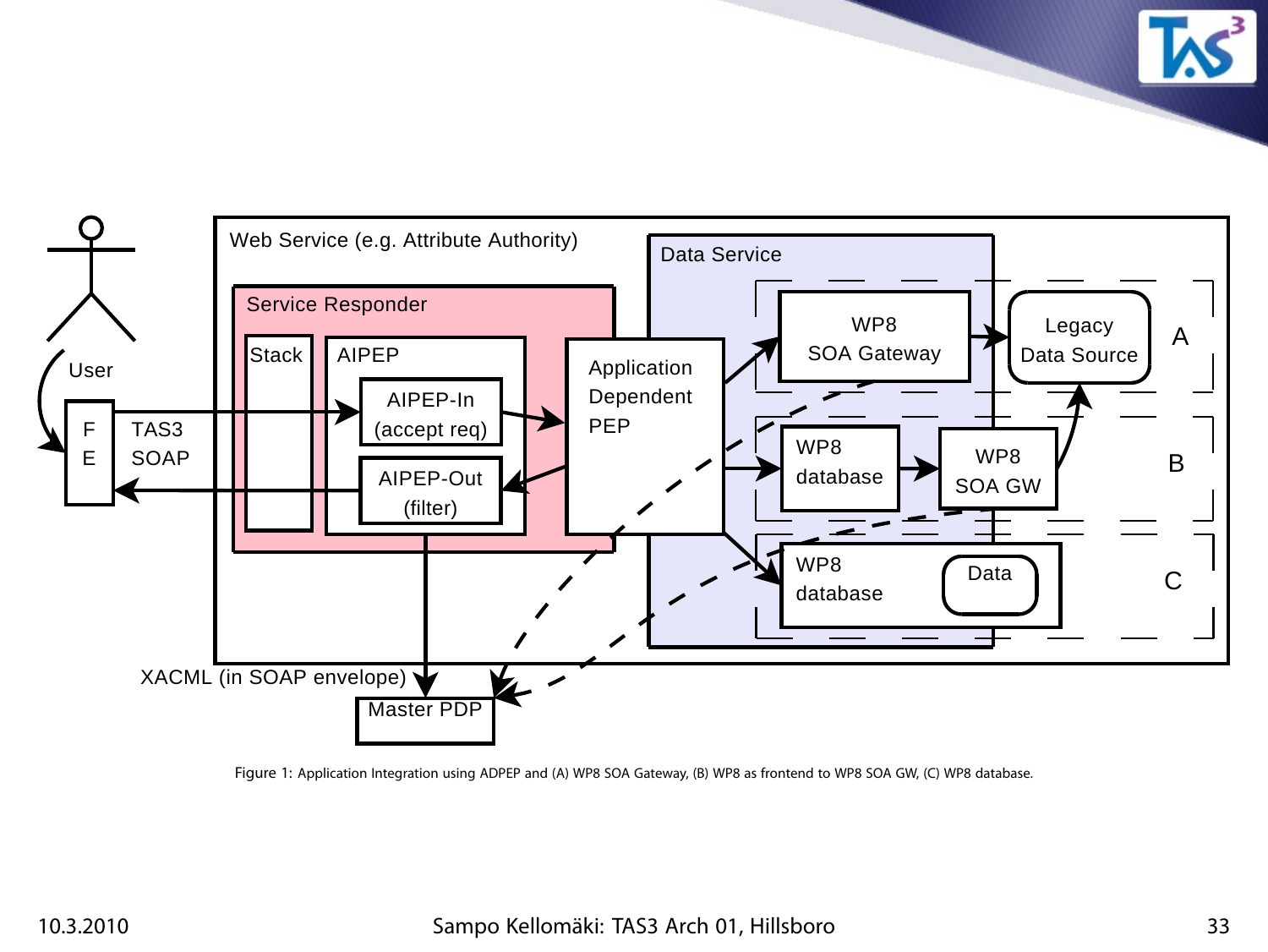

Figure 2: Application Integration: ADPEP implemented in application itself.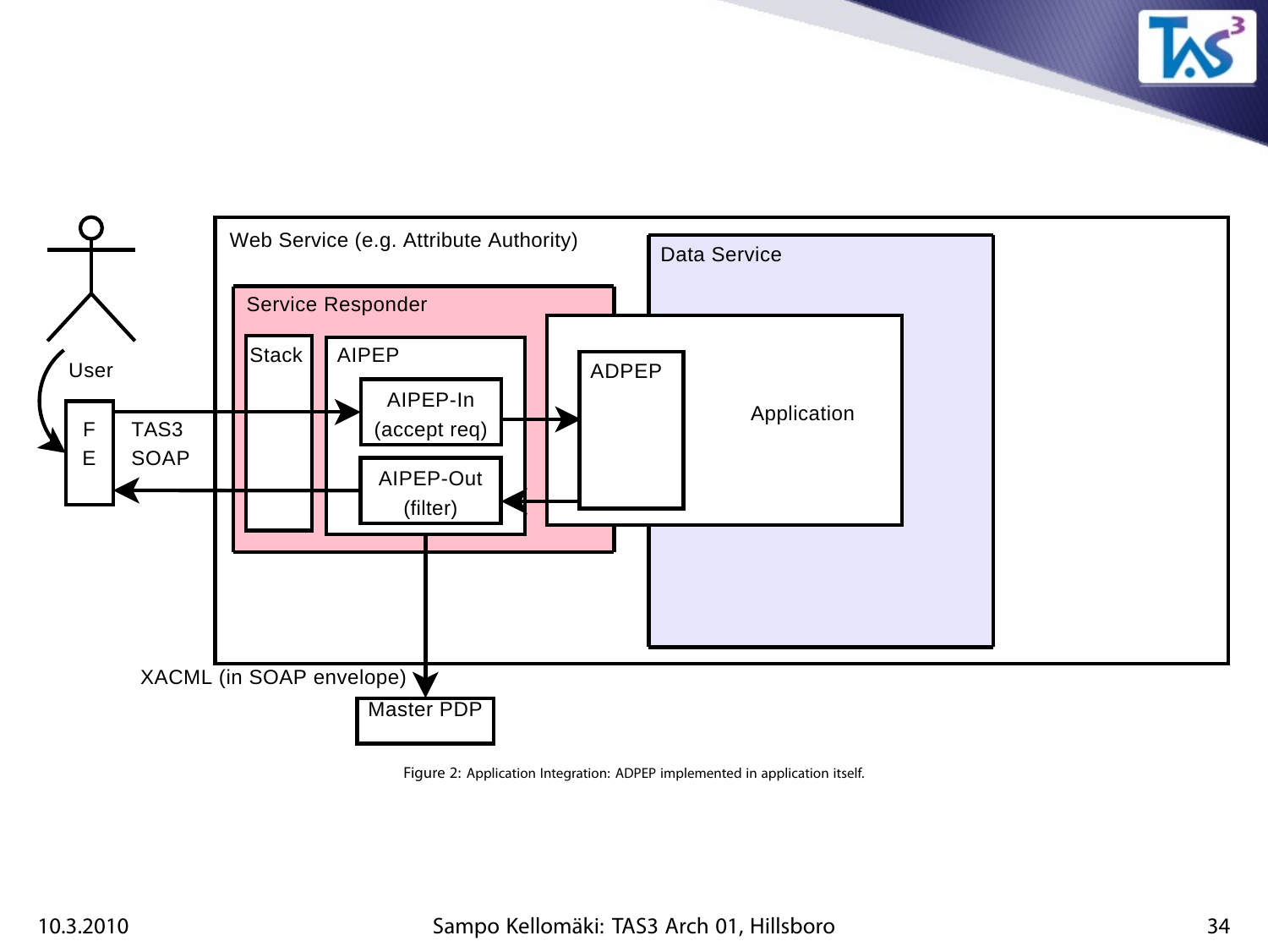

Figure 3: Application Integration: PEP implemented directly in application.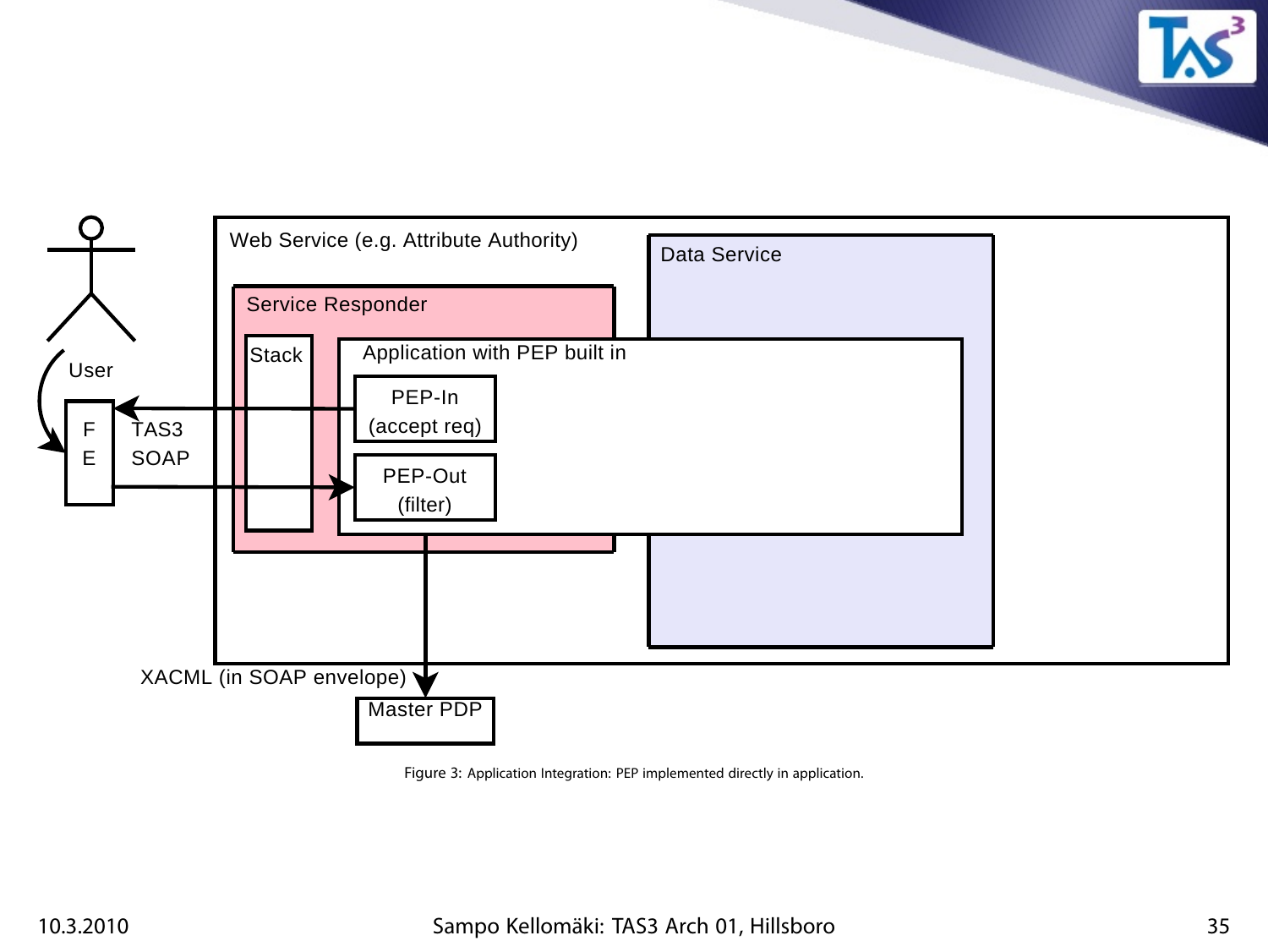### **Front channel and back channel interaction** 1

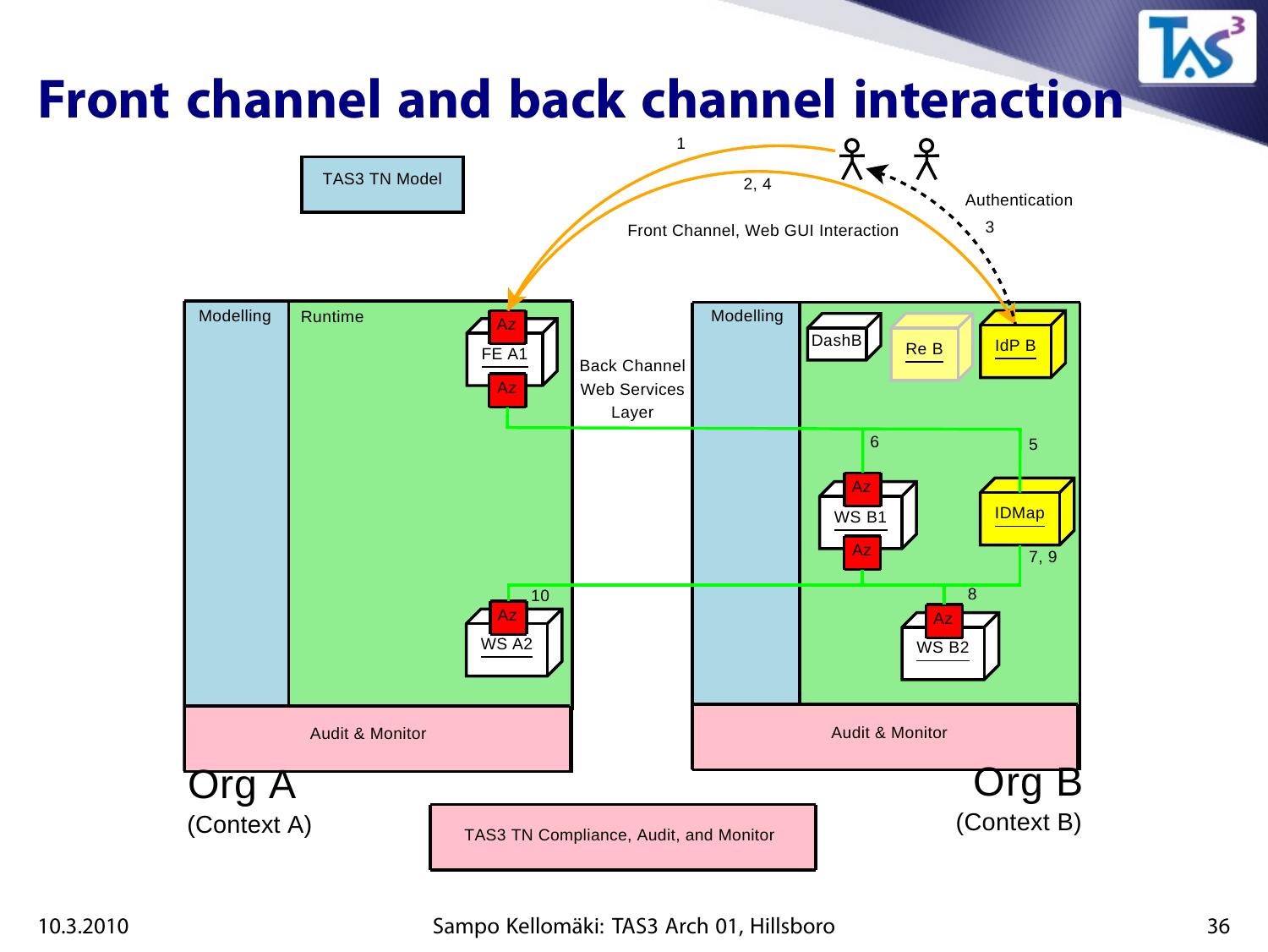# **Audit Channel**

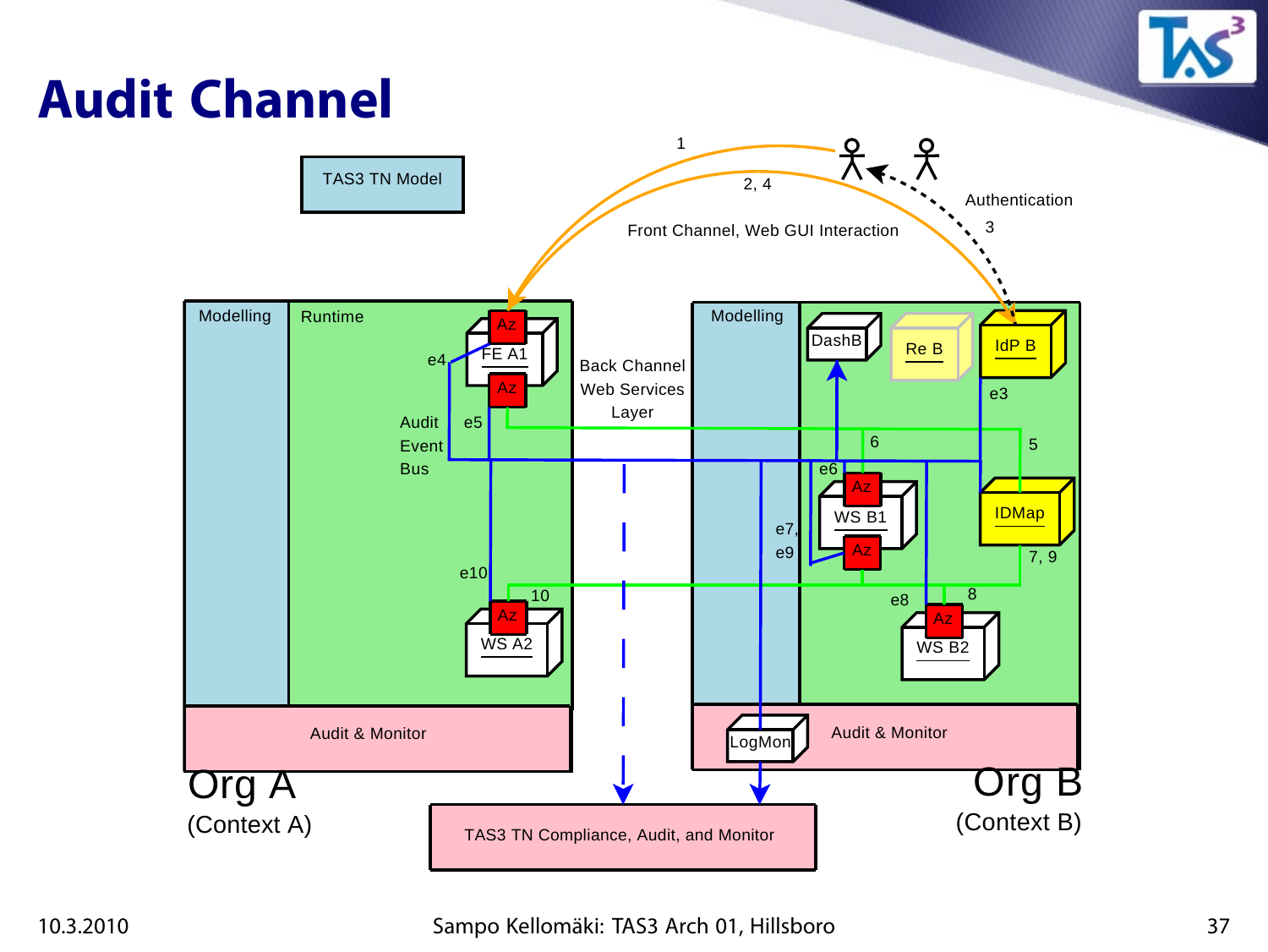

# **Model driven configuration**

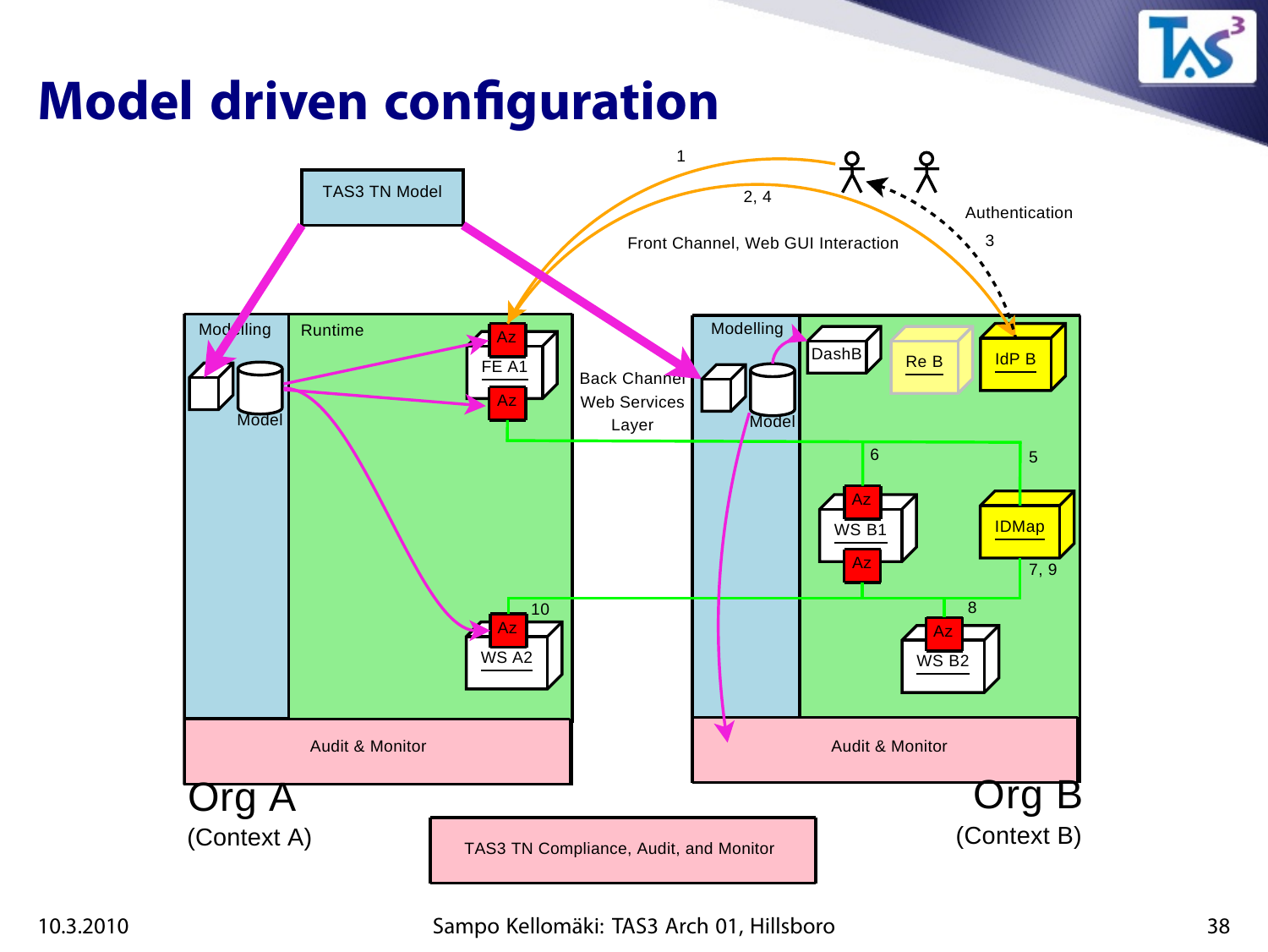### **Model driven audit**

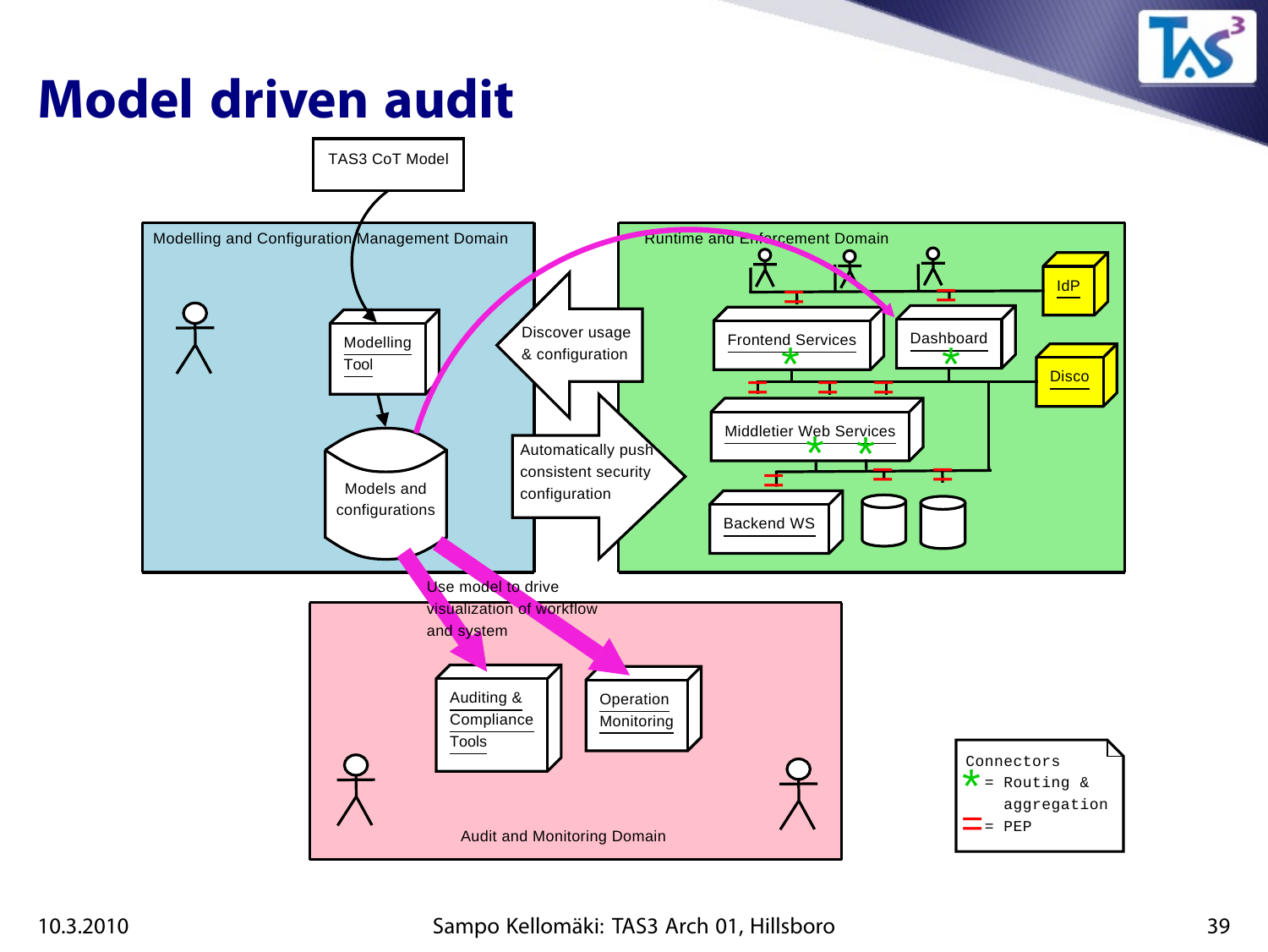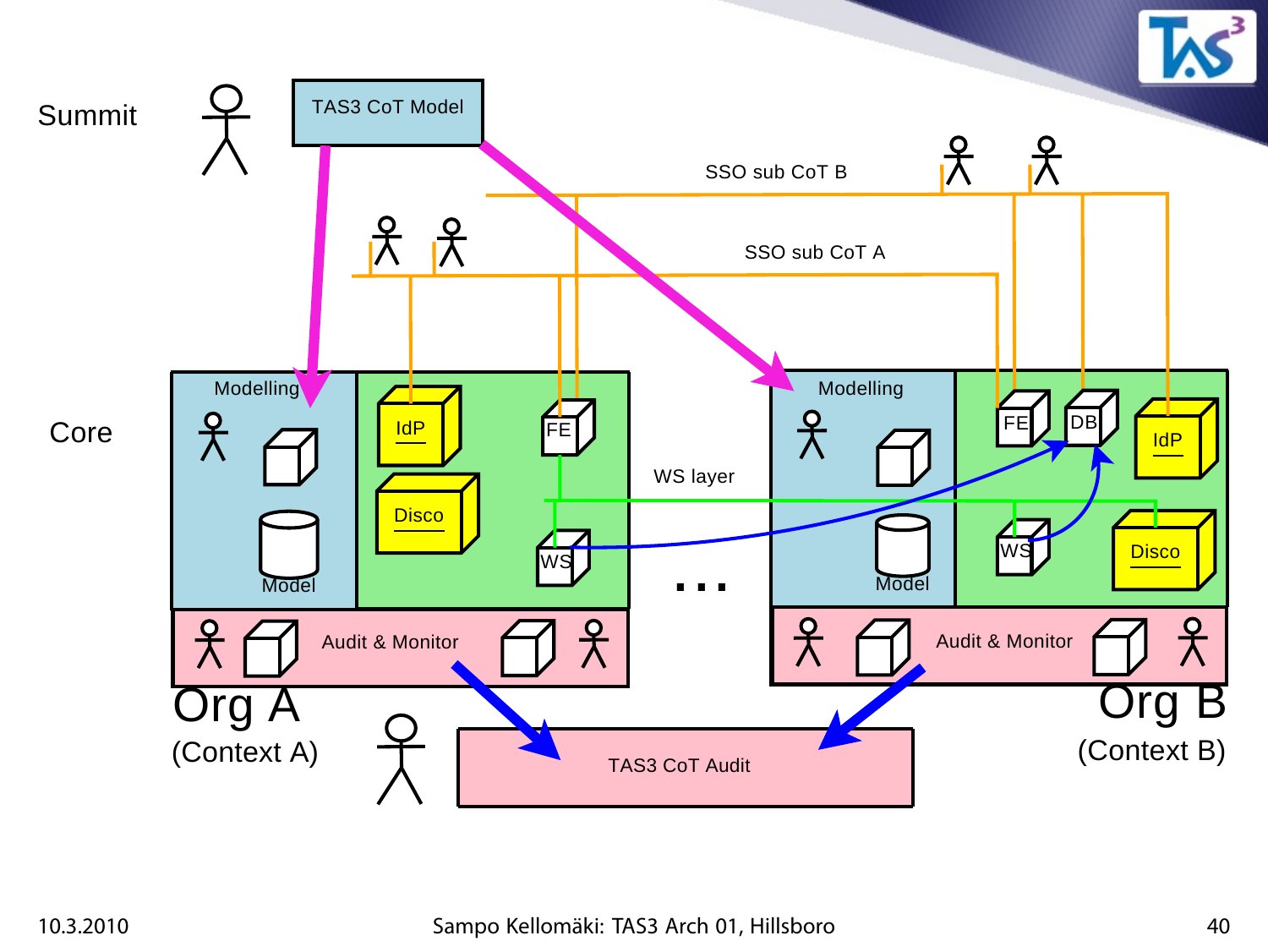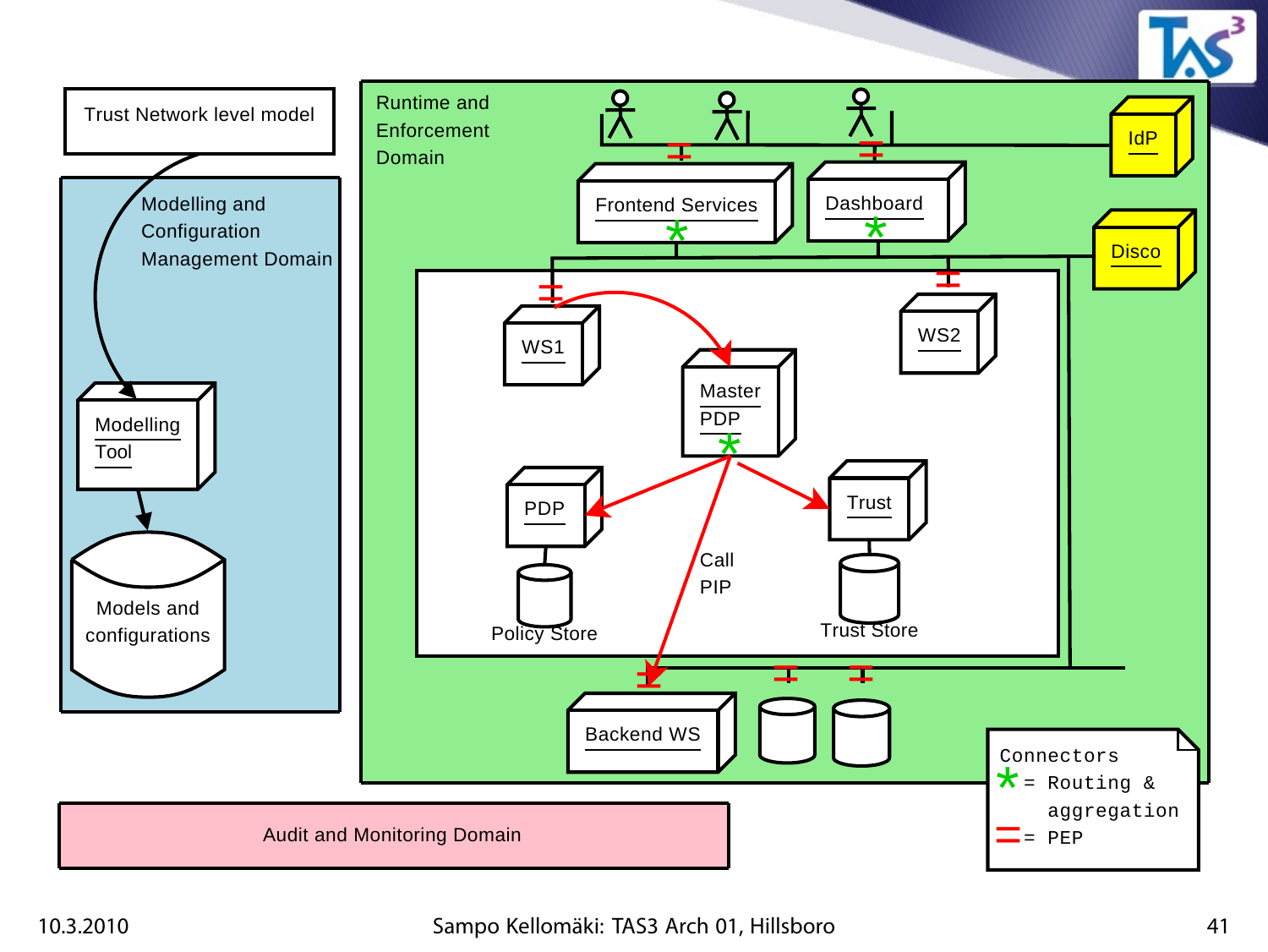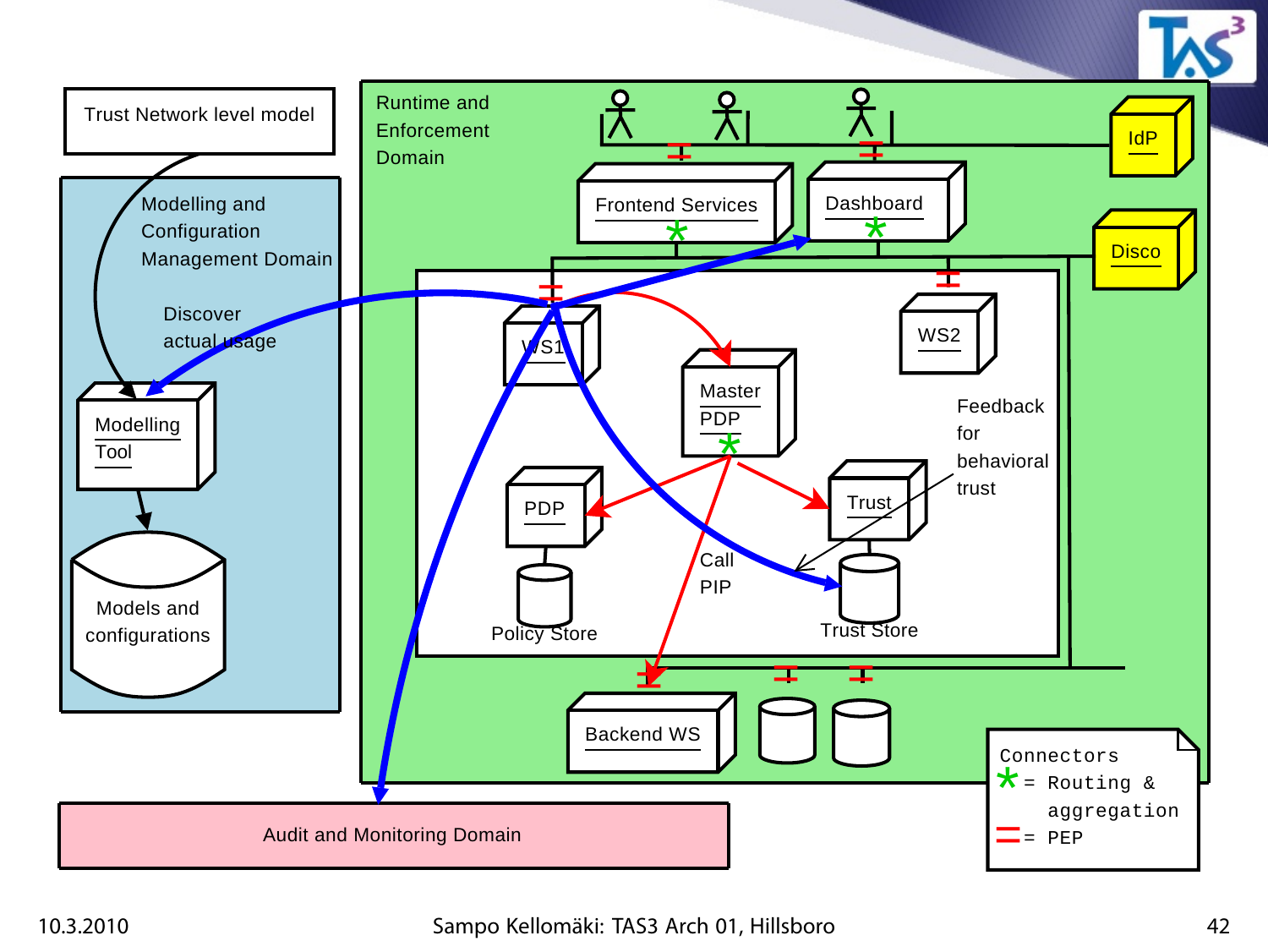

### **Core Security Architecture Flows**

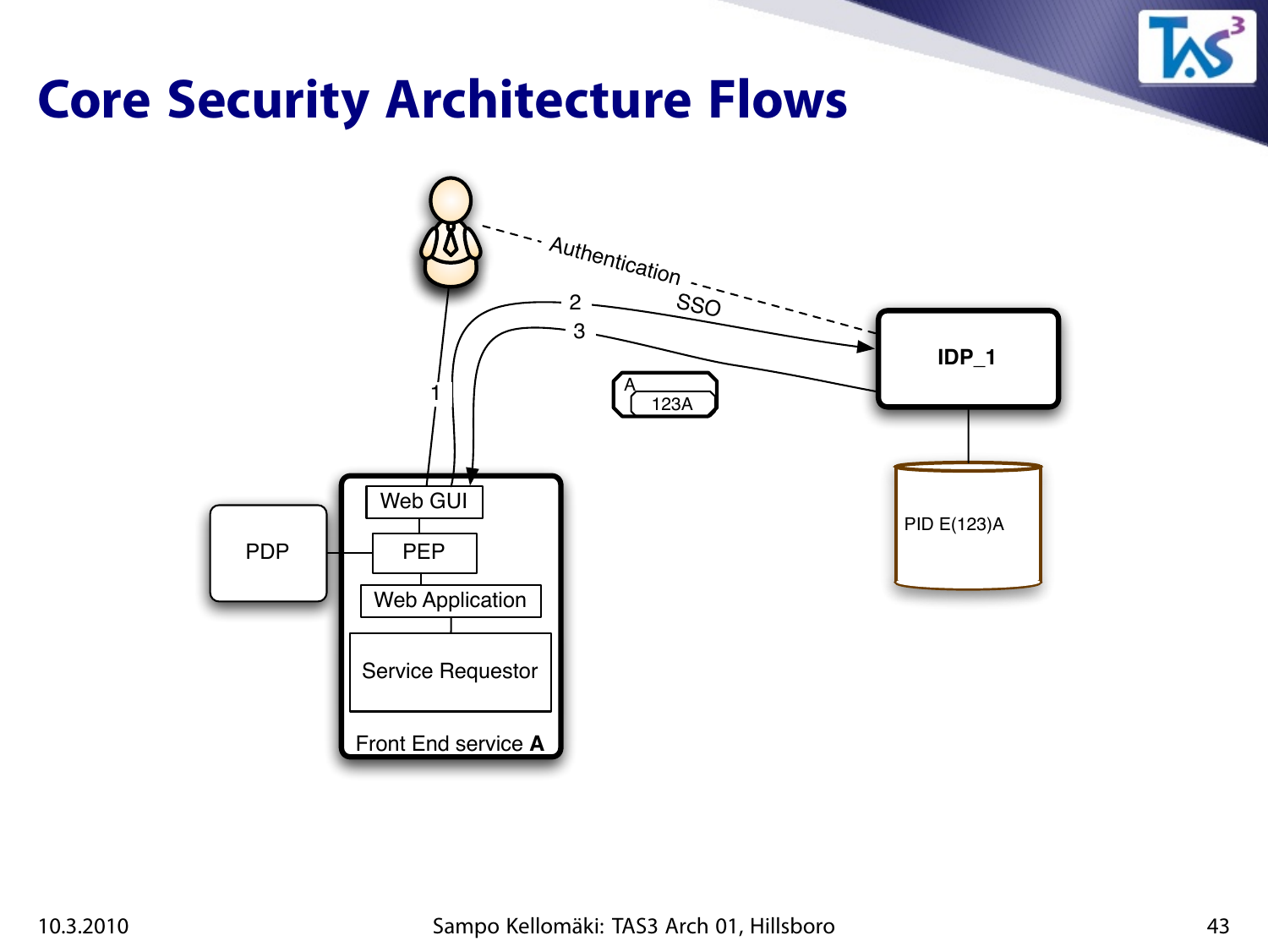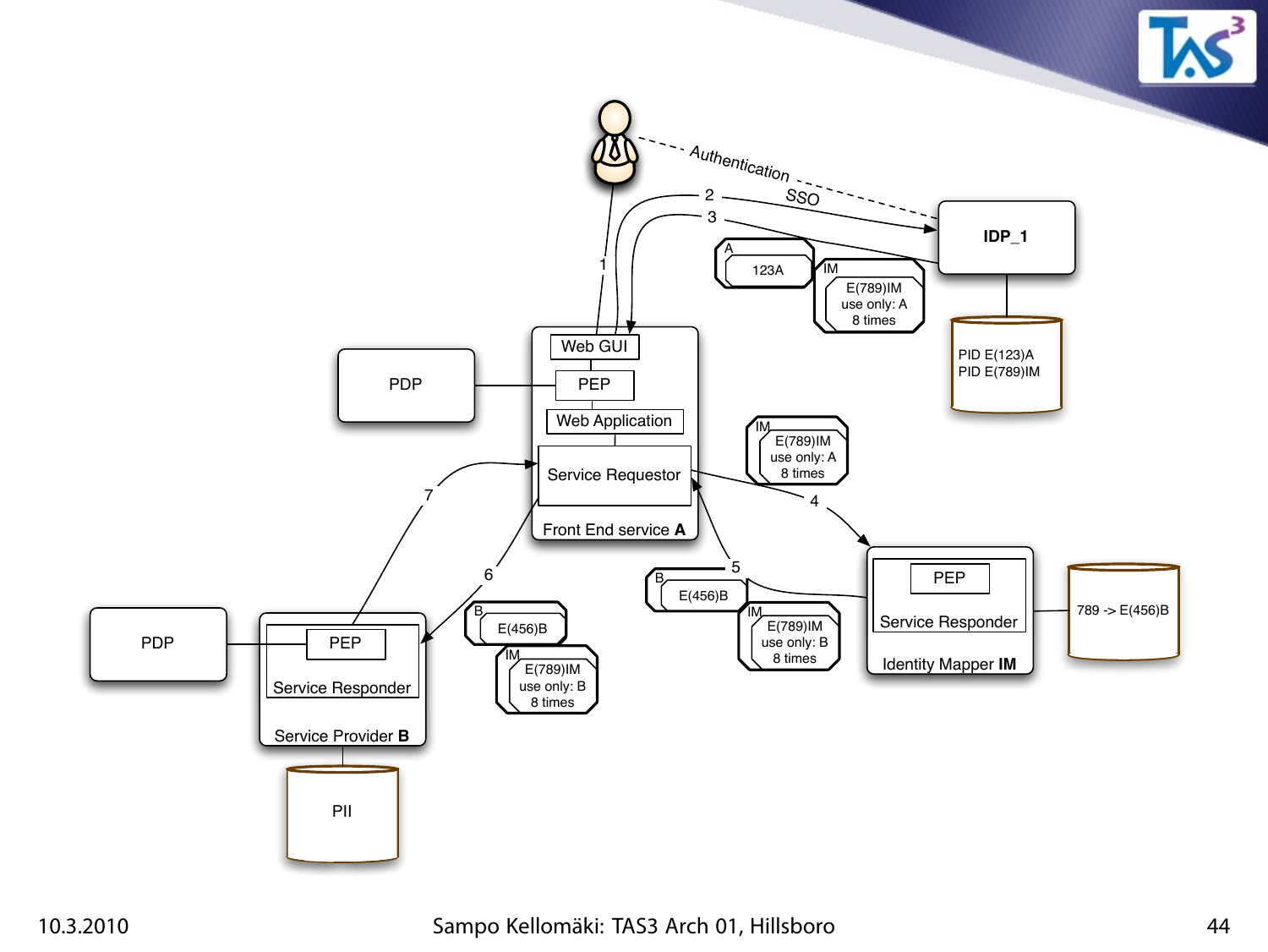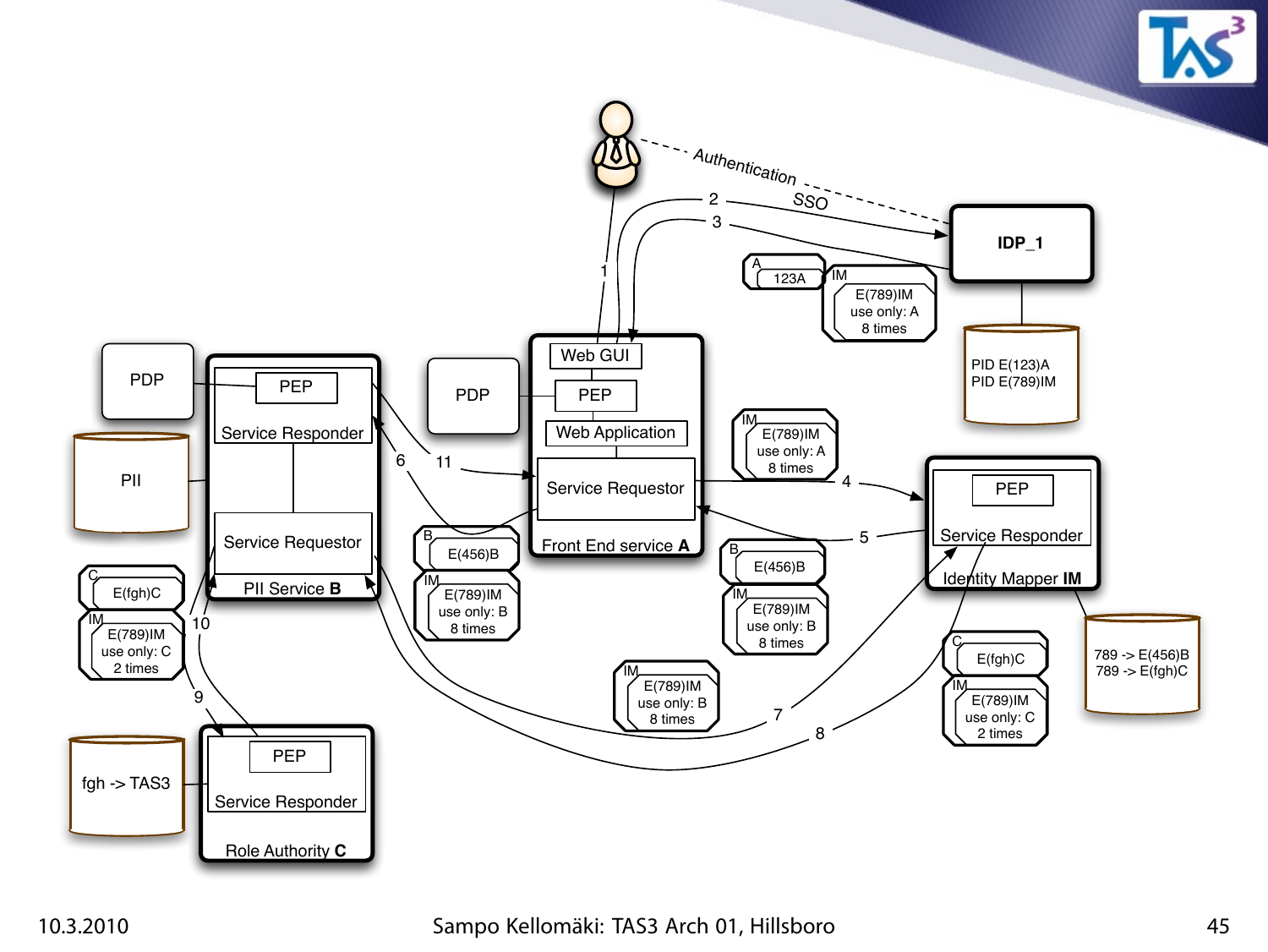

### **Acronym Expansion**

- **TG** Trust Guarantor, the organization that operates TN ("Summit")
- **TN** Trust Network
- **IdP** Identity Provider (SAML role, aka authentication authority)
- **SP** Service Provider: a member organization of TN that operates Frontend and/or Web Services
- **Disco** Service discovery, sometimes specifically identity enabled service discovery such as Liberty ID-WSF Discovery Service.
- **DB** Dashboard, a web GUI for viewing audit records, work flow status, and/or viewing and editing privacy settings and permissions.
- **FE** Frontend, here means web site, i.e. SP
- **WS** Web Service, SOAP based machine to machine communication. Sometimes specifically Identity enabled web service, e.g. Liberty ID-WSF based WS.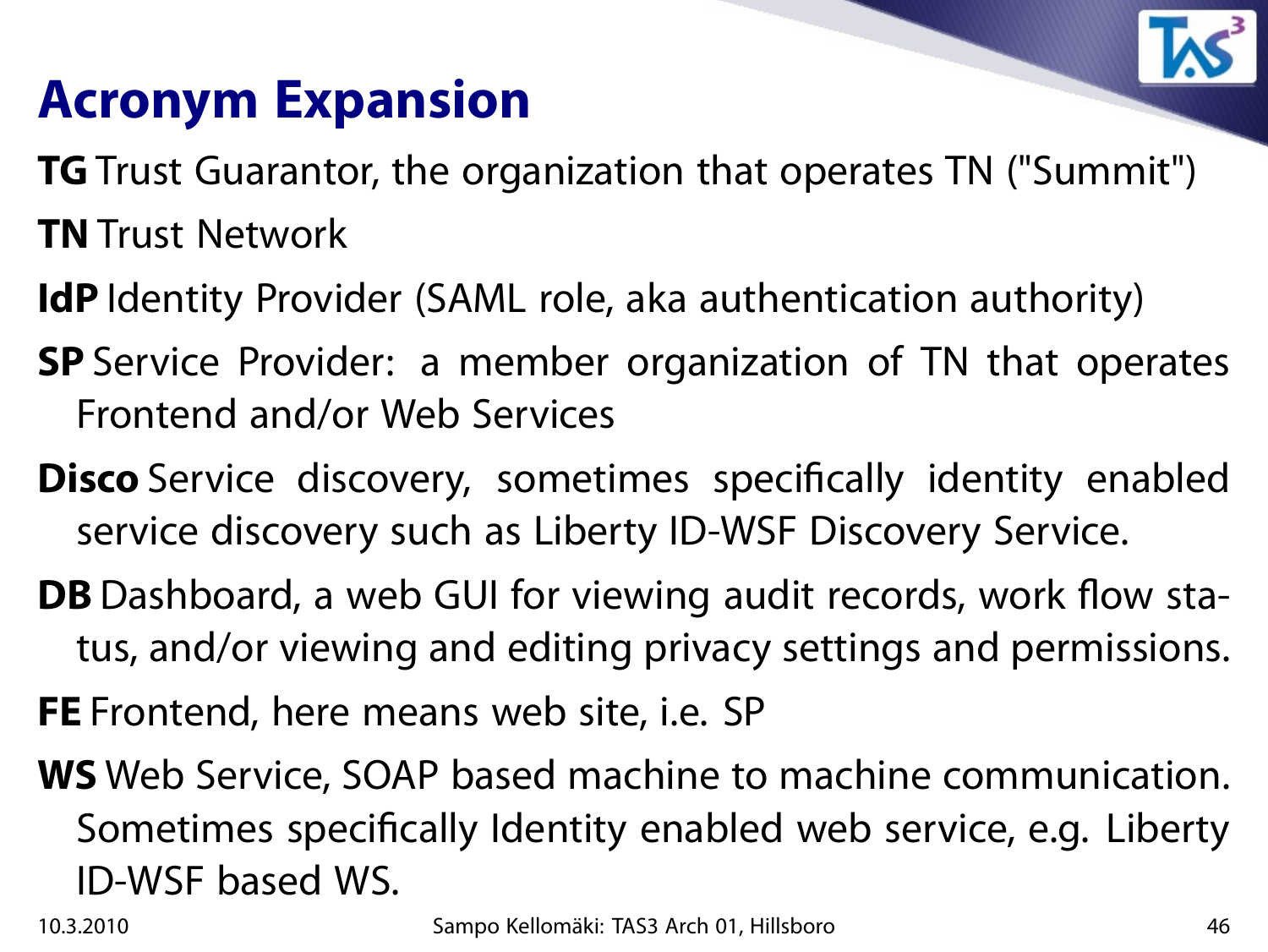

- **WSC** Web Service Client, aka Service Requester
- **WSP** Web Services Provider, Service Responder
- **PEP** Policy Enforcement Point
- **PDP** Policy Decision Point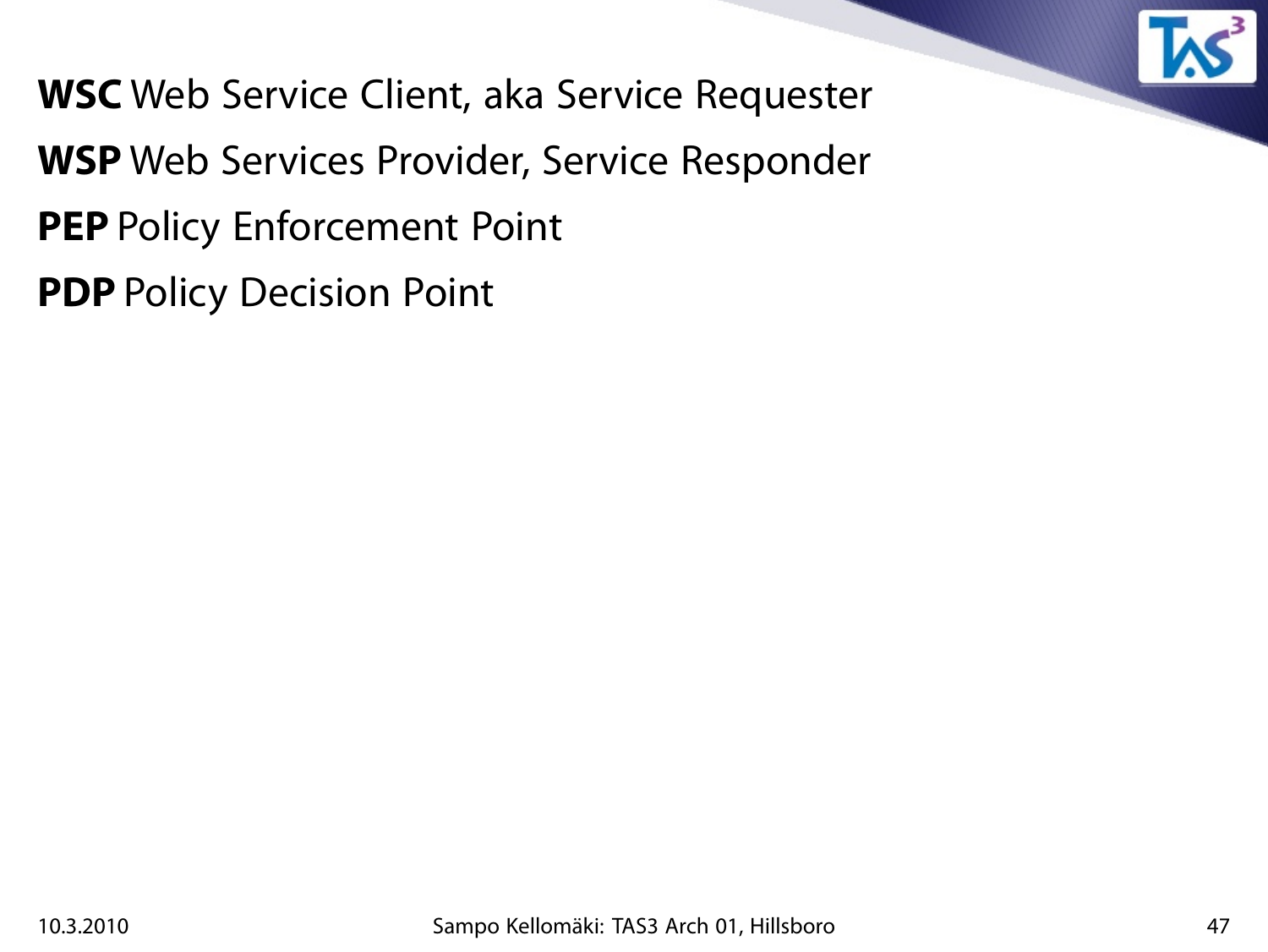

# **TAS**<sup>3</sup> **and Kantara Initiative (Discussion)**

- **eGovt** Potential framework and profile for Governments to Adopt
- **UMA** Sticky Policies, user centricity, RESTful bindings
- **ULX** Usability is important for trust preception
- IdP Selection As TAS<sup>3</sup> foresees multiple IdPs, this needs to be solved.
- **ID-WSF Evolution** TAS<sup>3</sup> is really a profile of ID-WSF plus some extensions. Push these for standardization.
	- Usage Directive elaboration
	- Pushing more complex credentials than just a token
	- Credentials of the WSC / Requesting Party
	- Trust and Privacy Negotiation

### **ID-WSF RESTful** RESTful is in TAS<sup>3</sup> v2 scope

• SAML-OAuth hybrid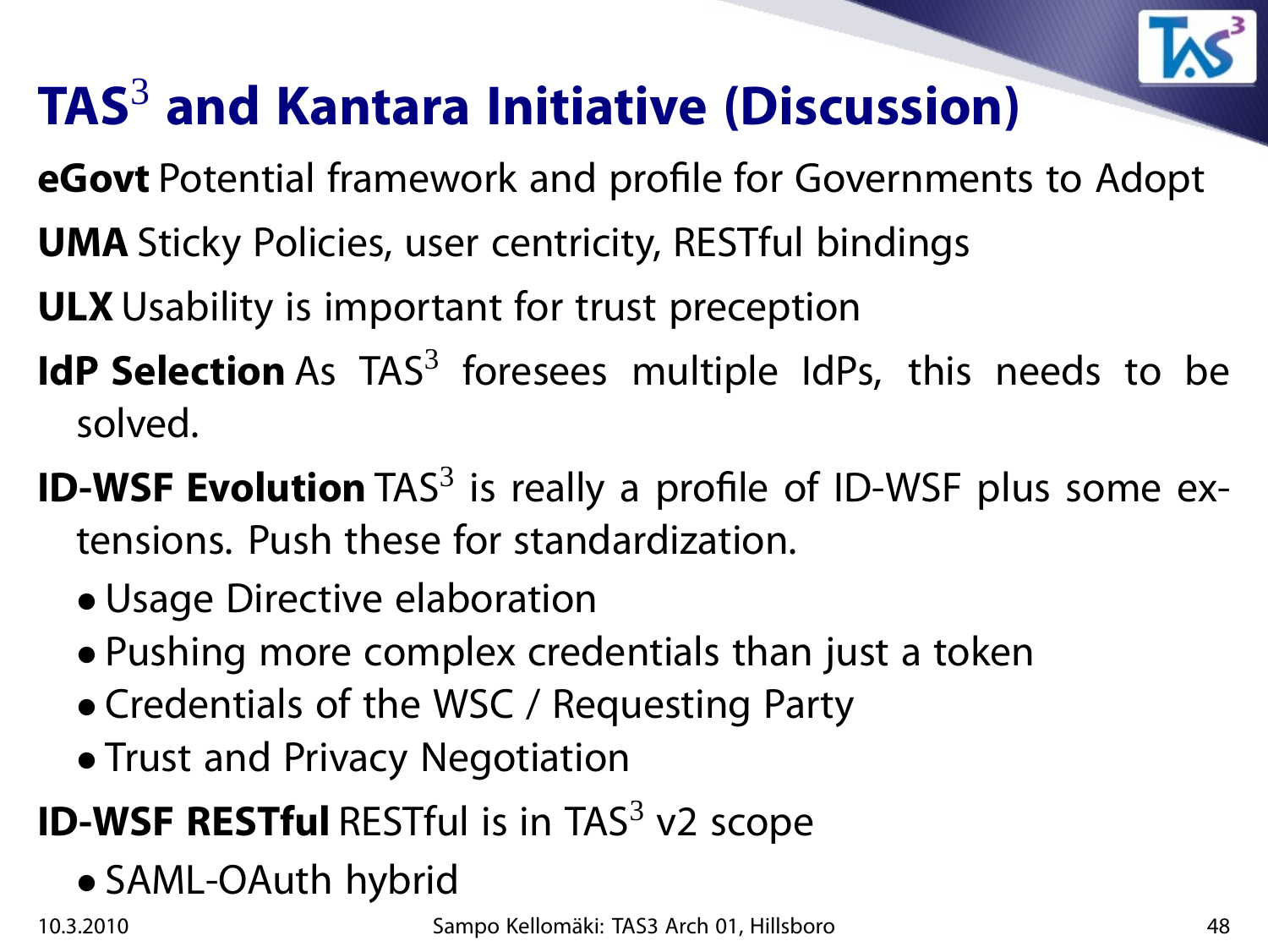

• UMA

**IAF WG** Trust Network governance leverages IAF work

- **IOP and Certification** TAS<sup>3</sup> Trust Network intake, Online Compliance Testing
- **API standardisation** Any interest? Reference implementation?
- **ID-HR-XML** We are using this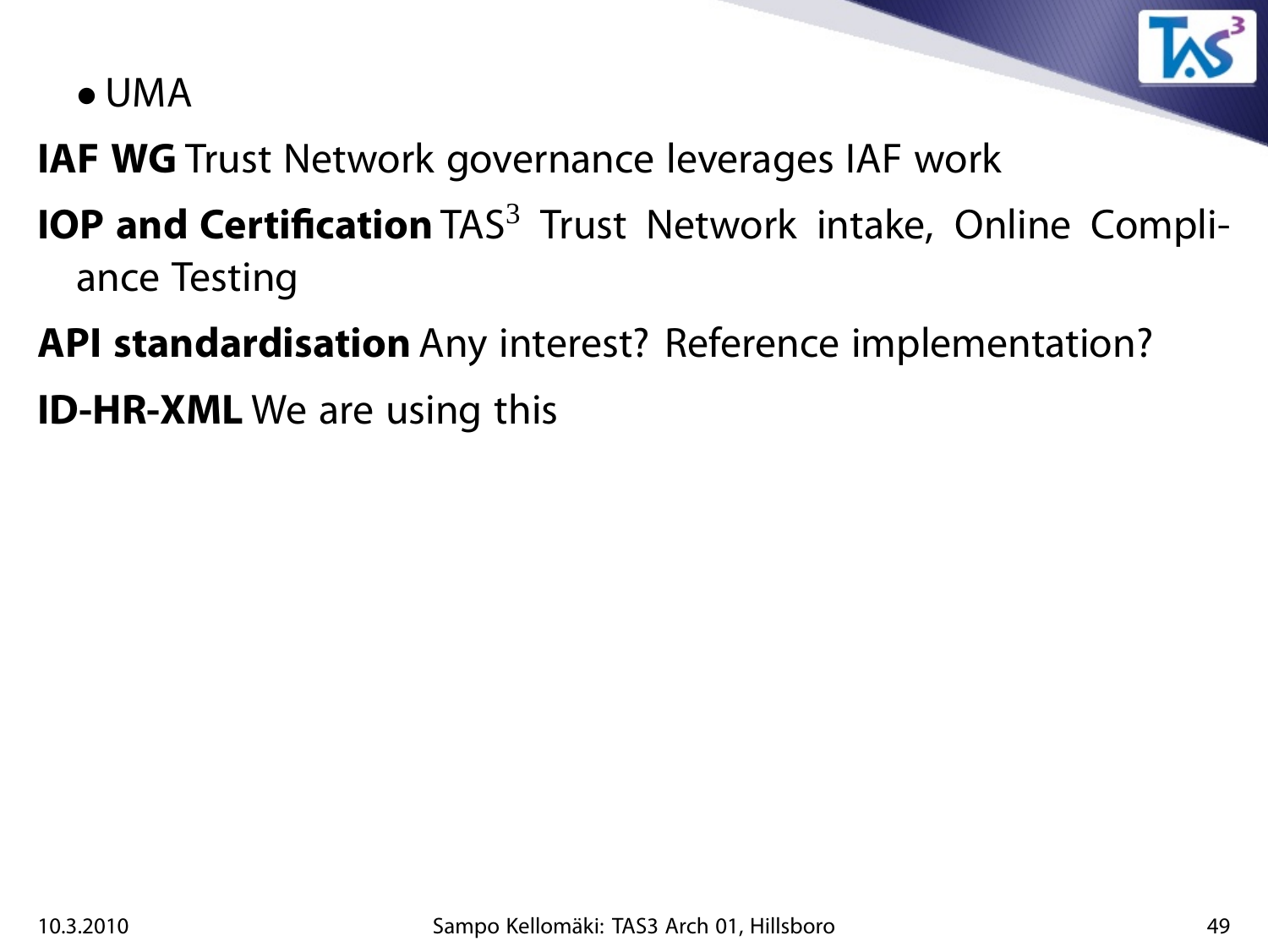

# **TAS**<sup>3</sup> **and Other Standards**

### • OASIS

- SSTC: SAML AuthnReq Query extension
- SSTC: SAML support for XACML
- Access Control (XACML): Obligations support

• ISO

- Brendan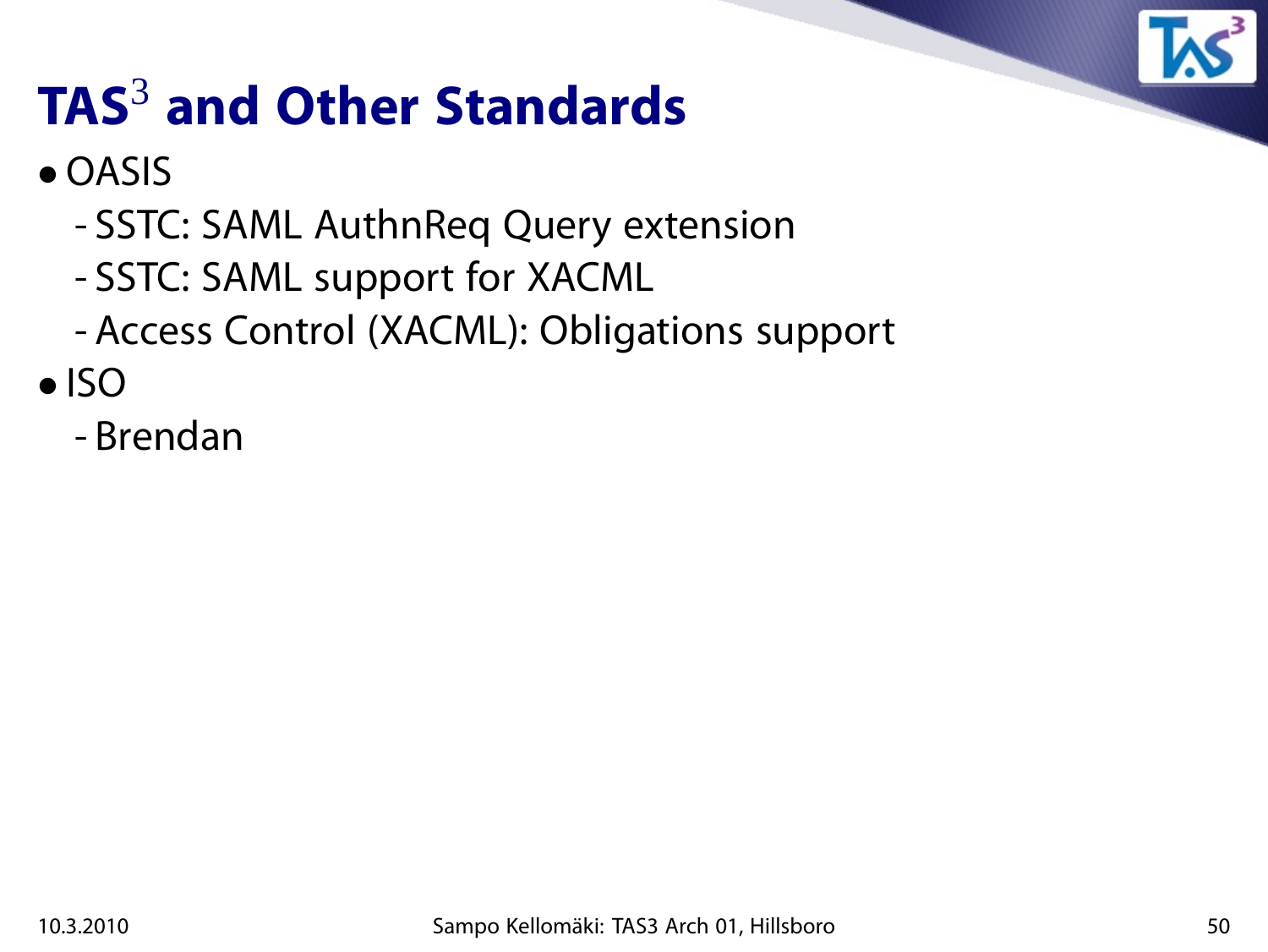

### **Apache Integration using mod\_auth\_saml**

- No programming. Just add to your Apache configuration:
	- LoadModule auth\_saml\_module modules/mod\_auth\_saml.s
	- <Location /protected>
		- Require valid-user
		- AuthType "saml"
		- ZXIDConf "URL=https://sp.demo.org:8443/protected/
		- ZXIDConf "REDIR TO CONTENT=1"
	- </Location>
- All applications that support HTTP Basic Authentication will "just work" due to emulation of REMOTE USER header.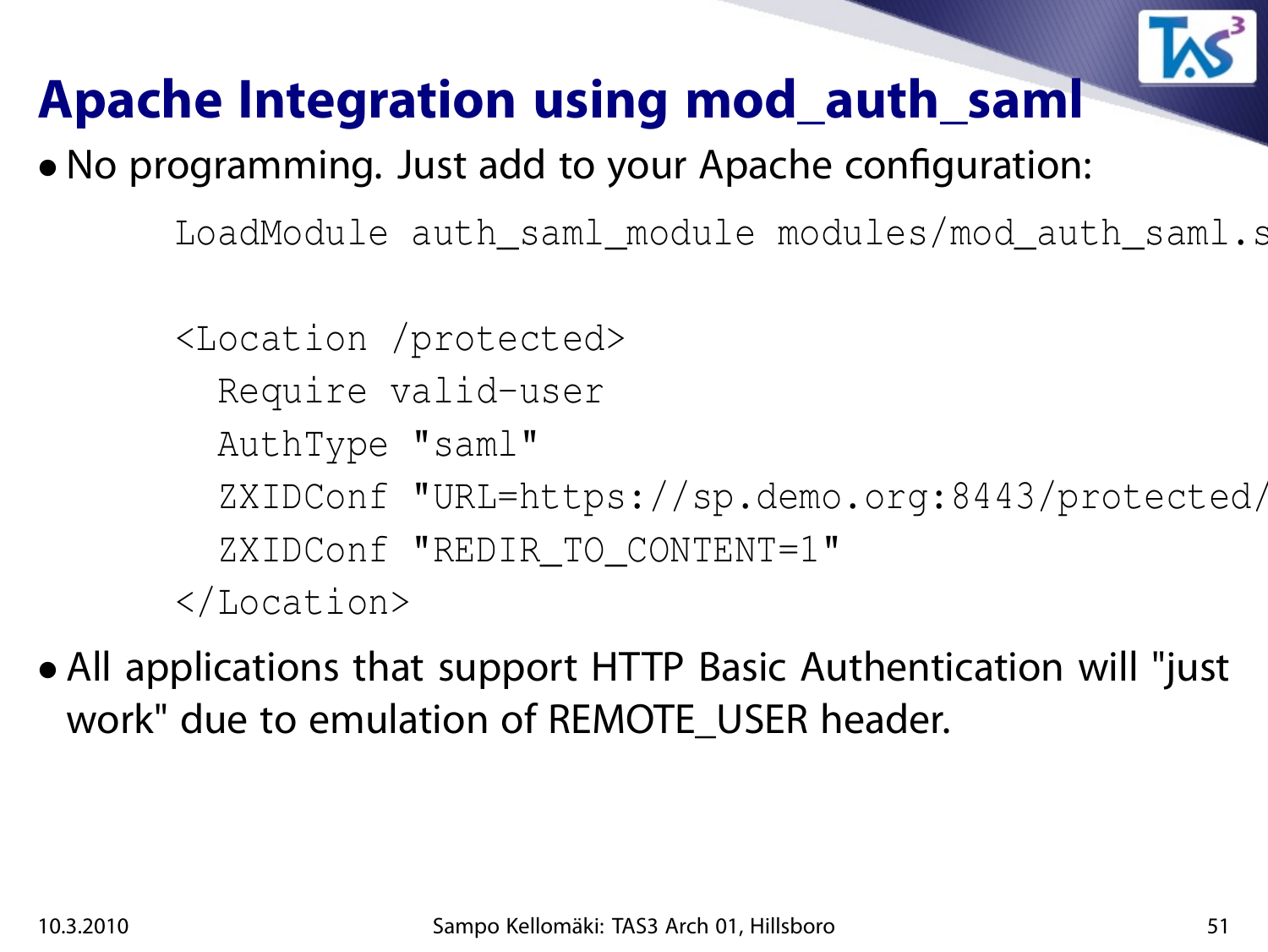

### **SSO Servlet Approach for Tomcat**

01 import tas3.\*; // Pull in the tas3.az() API 02 public class appdemo extends HttpServlet { 03 public void doGet (HttpServletRequest req, HttpServl 04 throws ServletException, IOException 05 06 String fullURL = req.getRequestURI(); 07 if (req.getQueryString() != null) 08 fullURL += "?" + req.getQueryString(); 09 HttpSession ses = req.qetSession(false);  $10$  if (ses ==  $null)$  { 11 res.sendRedirect("sso?o=E&fr=" + fullURL); 12 return; 13 } 14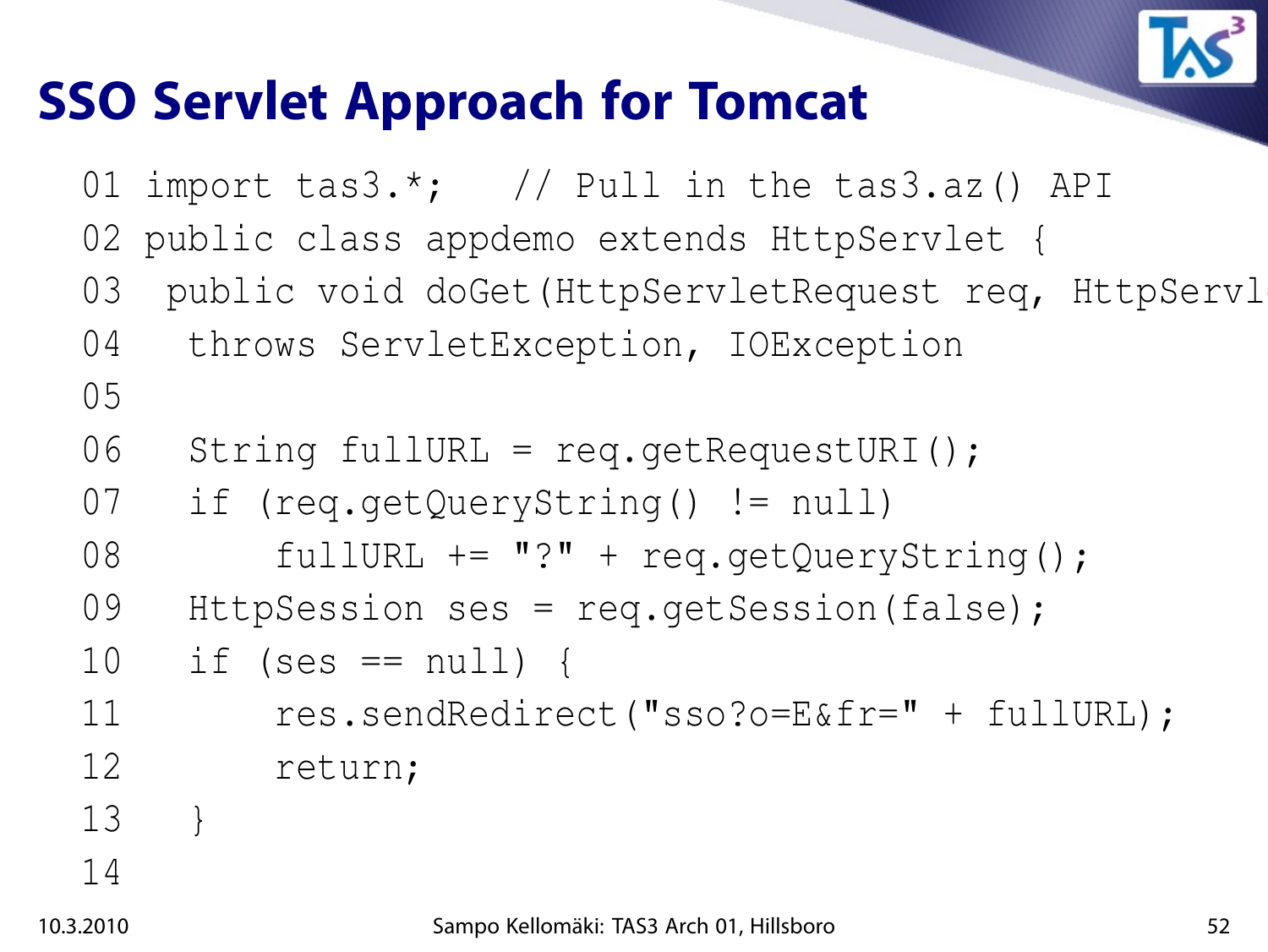

- 15 res.setContentType("text/html");
- 16 res.getOutputStream().print("<title>Demo App Prote 17
- 18 String[] val\_names = ses.getValueNames();
- 19 for (int  $i = 0$ ;  $i < val$  names.length;  $++i$ ) {
- 20 res.getOutputStream().print(val\_names[i]
- 21 + ": " + ses.getValue(val\_names[i]) + "\n");
- 21 }
- 22
- 23 // Render logout buttons (optional)
- 24
	- 25 res.getOutputStream().print("[<a href=\"sso?gl=1&s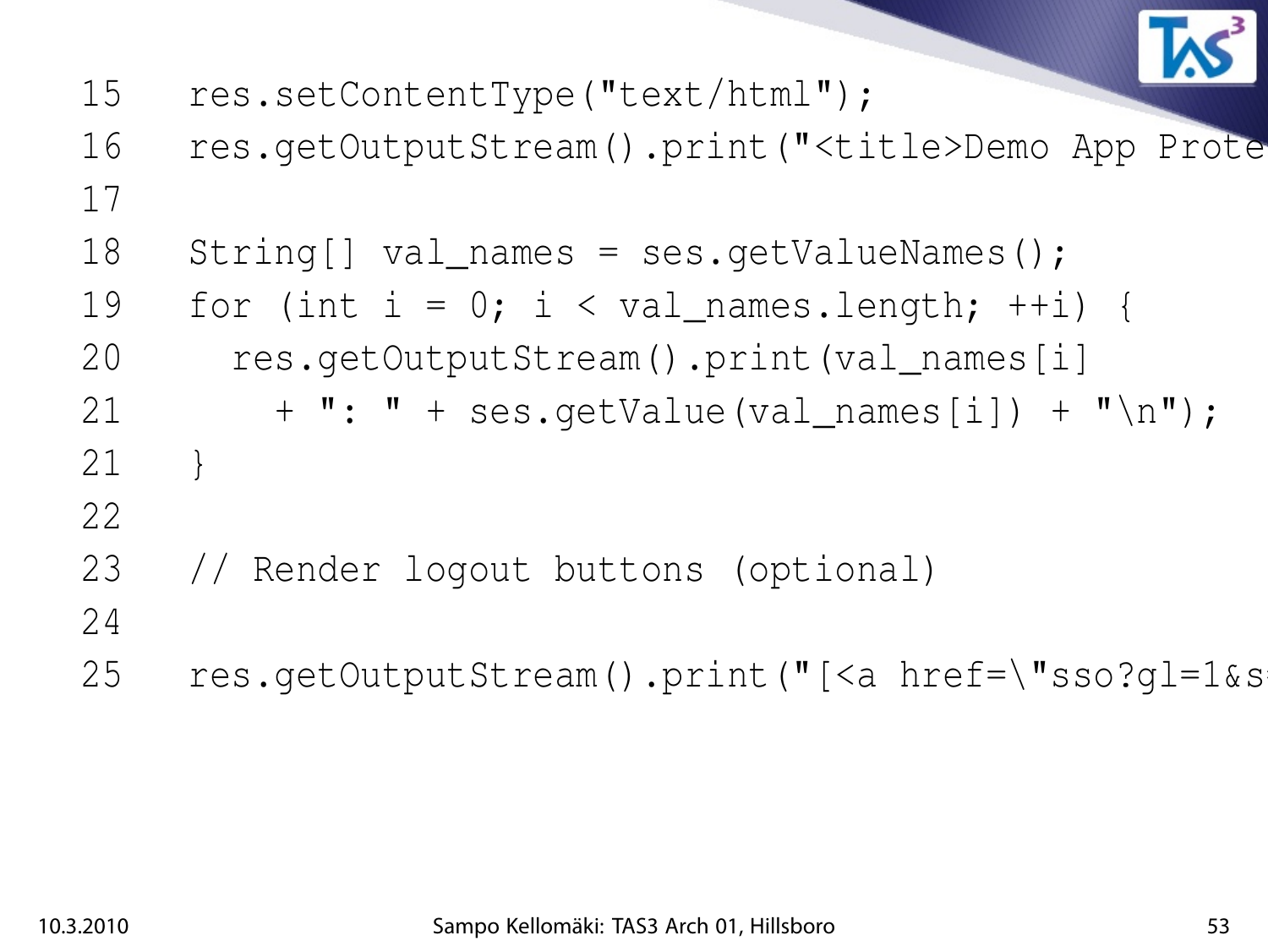

### **SAML Hello World in PHP, the tas3\_sso() approach**

- 38 lines of PHP code of which only 22 do something (rest are comments or HTML)
- Complete
	- All profiles are handled
	- Single Logout handled
	- Well Known Location (WKL) metadata exchange handled
- Hides SAML protocol details
- This Hello World can be cut-and-pasted into any PHP application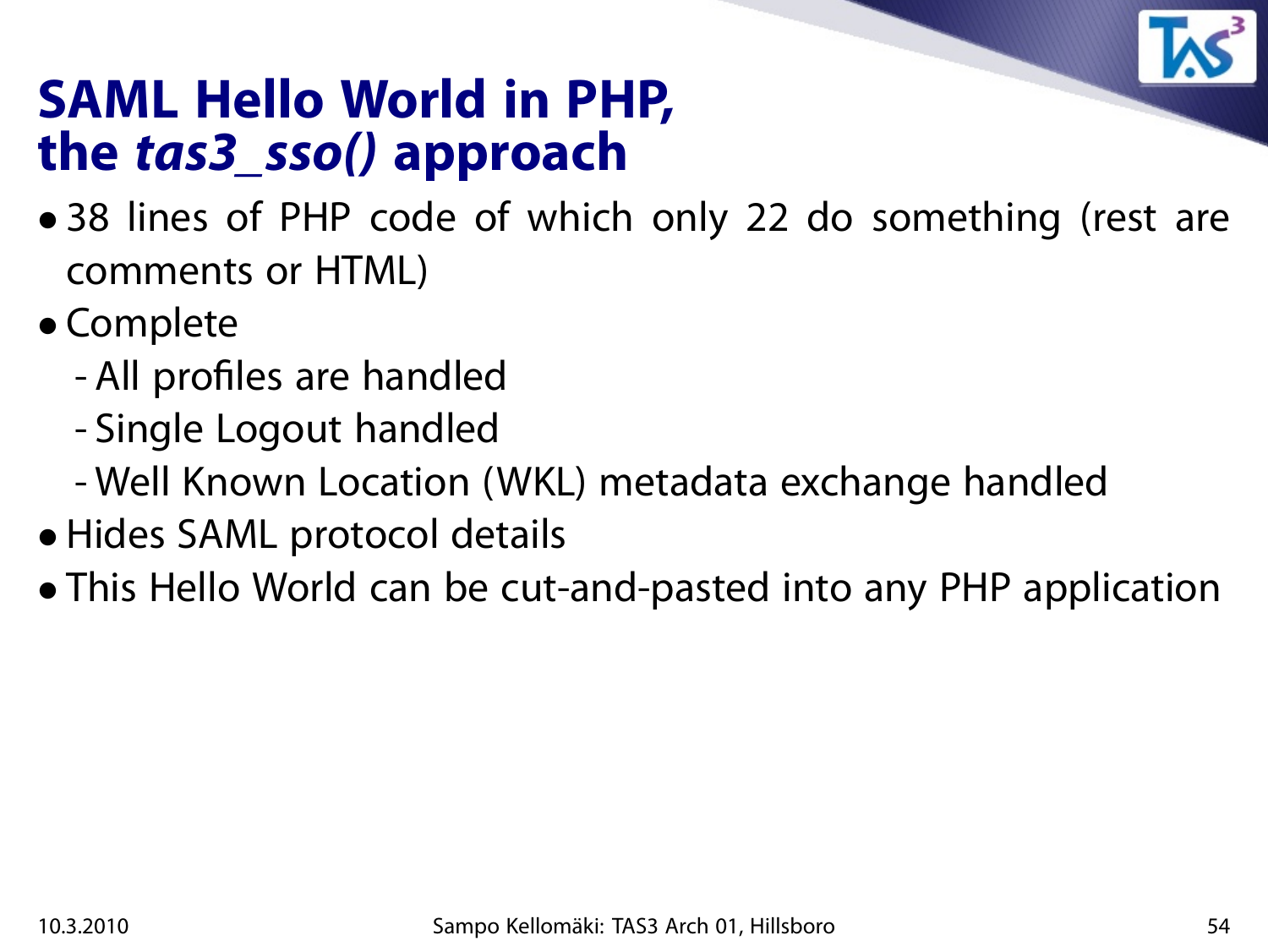### **Initialization once**

 $01 < ?$ 

- 02 dl("php\_zxid.so"); # Pull in module (.so file)
- 03 # CONFIG: You must have created /var/zxid directory
- 04 # CONFIG: You must edit the URL to match your domain

$$
05
$$
 \$conf = "PATH='var/zxid/

&URL=https://sp1.demo.org:8443/hlo.php";

$$
06
$$
  $\zetacf = tas3_new_count_to_cf(\zetaconf);$ 

 $07$  ?>

- PATH configuration means multiple instances of ZXID can coexist (e.g. virtual hosting of web sites)
- URL configuration determines provider ID, can also be configured via /var/zxid/zxid.conf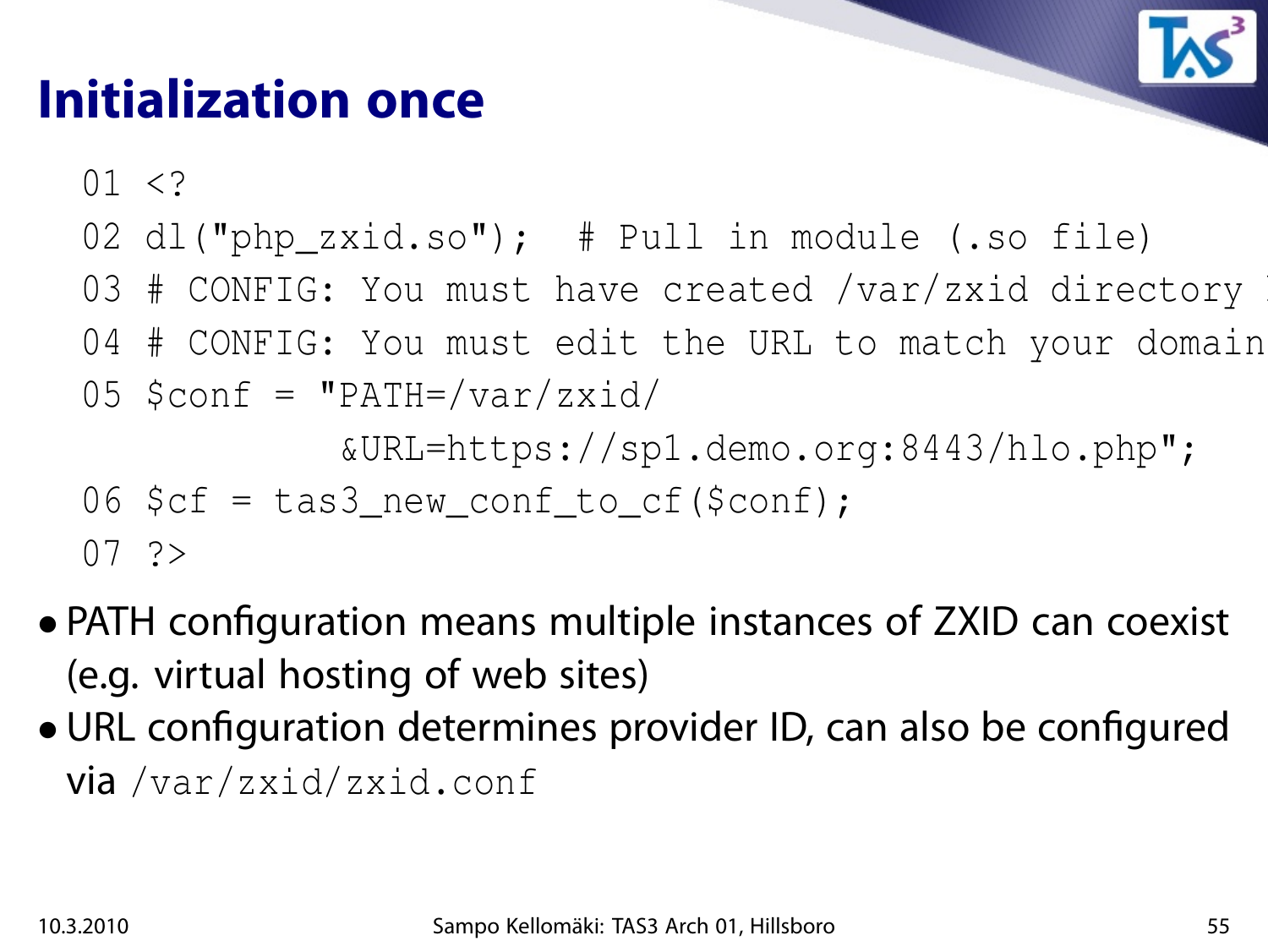### Per protected page or until session is bo **strapped**

08 <?

- 09 \$qs = \$\_SERVER['REQUEST\_METHOD'] == 'GET'
- 10 ? \$\_SERVER['QUERY\_STRING']
- 11 : file\_get\_contents('php://input');
- 12 \$res = tas3\_sso\_cf(\$cf, -1, \$qs, &ses, 0x1814); 13
- 14 switch (substr(\$res, 0, 1)) {
- 15 case 'L': header(\$res); exit;

16 case '<': header('Content-type: text/xml'); echo \$re

- Read input and call tas3\_sso() to handle SAML protocol details
- Act on outcome of tas3\_sso() as indicated by the first letter
	- L: protocol requires redirect, perform it
	- <: Send out XML data (such as Metadata or SOAP response)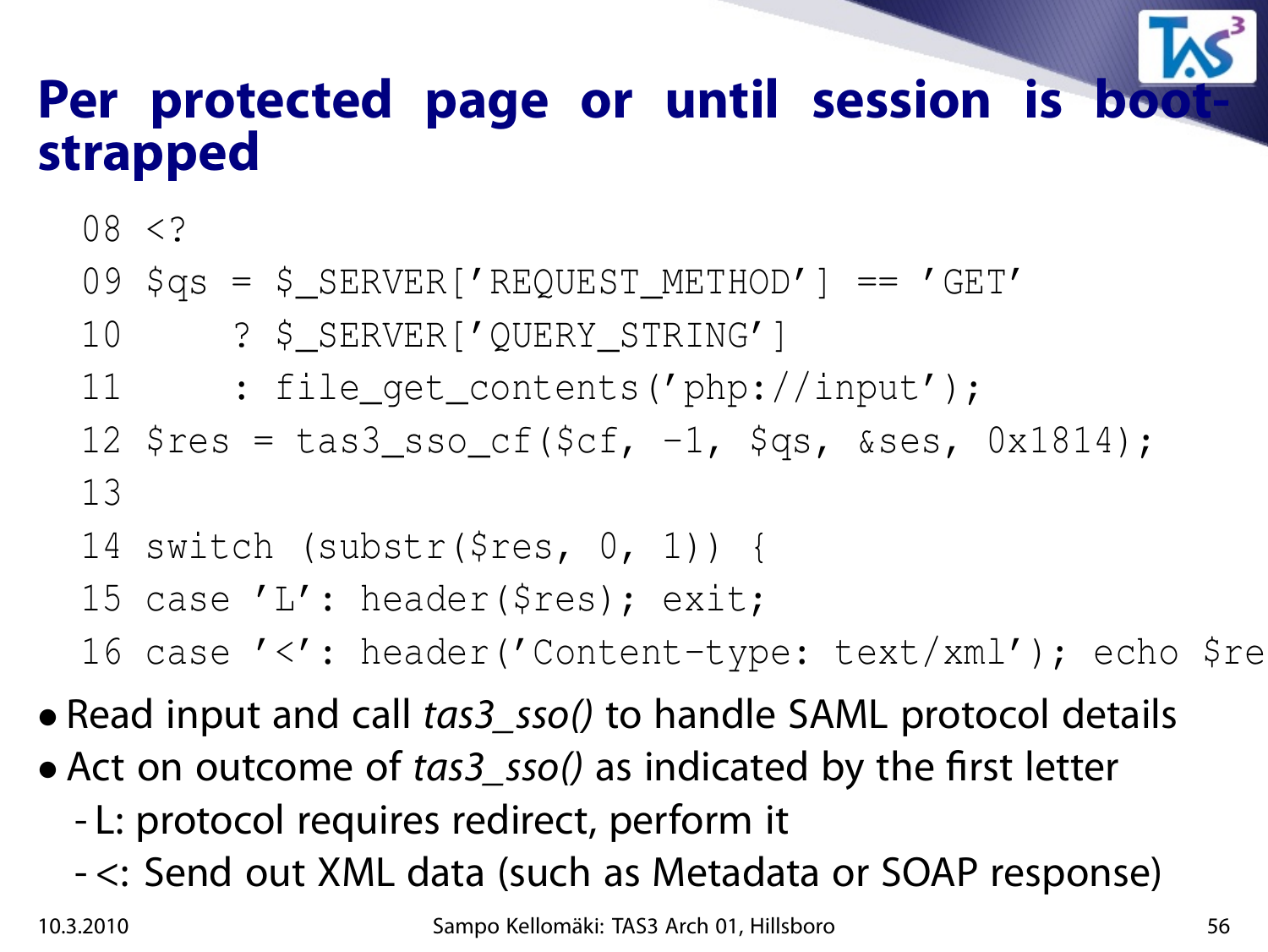

### **The IdP Selection Page**

- 17 case 'n': exit; # Already handled, do nothing furt
- 18 case 'e':
- 19 ?>
- 20 <title>Please Login Using IdP</title>
- 21 <h1>Please Login Using IdP</h1>
- 22 <?=tas3\_idp\_select\_cf(\$cf, null, 0x1800)?>  $23 < 2$
- 24 exit;
- e: indicates that IdP Selection page needs to be rendered
- tas3\_idp\_select() generates the ZXID standard form
- Altenatively you could supply your own HTML for the form as long as you respect the form field naming convention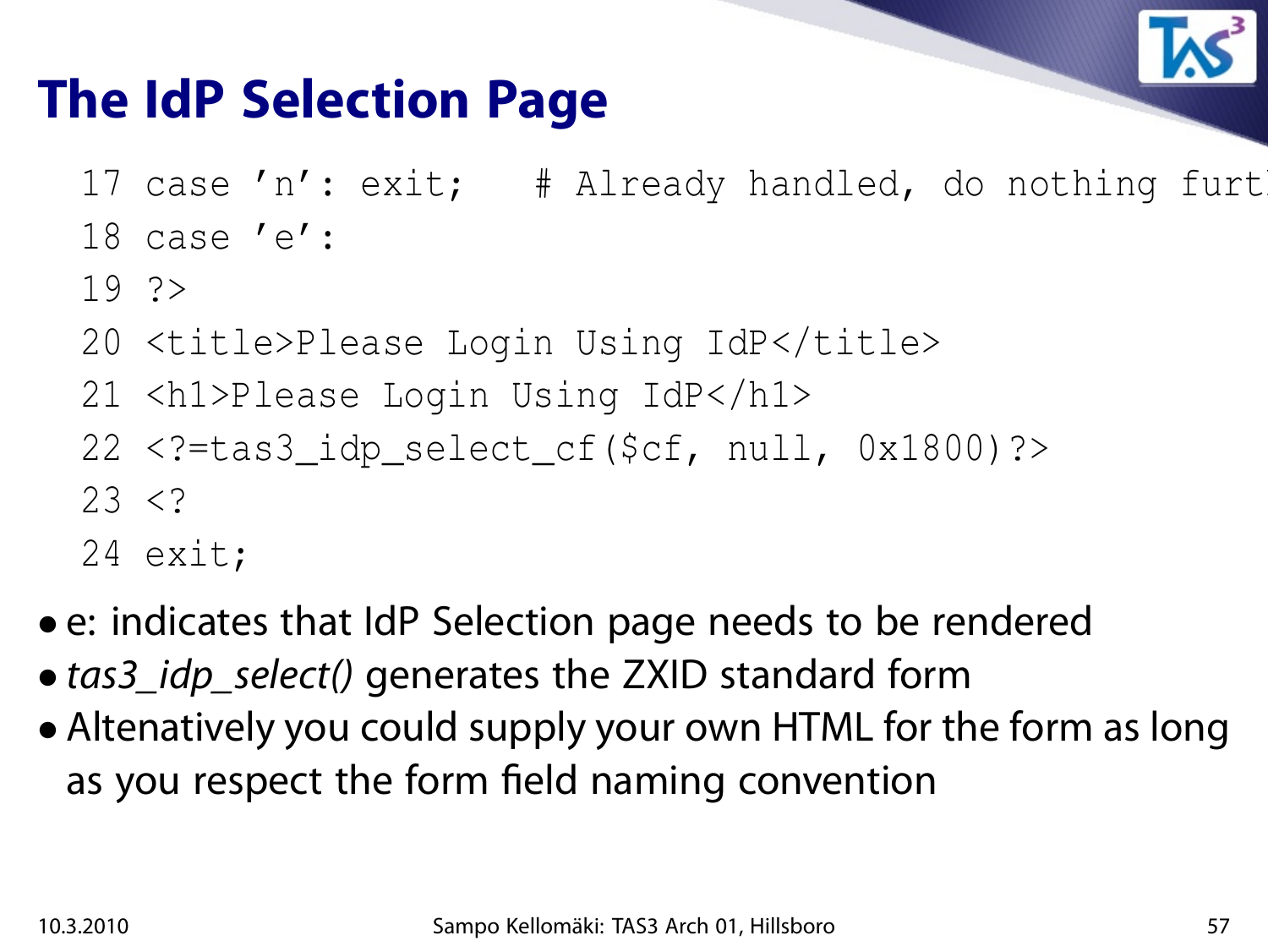

### **Login Successful Case**

25 case 'd': break;  $\#$  Logged in case  $-$  continue after 26 default: die("Unknown tas3\_sso() res(\$res)"); 27 }

- 28
- 29 # Parse the LDIF in \$res into a hash of attributes \$ 30
- 31 foreach (split("\n", \$res) as \$line) {
- $32$   $$a = split(": ", 5line);$
- $33$  \$attr[\$a[0]] = \$a[1];
- 34 }
- 35 ?>

• d: login successful, return data is LDIF entry with attributes of SSO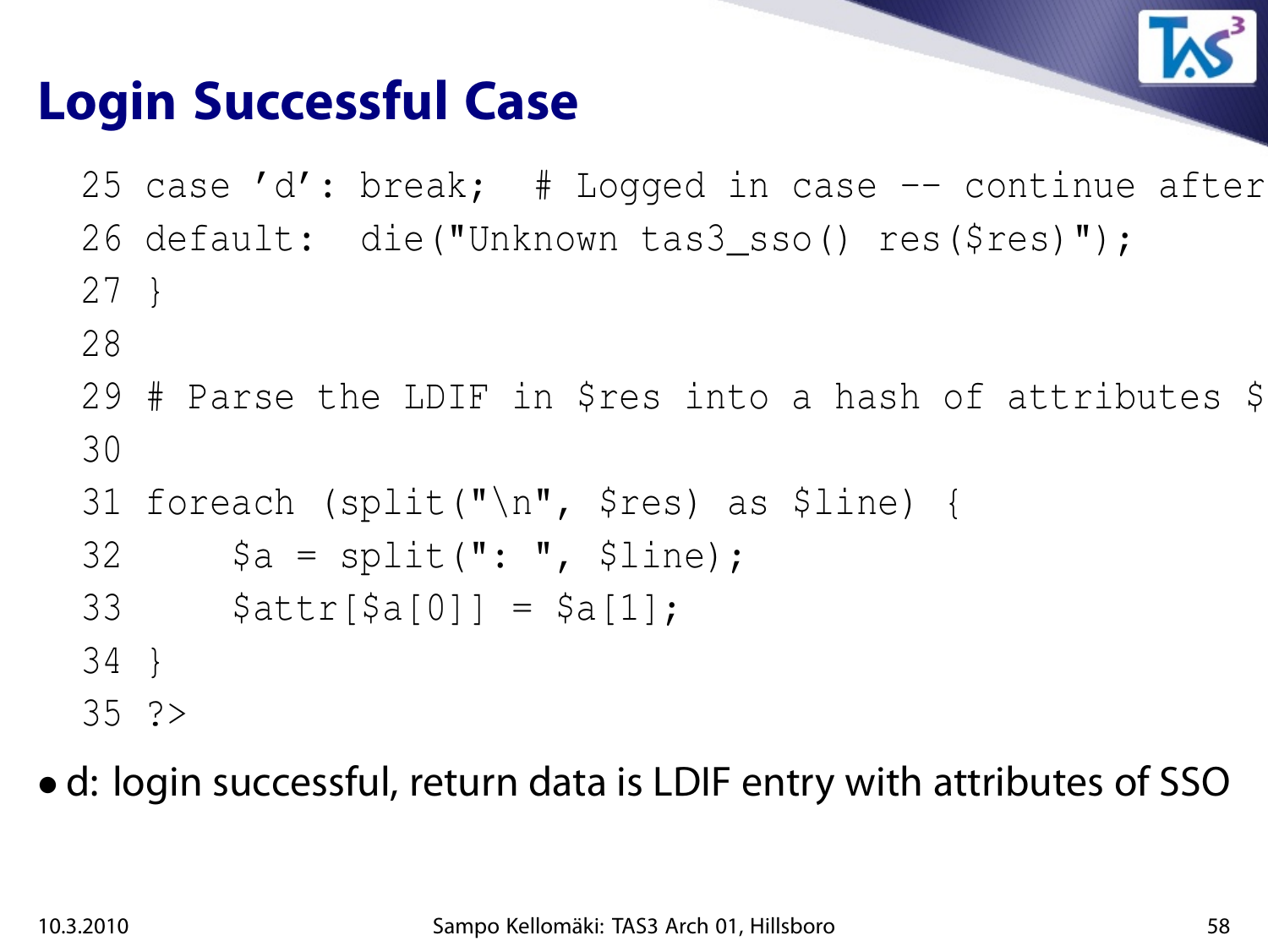# **Protected Content with Single Logout Defederate Buttons**

- 36 <title>Protected content, logged in</title>
- 37 <h1>Protected content, logged in as <?=\$attr['cn']?></h1>
- $38$  <?=tas3\_fed\_mgmt\_cf(\$cf, null, -1, \$attr['sesid'], 0
- tas3\_fed\_mgmt() generates the Single Log-Out buttons
- This is the place to bootstrap your application's own session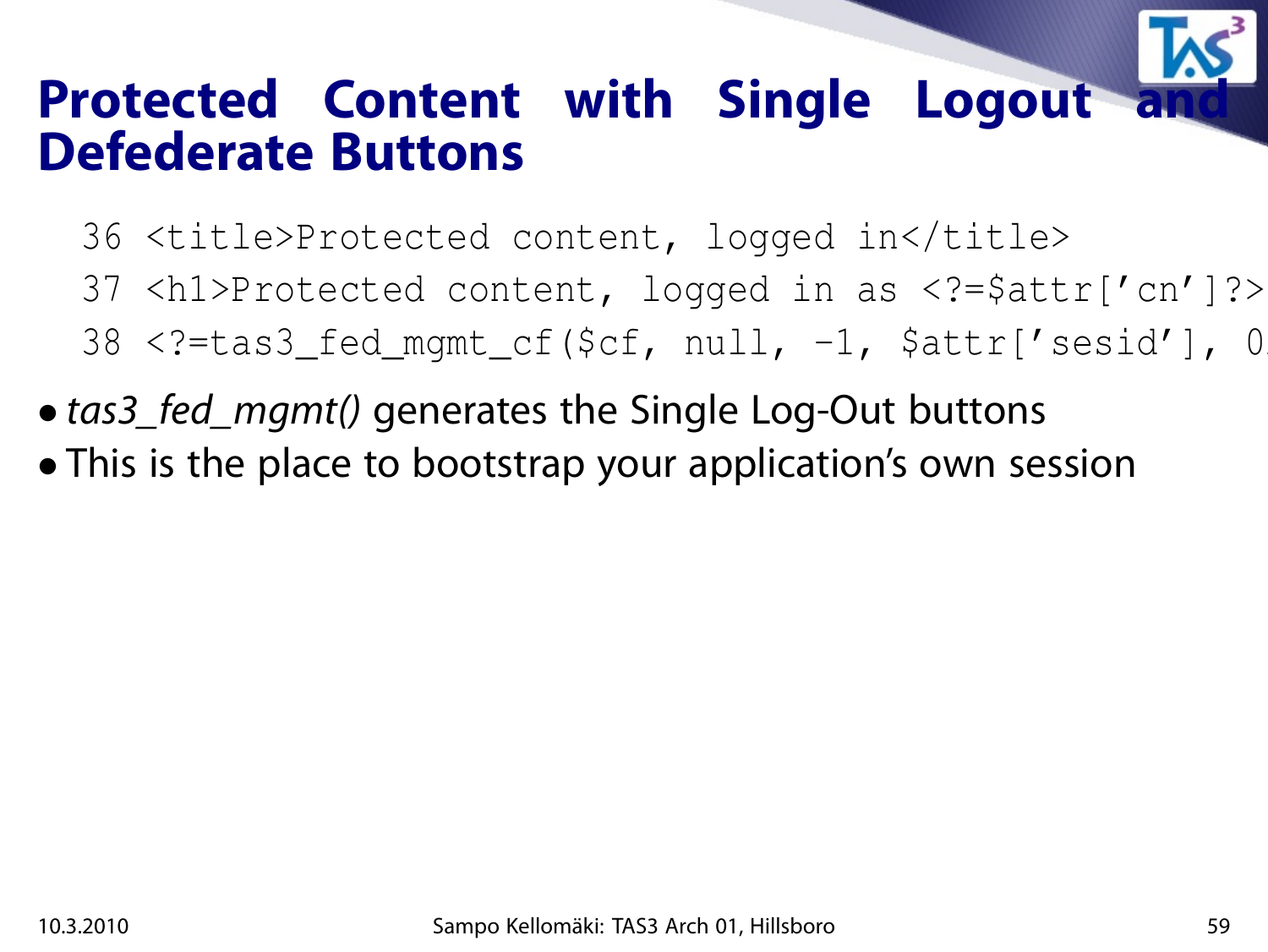

### **Login Successful: Returned LDIF**

dn: idpnid=Pa45XAs2332SDS2asFs,affid=https://idp.dem objectclass: zxidsession affid: https://idp.demo.com/idp.xml idpnid: Pa45XAs2332SDS2asFs authnctxlevel: password sesid: S12aF3Xi4A cn: Joe Doe

- The LDIF entry is used as convenient format for passing attributevalue pairs from tas3\_sso() to application
- Some "attributes" are synthesized, others come actually from assertion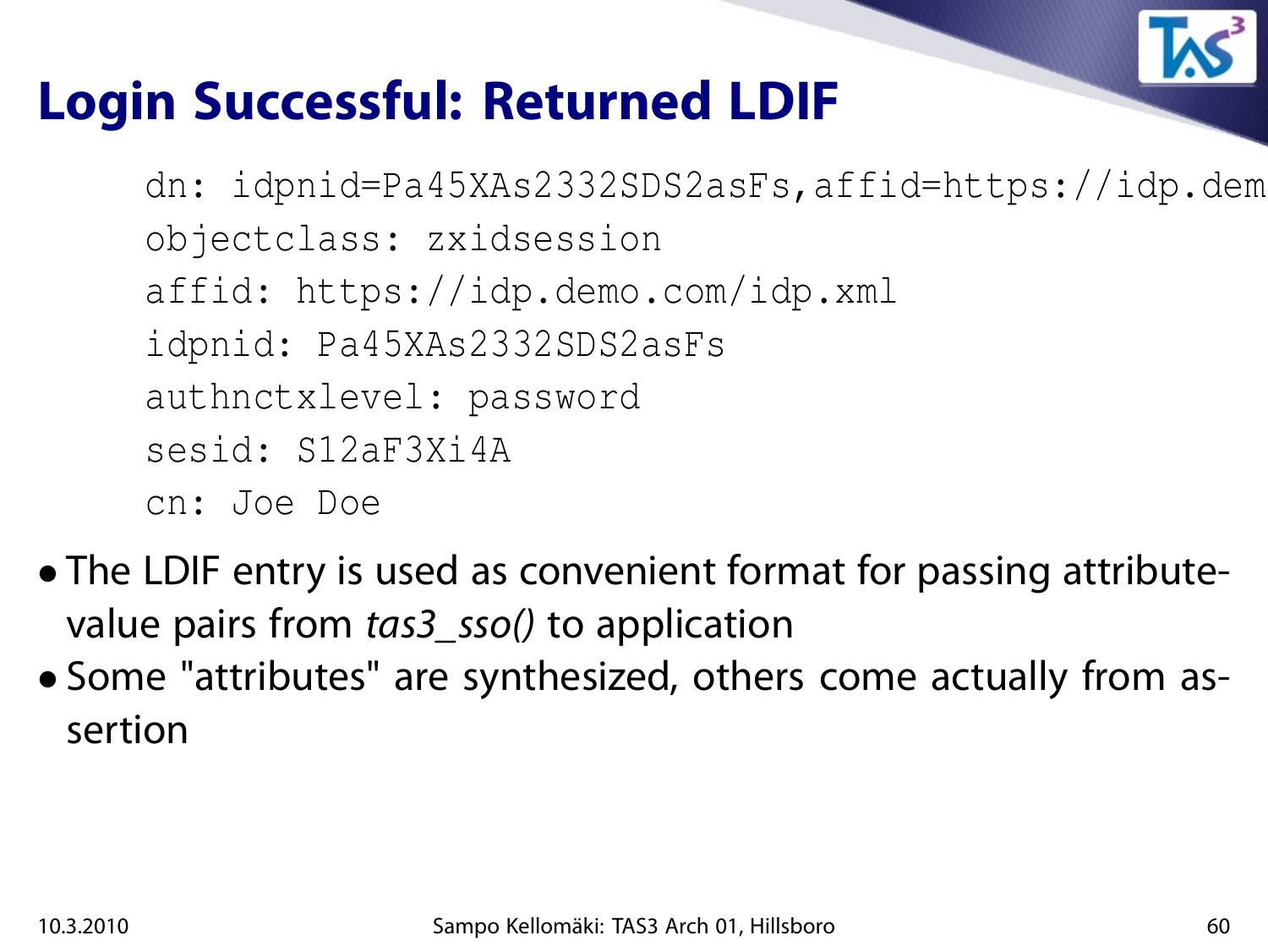### **IdP Selection**



#### Login Using New IdP

A new IdP is one whose metadata we do not have yet. We need to know the IdP URL (aka Entity ID) in order to fetch the metadata using the well known location method. You will need to ask the adminstrator of the IdP to tell you what the EntityID is.

|                                                                                                            | ldP URL http://r90s.germany.sun.com:8080/amserver-fep-sym-saml-idp |                                                          |  | Login (P2). |  |
|------------------------------------------------------------------------------------------------------------|--------------------------------------------------------------------|----------------------------------------------------------|--|-------------|--|
| Entity ID of this SP (click on the link to fetch the SP metadata): https://sp1.zxidsp.org:8443/zxidhlo?o=B |                                                                    |                                                          |  |             |  |
| Login Using Known IdP                                                                                      |                                                                    |                                                          |  |             |  |
| Login to https://lolo:8681/idp.xml (A2)                                                                    | Login to https://lolo:8681/idp.xml (P2)                            |                                                          |  |             |  |
| Login to https://a-idp.liberty-iop.org:8881/idp.xml (A2)                                                   |                                                                    | Login to https://a-idp.liberty-iop.org:8881/idp.xml (P2) |  |             |  |
| Login to https://idp.symdemo.com:8880/idp.xml (A2)                                                         |                                                                    | Login to https://idp.symdemo.com:8880/idp.xml (P2)       |  |             |  |
| Technical options                                                                                          |                                                                    |                                                          |  |             |  |
| Create federation, NID Format: Persistent<br>IИ                                                            |                                                                    |                                                          |  |             |  |
| zxid.org, 0.18 1178728139 libzxid (zxid.org)                                                               |                                                                    |                                                          |  |             |  |

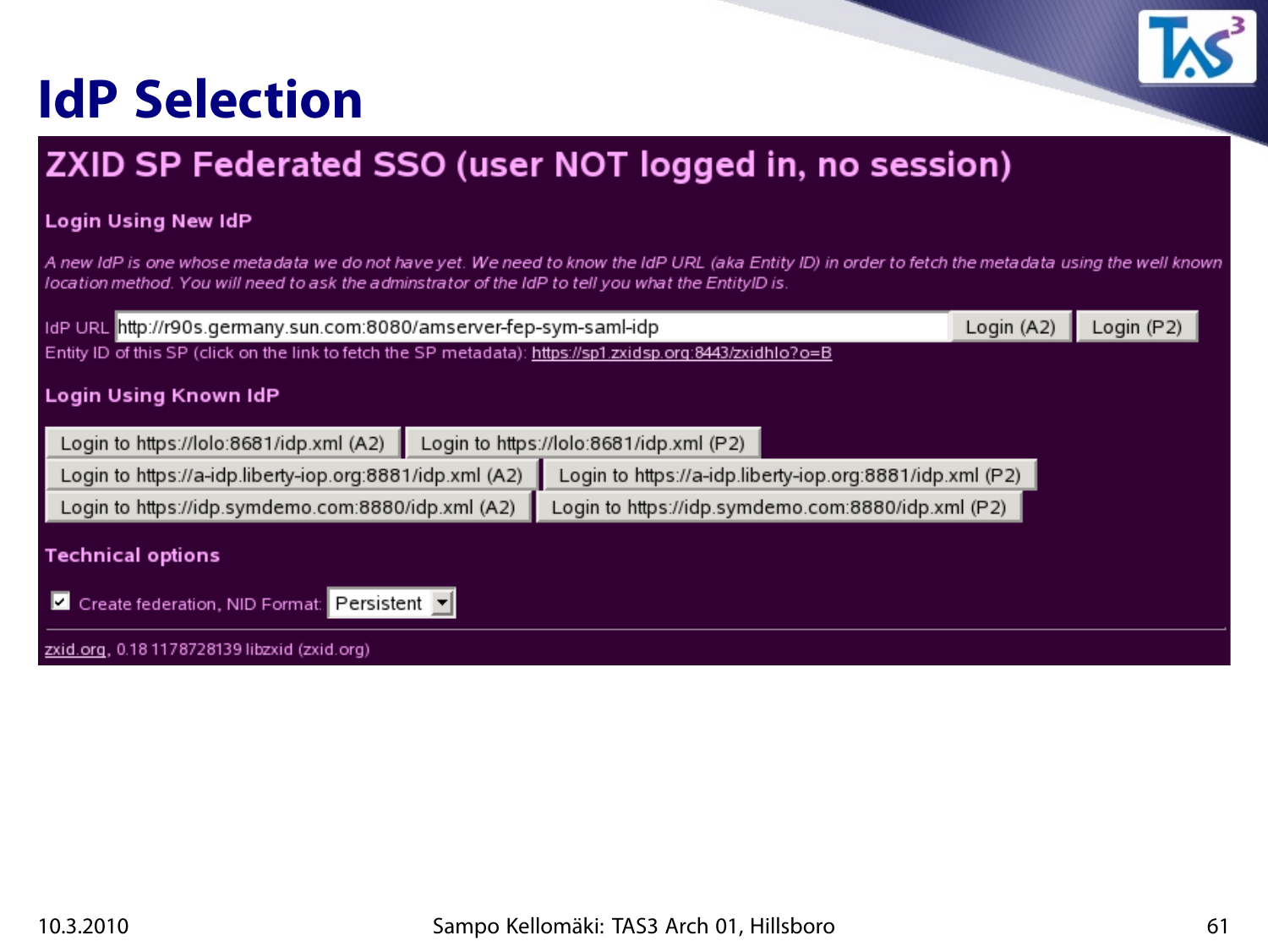

If any web site (SP) asks...

The IdP URL (Provider ID/Entity ID) of this IdP is https://a-idp.liberty-iop.org:8881/idp.xml

You can cut and paste the above URL to any web site that allows Single Sign-On using IdP URL or "Any IdP" or "Other IdP". This mechanism allows the web site (SP) to dynamically join the Circle of Trust of this IdP. This is called Auto-CoT.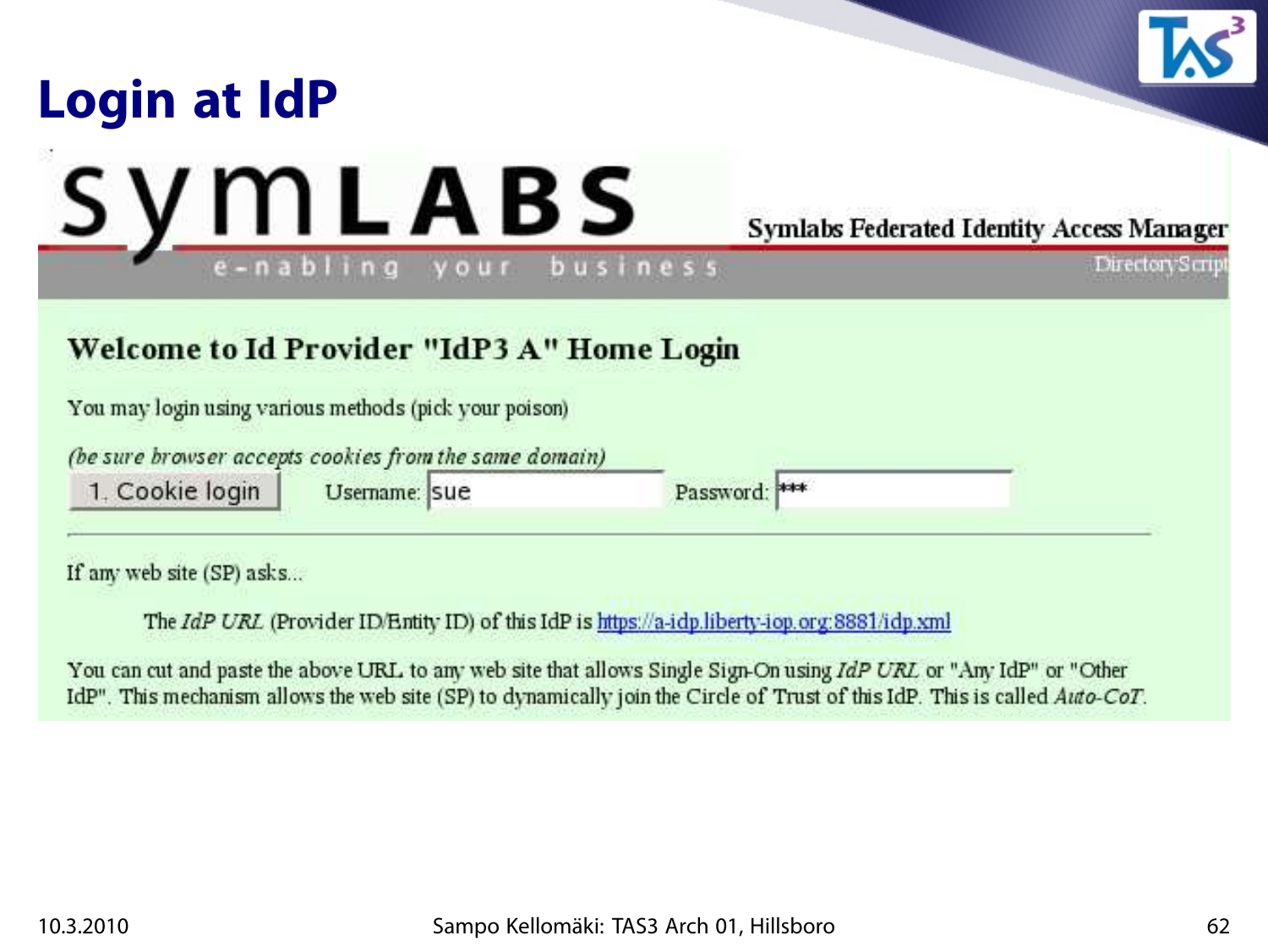

### **SSO Successful: Protected Page**

### ZXID HELLO SP Management (user logged in, session active)

Single Logout (Redir) Local Logout

Single Logout (SOAP)

Defederate (Redir)

Defederate (SOAP)

sid(Snlg5j2nB) nid(Ple9OQMhOpLCkz72rTbJv) Reload

zxid.org, 0.18 1178728139 libzxid (zxid.org)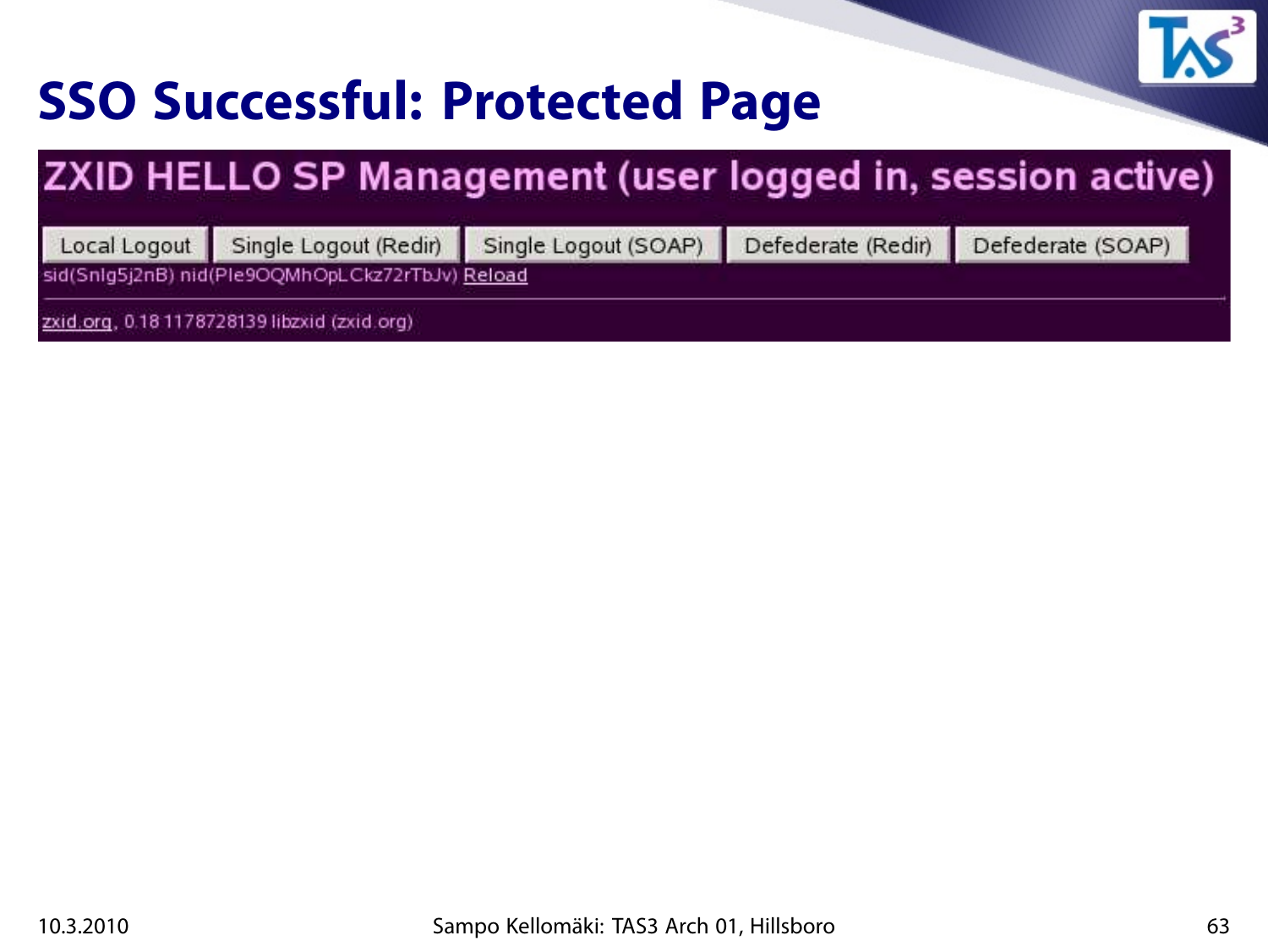

### **TAS**<sup>3</sup> **API (Java, PHP, Perl, C / C++)**

- **tas3\_sso()** SSO (with optional application independent authorization)
- **tas3\_az()** Application Dependent Authorization
- **tas3 call()** Web Services Client: call a web service and validate response
- **tas3\_wsp\_validate()** Validate that web service request can be processed
- **tas3** wsp decorate() Create a web service response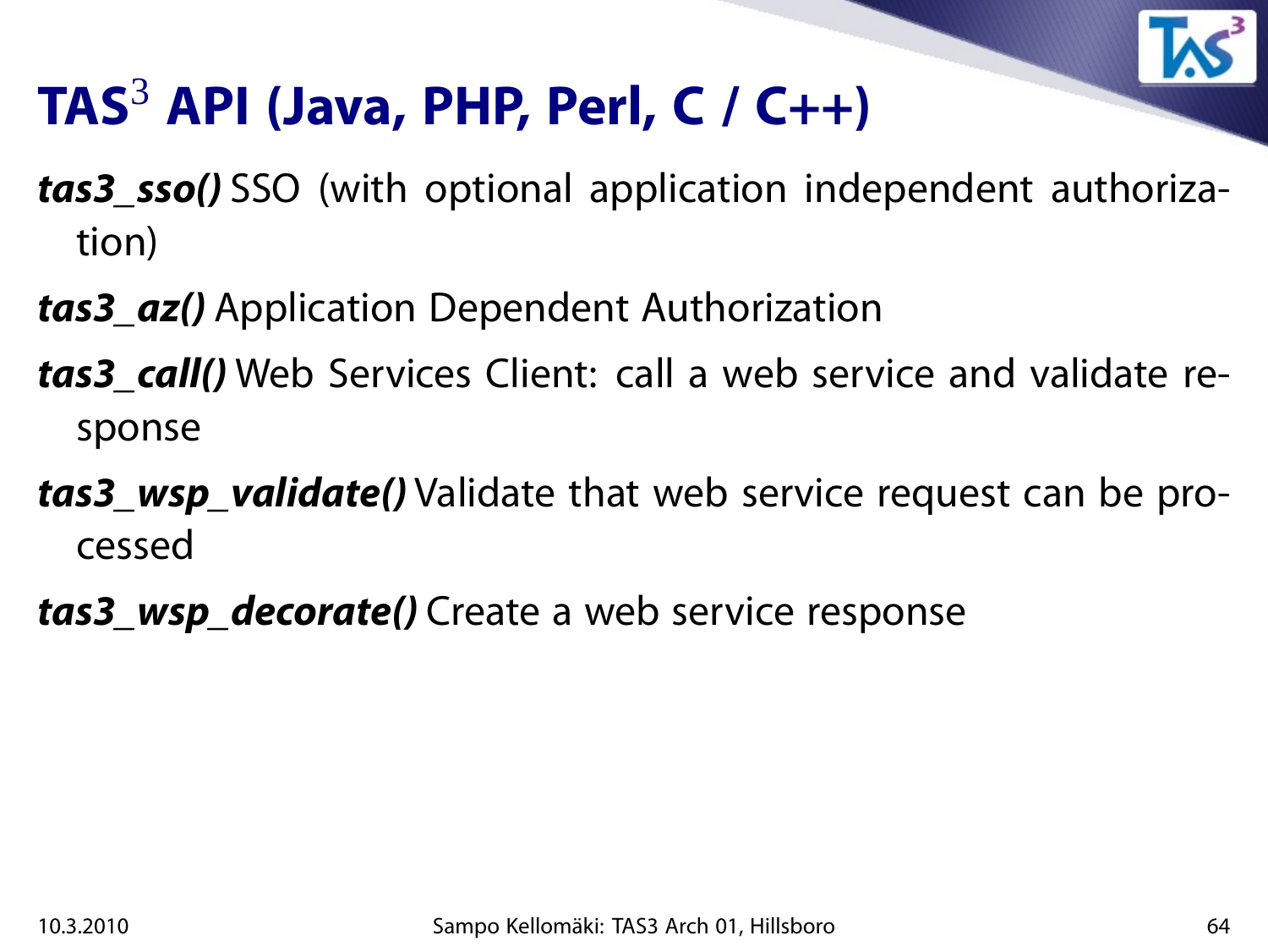

### **TAS**<sup>3</sup> **Using Java SDK: Authorization**

| if $(tas3.az('PATH='var/zxid/", "Action=Show",$      |
|------------------------------------------------------|
| $ses.getValue("sesid"); to String() == n$            |
| res.getOutputStream().print(" <p><b>Denied.</b></p>  |
| res.setStatus(302, "Denied");                        |
| else {                                               |
| res.getOutputStream().print(" <p>Authorized.\n" </p> |
|                                                      |
|                                                      |
|                                                      |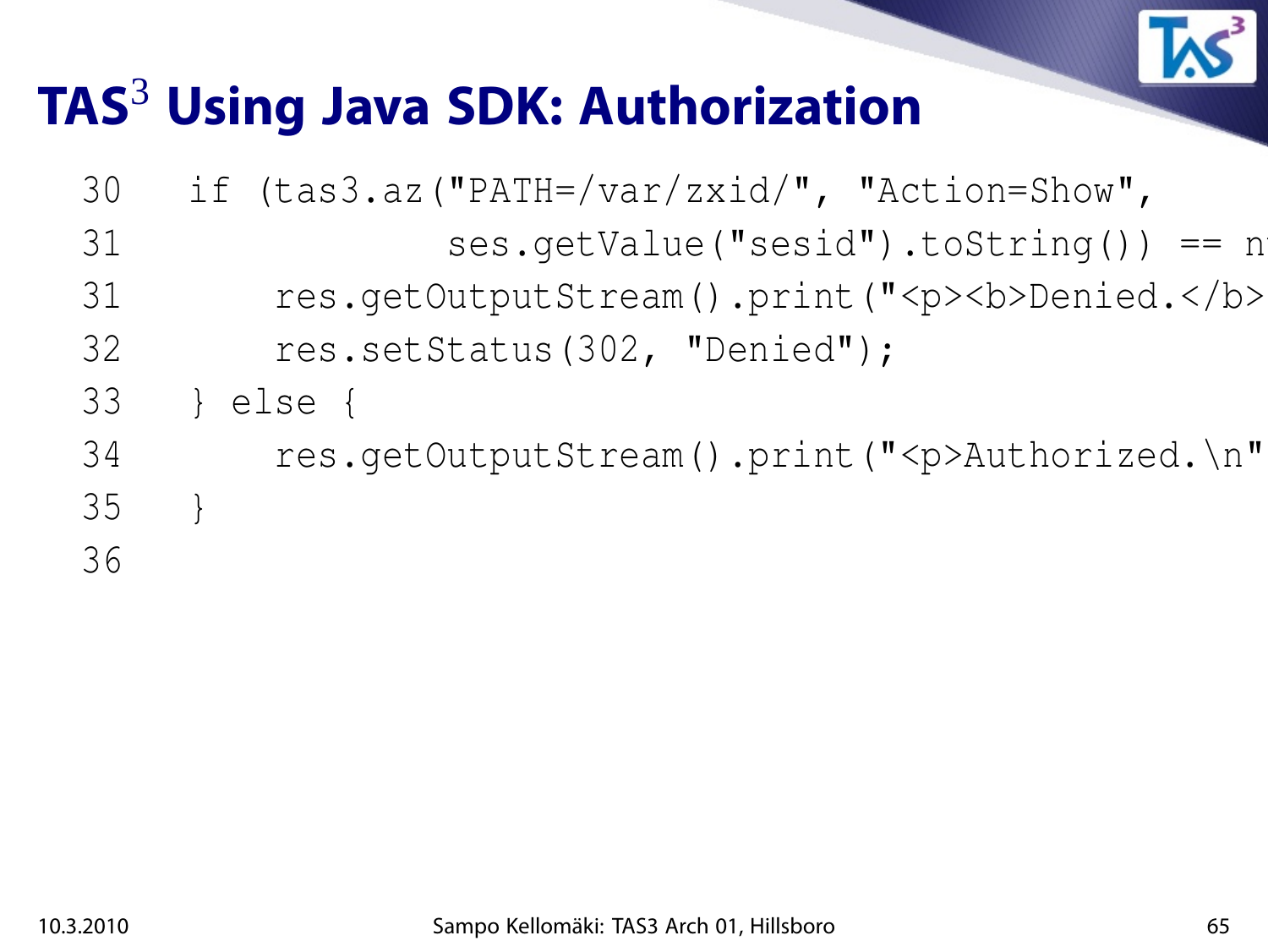

### **Making web service call**

| 45 | $ret = task.call(cf, task.fetch_ses(cf, sid),$ |
|----|------------------------------------------------|
| 46 | "urn:hrxml:service", null, null, null,         |
| 47 | " <idhrxml:query>"</idhrxml:query>             |
| 48 | + " <idhrxml:queryitem>"</idhrxml:queryitem>   |
| 49 | + " <idhrxml:select></idhrxml:select> "        |
| 50 | + "" +                                         |
| 51 | $"$ ");                                        |
|    |                                                |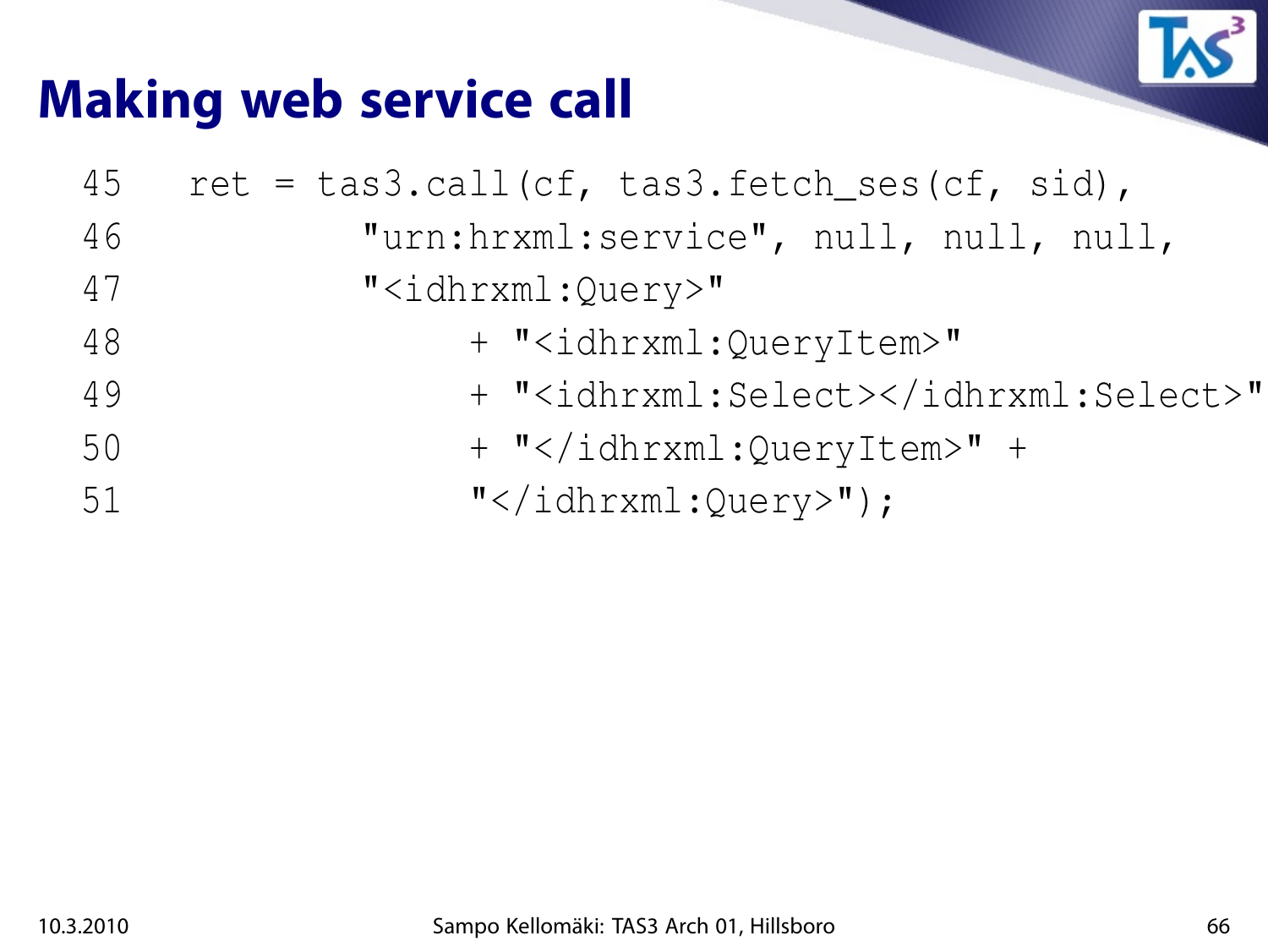

### **Responding to a web service call**

01 public void doPost (HttpServletRequest req, HttpServl

02 throws ServletException, IOException

03 {

```
04 tas3.tas3_ses ses = tas3.alloc_ses(cf);
```
05

```
06 String buf;
```
- 07 int len = req.getContentLength();
- 08 byte[]  $b = new byte[len]$ ;
- 09 int here, got;
- 10 for (here =  $0$ ; here < len; here  $+=$  got)

```
11 got = req.getInputStream().read(b, here, len -
```
12 buf = new String(b,  $0, len$ );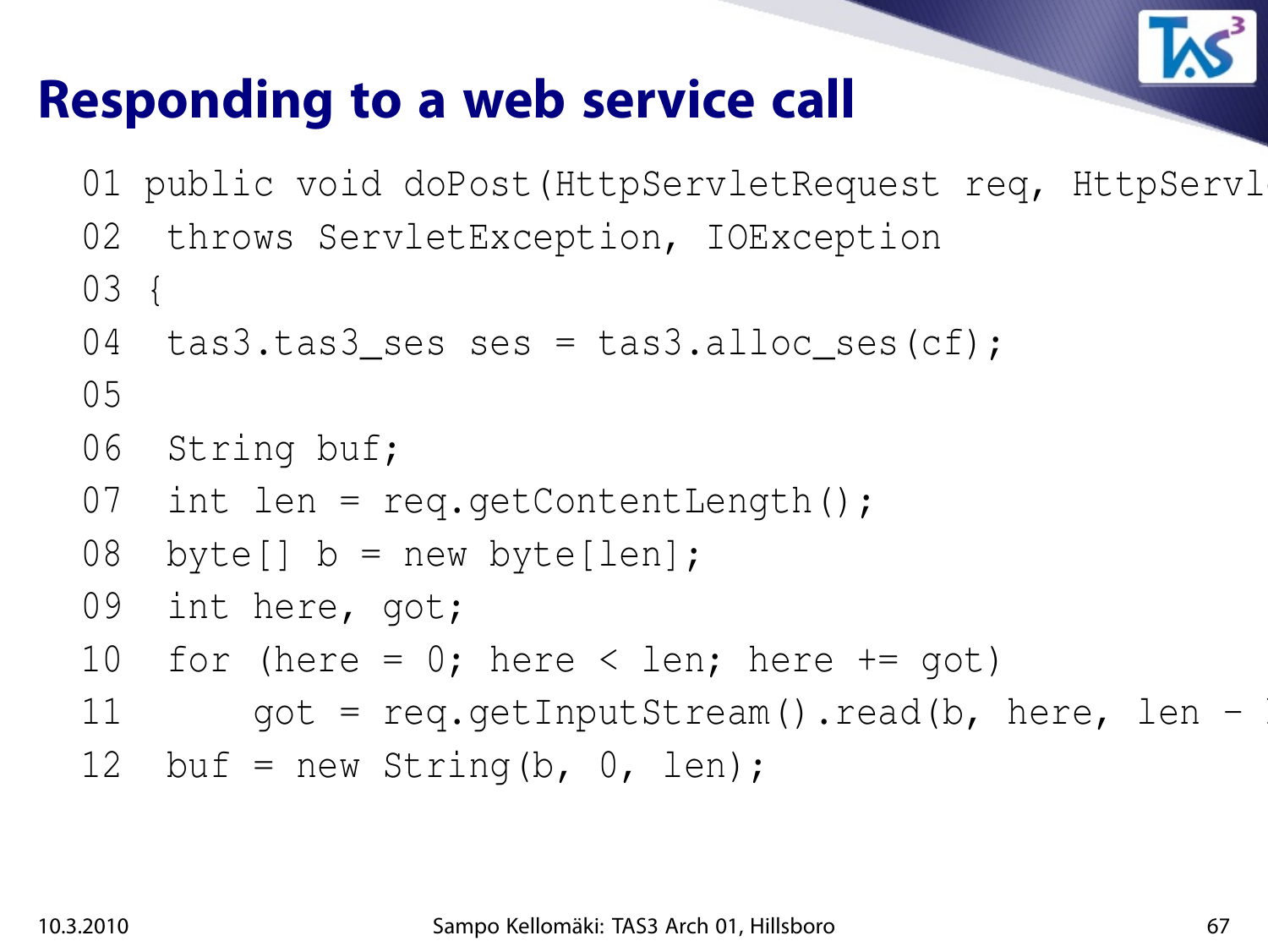15 String nid = tas3.wsp\_validate(cf, ses, null,

- 16 if (nid == null) {
- 17 System.err.print("Validate fail buf("+buf+")\n"
- 18 return;
- 19 }
- 20 String ldif = tas3.ses\_to\_ldif(cf, ses);
- 21
- 22 String ret;
- 23 ret =  $\text{tas3.wsp\_decorate}(cf, \text{ses}, \text{null},$
- 24 "<recursed>"
- 25 + "<lu:Status code=\"OK\"></lu:Status>"
- 26 + "<data>nid="+nid+"\n"+ldif+"\n</data>" +
- 27 "</recursed>");
- 29 res.getOutputStream().print(ret);
- 30 }